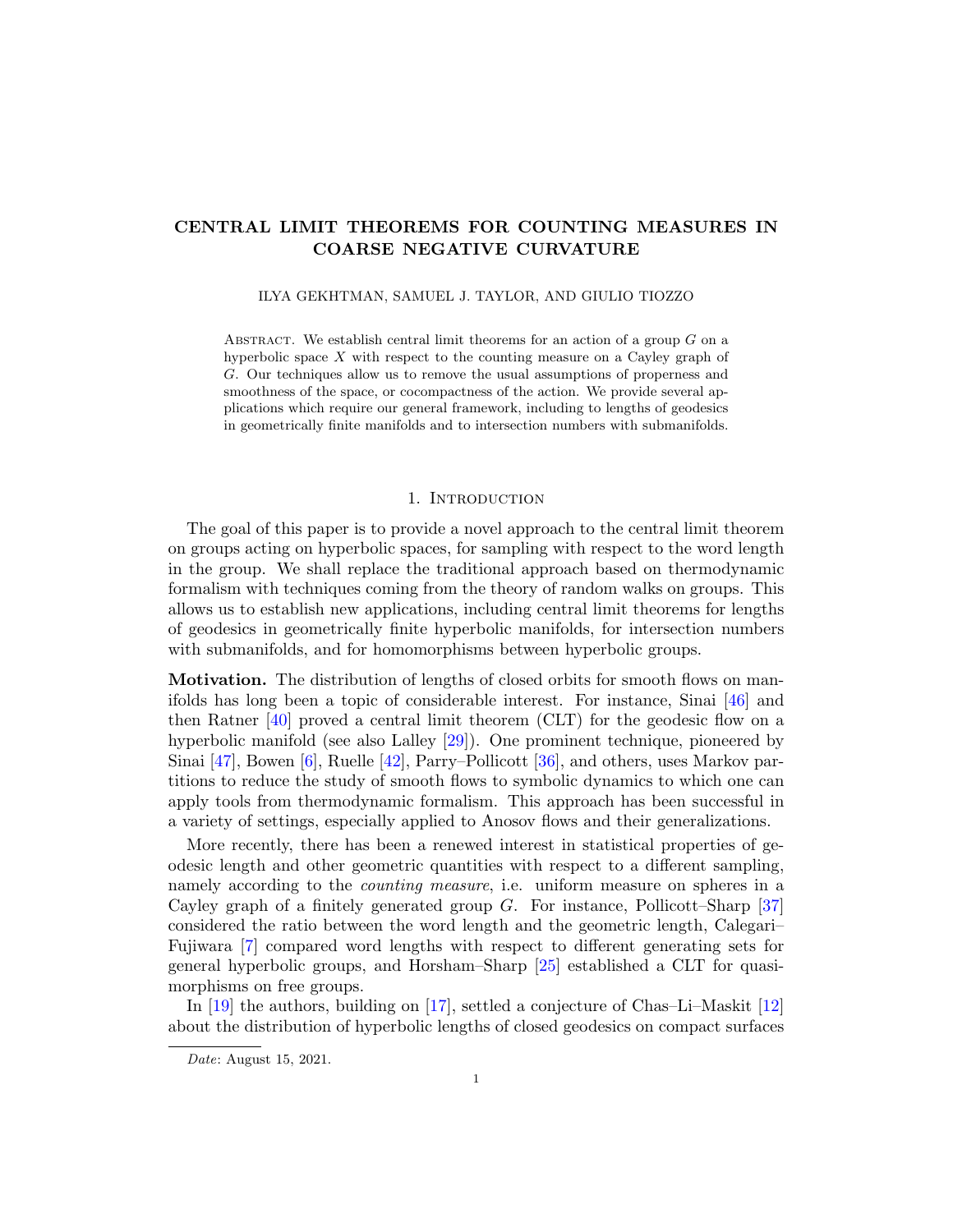when sampling with respect to word length. Further, a CLT and statistical laws have been established for cocompact, proper actions of hyperbolic groups on  $CAT(-1)$ spaces by Cantrell [\[10\]](#page-34-5).

All of these results are based on a symbolic coding and thermodynamic formalism. Although these techniques are quite powerful, they necessarily impose strong constraints on the actions of interest, usually requiring that the space X is  $CAT(-1)$ and that the action  $G \cap X$  is proper cocompact. While this is the case in the classical setting, they are not satisfied for most actions on Gromov hyperbolic spaces.

The goal of this paper is to provide a new approach to the central limit theorem on groups  $G \cap X$  acting on hyperbolic spaces, which will allow us to consider in particular:

- (1) groups  $G$  which are not necessarily word hyperbolic;
- (2) actions on spaces  $(X, d)$  which are  $\delta$ -hyperbolic, but not necessarily CAT(−1) or proper;
- (3) group actions  $G \curvearrowright X$  which need not be free, convex cocompact or even proper;
- (4) observables  $\phi: G \to \mathbb{R}$  which are not necessarily Hölder continuous, and are not quasimorphisms.

Instead, we require that the group (but not the action) has a certain combinatorial structure, and that our observables be "uniformly bicontinuous" with respect to this structure (see Definition [5.2\)](#page-19-0); this encompasses the case of displacement and translation length. For the sake of concreteness, we will now present a version of our main theorem (Theorem  $1.1$ ) from which we will then derive several applications. Our discussion here will be a special case of the most general theorems (Theorems [7.3,](#page-28-0) [7.4\)](#page-29-0) which we will state and prove in Section [7.](#page-27-0)

Main results. Let G be a finitely generated group acting by isometries on a  $\delta$ hyperbolic metric space  $(X, d)$ , and fix a finite generating set S. We require that the action is *nonelementary* in the sense that there are two independent loxodromic elements.

Let  $S_n := \{ g \in G : ||g|| = n \}$  be the sphere of radius n for the word metric with respect to S. We denote as  $\mathcal{N}_{\sigma}$  the Gaussian measure  $d\mathcal{N}_{\sigma}(t) = \frac{1}{\sqrt{2}}$  $\frac{1}{2\pi\sigma}e^{-t^2/2\sigma^2} dt$ if  $\sigma > 0$ , and the Dirac measure at 0 if  $\sigma = 0$ . We require that G admits a thick geodesic combing for S and we refer the reader to Section [2.1](#page-5-0) for definitions. We note here that these general conditions are satisfied in a variety of settings; for example, see the applications below and Lemma [8.1.](#page-31-0)

<span id="page-1-0"></span>**Theorem 1.1.** Let  $G$  be a group which admits a thick geodesic combing for the generating set S. Let  $G \curvearrowright X$  be a nonelementary action by isometries on a  $\delta$ hyperbolic space  $(X, d)$ , and let  $o \in X$  be a base point.

(1) (CLT for displacement) Then there exist  $\ell > 0$ ,  $\sigma \geq 0$  such that for any  $a < b$  we have

$$
\lim_{n \to \infty} \frac{1}{\#S_n} \# \left\{ g \in S_n \ : \ \frac{d(o, go) - \ell n}{\sqrt{n}} \in [a, b] \right\} = \int_a^b d\mathcal{N}_{\sigma}(t).
$$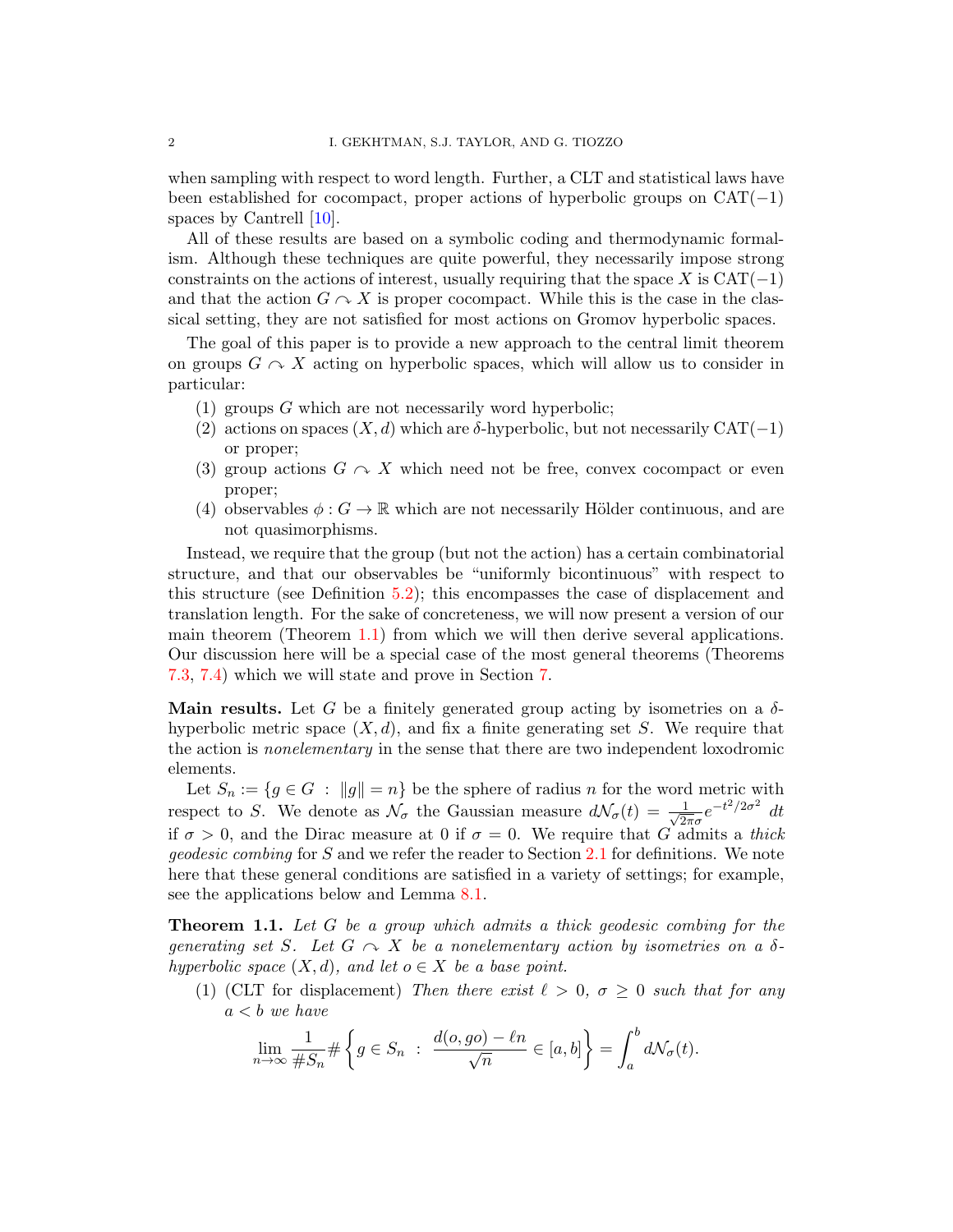(2) (CLT for translation length) Moreover, if  $\tau(q)$  denotes the translation length of g on X, we also have for any  $a < b$ 

$$
\lim_{n \to \infty} \frac{1}{\#S_n} \# \left\{ g \in S_n \ : \ \frac{\tau(g) - \ell n}{\sqrt{n}} \in [a, b] \right\} = \int_a^b d\mathcal{N}_\sigma(t).
$$

(3) Further,  $\sigma = 0$  if and only if there exists a constant C such that

$$
|d(o, go) - \ell ||g||| \le C
$$

for any  $q \in G$ .

We remark that as a consequence of (3), if  $\sigma = 0$  then the translation length of any  $q \in G$  with respect to its action on X is a constant multiple of its translation length in the word metric. Moreover, if the action  $G \cap X$  is not proper, then  $\sigma > 0$ .

Another way to formulate (1) is to say that we have the convergence in distribution

$$
\frac{d(o, go) - \ell n}{\sqrt{n}} \longrightarrow \mathcal{N}_{\sigma},
$$

hence from now on we will use the above notation as a shorthand.

Applications. There are a number of applications to the above theorems and we summarize a few of them here. For the proofs, see Section [8.](#page-31-1)

Geometrically finite hyperbolic manifolds. First, let us state an extension of our previous work on surfaces [\[19\]](#page-34-2) to general hyperbolic manifolds, possibly with cusps. If  $M = \mathbb{H}^n/\Gamma$  is a hyperbolic manifold and  $\gamma \in \Gamma = \pi_1(M)$ , then we set  $\ell(\gamma)$  to be the length of the geodesic freely homotopic to  $\gamma$  unless  $\gamma$  is peripheral (i.e. homotopic into a cusp), in which case we set  $\ell(\gamma) = 0$ .

<span id="page-2-0"></span>**Theorem 1.2.** Suppose that M is a geometrically finite hyperbolic manifold and let S' be any generating set for  $\pi_1(M)$ . Then there is a finite generating set  $S \supset S'$ and  $\ell, \sigma > 0$  such that

$$
\frac{\ell(\gamma) - \ell n}{\sqrt{n}} \longrightarrow \mathcal{N}_{\sigma},
$$

where  $\gamma$  is chosen uniformly at random in the sphere of radius n with respect to S. If moreover  $\pi_1(M)$  is word hyperbolic, then we can take  $S = S'$ .

The statement includes the cases where  $M$  is either finite volume or convex cocompact, and is new even when  $M$  is a finite area surface. We remark that when  $M$  is either convex cocompact or a surface, the above theorem works for any generating set S. In the convex cocompact case, the needed action  $\pi_1(M) \curvearrowright \mathbb{H}^n$  is sufficientlytame so that the techniques of thermodynamics may be applicable  $(37)$ ,  $[10]$ . However, this is not the case when the manifold M has cusps.

We note that Theorem [1.2](#page-2-0) further extends to manifolds of variable negative curvature, as long as the peripheral subgroups are virtually abelian, and the same proof applies.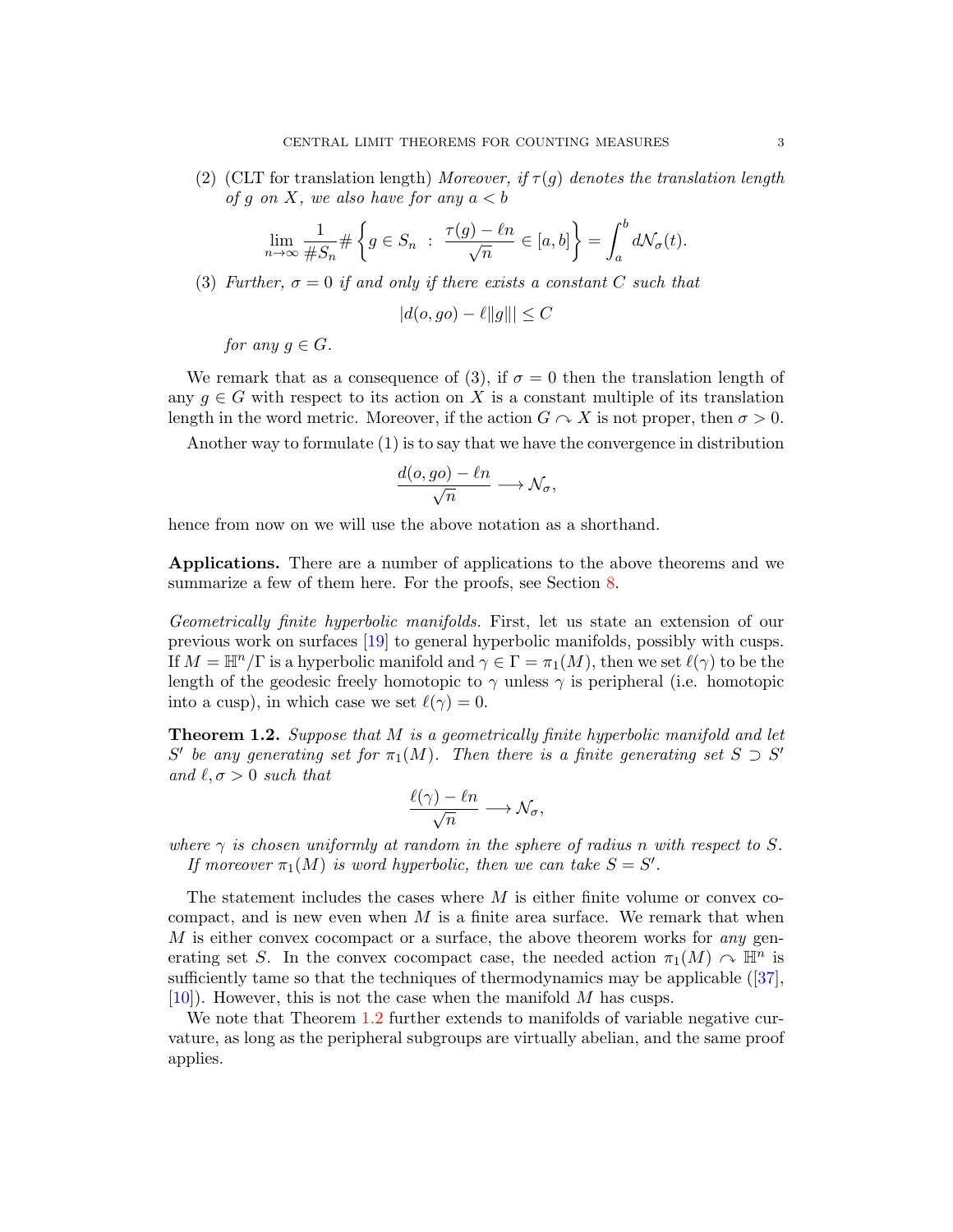Geometrically infinite 3-manifolds. In the case of 3-manifolds, the previous result can be strengthened further as follows.

<span id="page-3-0"></span>**Theorem 1.3.** Let M be a hyperbolic 3–manifold such that  $\pi_1(M)$  is finitely generated and not virtually abelian. Suppose further that M does not have any rank 2 cusps. Then for any finite generating set S of  $\pi_1(M)$ , there are  $\ell, \sigma > 0$  such that

$$
\frac{\ell(\gamma)-\ell n}{\sqrt{n}} \longrightarrow \mathcal{N}_{\sigma},
$$

where  $\gamma$  is chosen uniformly at random in the sphere of radius n with respect to S.

Moreover, if M has rank 2 cusps, the same statement holds after enlarging the generating set as in Theorem [1.2.](#page-2-0)

To the authors' knowledge, this is the first CLT for lengths of closed geodesics for possibly geometrically infinite 3–manifolds.

Intersection numbers with a submanifold. For our next application, the required actions are on locally infinite trees, which are nonproper hyperbolic spaces.

Let M be a smooth orientable manifold and  $\Sigma$  a smooth orientable codimension–1 submanifold which is  $\pi_1$ -injective on each component. We say  $\Sigma$  is *fiber-like* if for each boundary component of the cut manifold  $M|\Sigma$  its induced subgroup in the fundamental group of the corresponding component of  $M|\Sigma$  has index at most 2.

For  $\gamma \in \pi_1(M)$ , let  $i(\gamma, \Sigma)$  denote the minimal intersection number of  $\Sigma$  with loops in M freely homotopic to  $\gamma$ .

<span id="page-3-1"></span>**Theorem 1.4.** Suppose that M is a closed orientable hyperbolic manifold and let S be any generating set for  $\pi_1(M)$ . Let  $\Sigma$  be a smooth orientable codimension-1 submanifold that is  $\pi_1$ -injective but not fiber-like. Then there are  $\ell, \sigma > 0$  such that

$$
\frac{i(\gamma, \Sigma) - \ell n}{\sqrt{n}} \longrightarrow \mathcal{N}_{\sigma},
$$

where  $\gamma$  is chosen uniformly at random in the sphere of radius n with respect to S.

The theorem is new even for surfaces; in that context, Chas–Lalley [\[11\]](#page-34-6) proved a CLT for self-intersection numbers of curves with respect to word length. Following Theorem [1.2,](#page-2-0) a similar result could be formulated for more general hyperbolic manifolds.

Homomorphisms between hyperbolic groups. Our next application is to homomorphisms between hyperbolic groups. Interestingly, the condition for nonzero variance can be recast in terms of the induced Patterson–Sullivan measures.

<span id="page-3-2"></span>**Theorem 1.5.** Suppose that  $\phi: G \to G'$  is a homomorphism between hyperbolic groups such that the image of  $\phi$  is not virtually cyclic. For any fixed generating sets S and S' of G and G', respectively, there are  $\ell > 0$  and  $\sigma \geq 0$  such that

$$
\frac{\|\phi(g)\|_{S'} - \ell \|g\|_S}{\sqrt{\|g\|_S}} \longrightarrow \mathcal{N}_{\sigma},
$$

key and state

for  $g \in G$  chosen uniformly at random in the sphere of radius n with respect to S.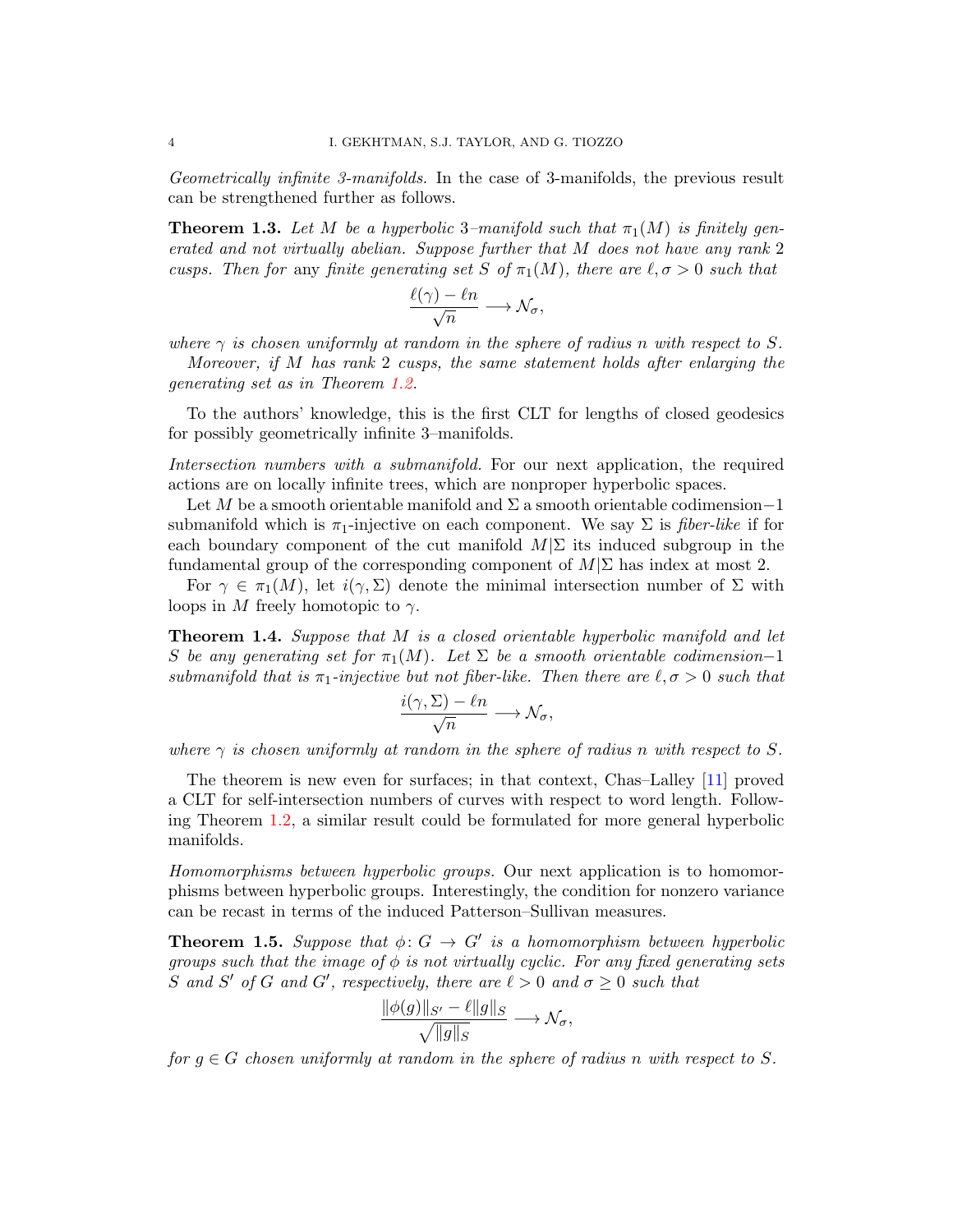Moreover,  $\sigma = 0$  (i.e. the Gaussian is degenerate) if and only if  $\phi$  has finite kernel and there is an induced embedding  $\partial \phi$ :  $\partial G \rightarrow \partial G'$  that pushes the Patterson–Sullivan measure class for  $(G, d_S)$  to the Patterson–Sullivan measure class for  $(\phi(G), d_{S'})$ .

The above result generalizes Calegari–Fujiwara [\[7,](#page-34-1) Corollary 4.27]. It is also related to [\[10,](#page-34-5) Theorem 1.6], who proved a CLT where  $\phi$  is the abelianization ho-momorphism, which in turn generalizes work of Rivin [\[41\]](#page-35-8) for free groups.

Hyperplanes crossed in right-angled Artin and Coxeter groups. Our final application is to a collection of groups that is not necessarily relatively hyperbolic.

Suppose that  $G$  is a right-angled Artin group or right-angled Coxeter group that is not a direct product. Let V be its set of vertex generators. For each  $v \in V$ , define a function  $\#_v: G \to \mathbb{Z}$  that counts the number of occurrences of  $v^{\pm 1}$  in a shortest spelling of  $g \in G$  with respect to V. Equivalently,  $\#_v(g)$  is the number of hyperplanes labeled by  $v$  separating  $o$  and  $go$  in the cube complex associated to  $G$ .

<span id="page-4-0"></span>**Theorem 1.6.** For G as above, there are  $\ell, \sigma > 0$  such that for any vertex v,

$$
\frac{\#_v(g)-\ell n}{\sqrt{n}} \longrightarrow \mathcal{N}_{\sigma},
$$

where g is chosen uniformly at random in the sphere of radius n with respect to the vertex generators.

We conclude by noting that our methods are sufficiently general to apply beyond the case of 'nonpositively curved' groups. Moreover, we do not need to assume that our counting measures are associated to geodesic combings. See Theorems [7.3,](#page-28-0) [7.4](#page-29-0) for the most general result. For example, by using the standard graph structure associated to the language of geodesics for a free group, we obtain a CLT for nonbacktracking random walks on any group with a nonelementary action on a hyperbolic space X.

From thermodynamics to random walks. Most central limit theorems for counting measures established so far use a coding for geodesics with finite paths, and then apply classical results in thermodynamic formalism, like the existence and uniqueness of Gibbs measures for shifts of finite type. There, the observable is assumed to be Hölder continuous with respect to the standard metric on the shift space.

In this paper, instead, we *do not* assume any good geometric property on the action. Let us recall that displacement is not a quasimorphism, is in general not weakly combable (in the language of [\[7\]](#page-34-1)) if the action is not convex cocompact, and it is not a *Hölder weight function* in the sense of  $[37,$  Proposition 1 if X is not  $CAT(-1)$ . Thus, the observable need not be Hölder and the thermodynamic approach does not appear to work. We also do not use transfer operators or  $\zeta$ functions (as in e.g.  $[36]$ ,  $[10]$ ).

Rather, our general strategy is as follows.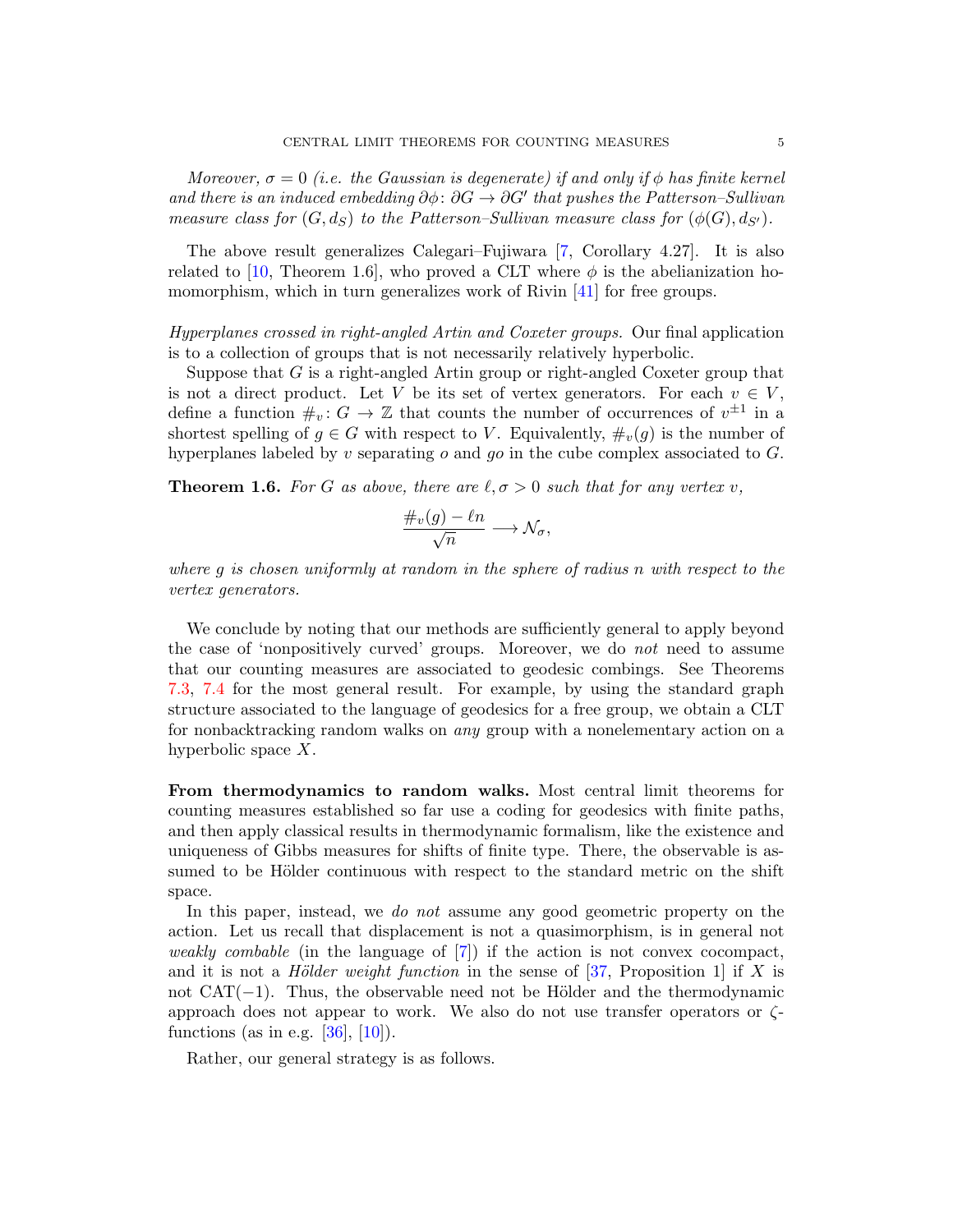- (1) We start with a graph structure, i.e. a graph whose paths parameterize the group elements we want to count. We first consider a vertex  $v$  of this graph, and consider a random walk on the semigroup  $\Gamma_v$  of loops based at this vertex. Here, we apply the CLT for cocycles for groups acting on hyperbolic spaces, as devised by Benoist-Quint  $[4]$  and generalized by Horbez  $[24]$  to actions on nonproper spaces.
- (2) Then, we consider the set of paths in a maximal component for the graph as a suspension on the space of loops at  $v$ , and we apply results of Melbourne-Török  $[30]$  to "lift" the CLT to the suspended transformation. To be precise, we need to consider a skew product over the shift space.
- (3) Now, we note that a thick graph structure is almost semisimple, hence there exists a power  $p$  for which the transition matrix  $M^p$  is semisimple. We use this to prove that the counting measure starting at an initial vertex converges to a convex combination of stationary measures for the Markov chains on the maximal components.
- (4) Using a coherence condition on the graph structure, we show that all the CLTs for all Markov chains have the same mean and variance. This implies a CLT for the counting measure on the set of paths starting at any vertex in a semisimple structure.
- (5) Finally, for a general thick structure of period  $p$  we condition on the first prefix of length  $r$ ; since all these distributions for the conditional measures converge to the same law (by (4) above), the CLT for the entire sequence holds.

We conclude by mentioning some natural generalizations of this work, which however we do not attempt here. A Berry–Esseen type estimate of the error term appears within reach, using the corresponding result for random walks and the bounds we work out here comparing the counting and random walk measures. It would also be very interesting to obtain a local limit theorem, for which, however, much further work is needed.

Acknowledgments. Gekhtman is partially supported by NSERC. Taylor is partially supported by NSF grants DMS-1744551, DMS-2102018 and the Sloan Foundation. Tiozzo is partially supported by NSERC, an Ontario Early Researcher Award and the Sloan Foundation.

## 2. Background

<span id="page-5-0"></span>2.1. Graph structures for countable groups. Given a countable group  $G$ , we define a graph structure on G as a triple  $(\Gamma, v_0, \text{ev})$ , where  $\Gamma$  is a finite, directed graph,  $v_0$  is a vertex of Γ which we call its *initial vertex*, and ev:  $E(\Gamma) \rightarrow G$  is a map that labels the edges of  $\Gamma$  with group elements. Given this data, we extend the map ev by defining for each finite path  $g = g_1 \ldots g_n$  the group element  $ev(g) = ev(g_1) \ldots ev(g_n)$ . We remark that here and throughout, a path in  $\Gamma$  will always mean a directed path. To simplify notation, we will use  $\bar{q} = \text{ev}(q)$  to denote the group element associated to the path g. We denote as  $||g||$  the length of the path g. The graph structure is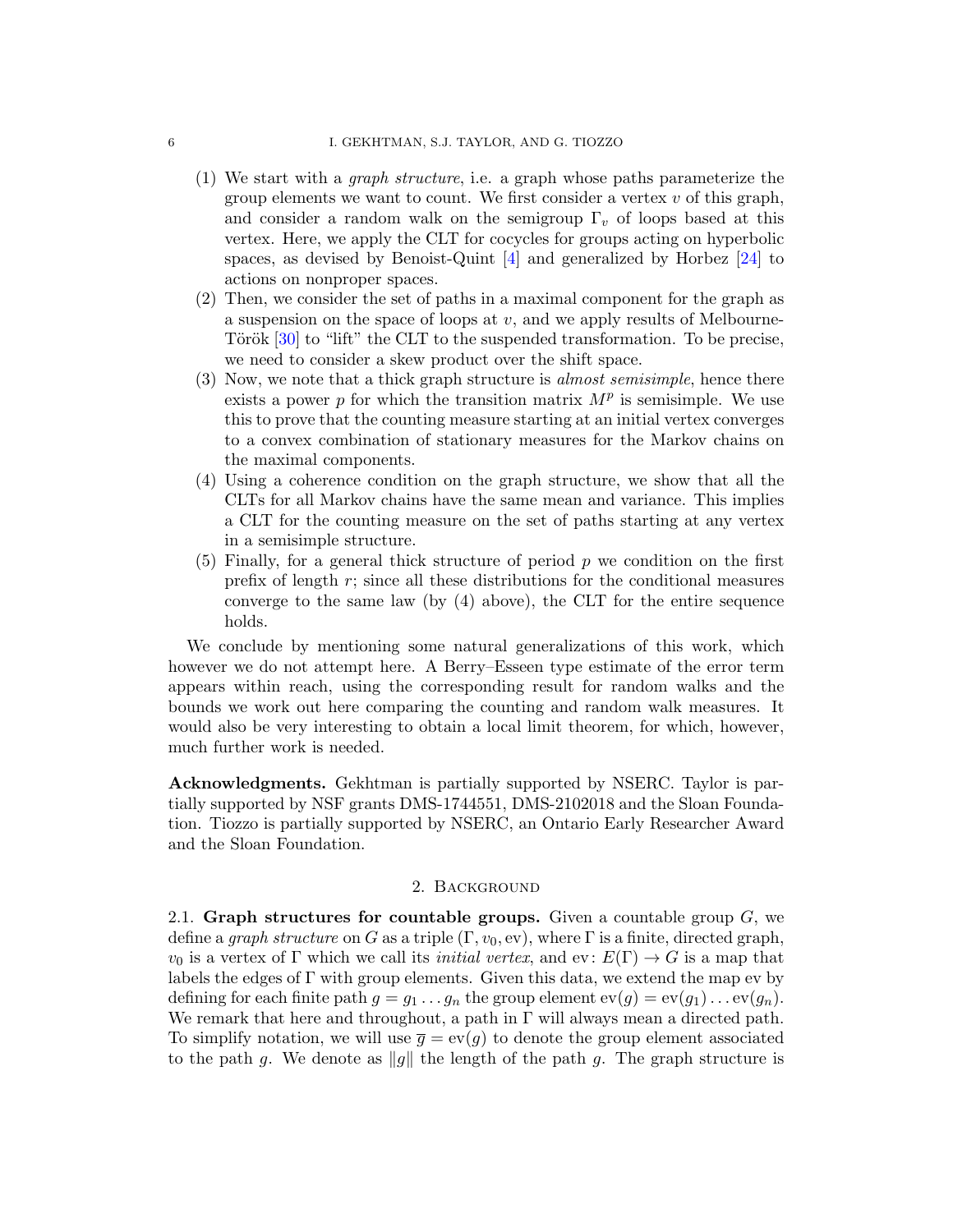bounded if there is a uniform bound on the number of paths in  $\Gamma$  mapping to any single element of G.

For a graph structure Γ, we define  $\Omega$  to be the set of all infinite paths starting at any vertex of  $\Gamma$  and  $\sigma \colon \Omega \to \Omega$  to be the shift map. Given a path  $\omega =$  $(g_1, \ldots, g_n, \ldots)$ , we denote as  $w_n := g_1 \ldots g_n$  its prefix of length n. The set of all finite paths starting at any vertex of  $\Gamma$  will be denoted by  $\Omega^*$ .

We define two vertices  $v_i, v_j$  to be *equivalent* if there is a path from  $v_i$  to  $v_j$  and a path from  $v_j$  to  $v_i$ , and the *components* of  $\Gamma$  as the equivalence classes for this relation.

We will denote by M the transition matrix for Γ. By Perron–Frobenius, M has a real eigenvalue of largest modulus, which we will denote by  $\lambda$ . Moreover, such a matrix is *almost semisimple* if for any eigenvalue of maximal modulus, its geometric and algebraic multiplicity agree. Furthermore, such a matrix is *semisimple* if its only eigenvalue of maximal modulus is real positive. We call a graph structure (almost) semisimple if its associated transition matrix is.

Let  $\Gamma$  be almost semisimple, and let  $\lambda$  be the leading eigenvalue of M. Then we define a vertex  $v$  to be of *large growth* if

$$
\lim_{n \to \infty} \frac{1}{n} \log \# \{ \text{paths of length } n \text{ starting at } v \} = \lambda
$$

and of small growth otherwise (in which case, the limit above is  $\langle \lambda \rangle$ ). Furthermore, a component  $C$  is maximal if

$$
\lim_{n \to \infty} \frac{1}{n} \log \# \{ \text{paths of length } n \text{ inside } C \} = \lambda.
$$

As discussed in [\[18\]](#page-34-8), the global structure of  $\Gamma$  is as follows: there is no path between maximal components and vertices of large growth are precisely the ones which have a path to a maximal component.

Given a vertex v, we denote as  $\Gamma_v$  the *loop semigroup* of v, i.e. the set of all finite paths from  $v$  to itself. This is a semigroup under concatenation, and all its elements lie entirely in the component of v. We denote as  $\overline{\Gamma}_v$  the image of  $\Gamma_v$  in G under the evaluation map.

<span id="page-6-0"></span>**Definition 2.1** (Thick graph structure). A graph structure  $\Gamma$  is thick if for any vertex v in a maximal component, there exists a finite set  $B \subseteq G$  such that

$$
G = B \cdot \overline{\Gamma}_v \cdot B
$$

where the equality is in the group G.

In what follows, we often make the evaluation map implicit in our notation. In particular, if G acts on a metric space  $(X, d)$ ,  $o \in X$  is a base point, and g is a finite path in Γ, we will often write go to mean the point  $\overline{g}o \in X$ .

Geodesic combings. For particular applications, it is also useful to define the notion of a geodesic graph structure. A graph structure  $\Gamma$  is *geodesic* if the length  $||g||$  of any path g is equal the word length of  $\bar{q}$  in the subgroup generated by the edge labels, using edge labels as the (finite) generating set. A geodesic graph structure is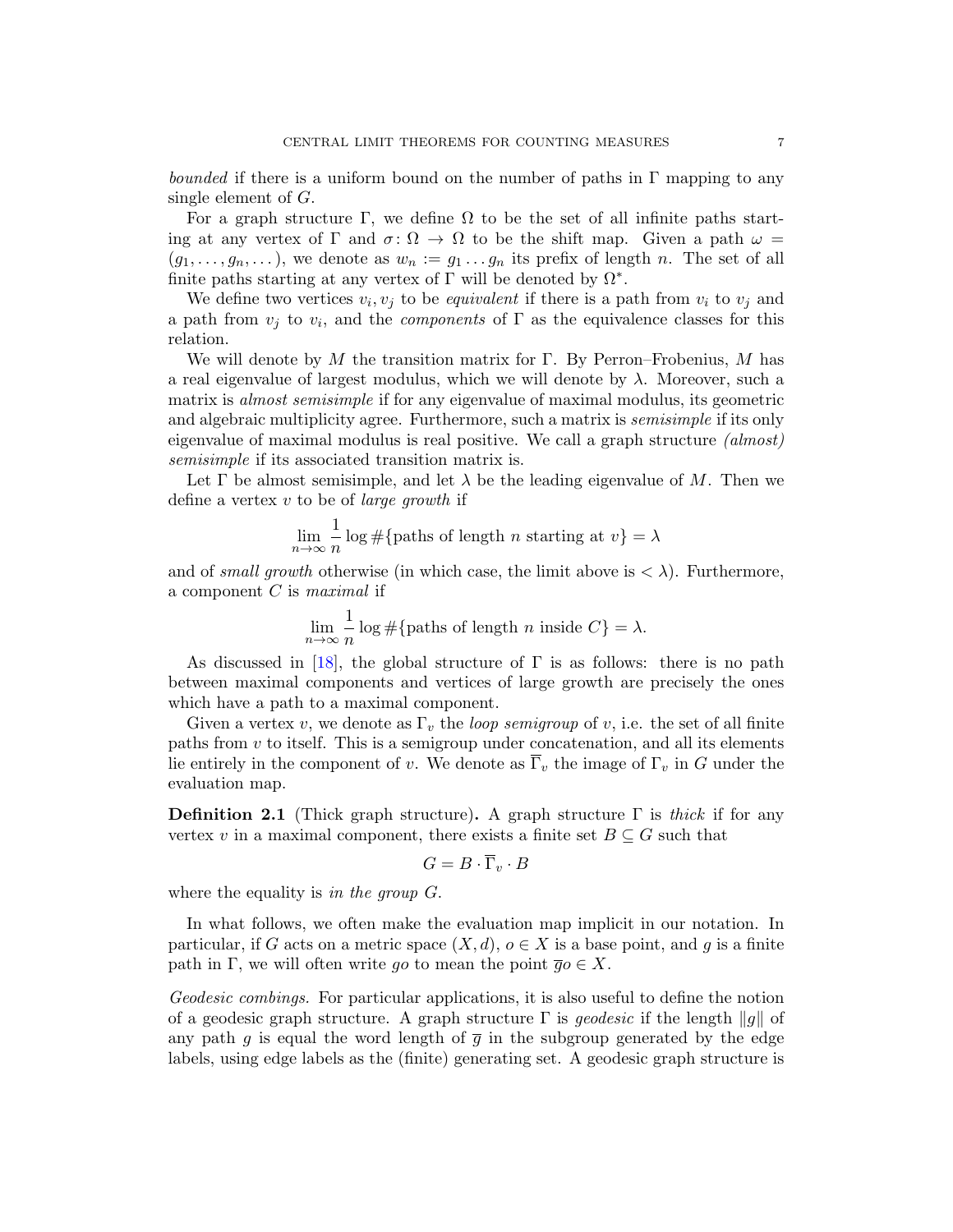called a *geodesic combing* if, in addition, there is a directed path from  $v_0$  to any other vertex of  $\Gamma$  and the evaluation map is a bijection from the set of finite paths starting at  $v_0$  to the set of elements of G. Note that a geodesic combing is automatically a bounded graph structure. We say that  $\Gamma$  is a geodesic combing *associated to* a finite generating set  $S$  if, up to adding inverses,  $S$  is the set of edge labels for the graph structure. In this case,  $||g||$  is equal to the word length of  $\overline{g}$  with respect to S.

We emphasize that although the geodesic condition is used in the applications of our main theorem (as in Theorem  $1.1{\text -}1.6$  $1.1{\text -}1.6$ ), it is not required for the most general results; see Theorems [7.3,](#page-28-0) [7.4.](#page-29-0) There we use the following more general notion:

<span id="page-7-0"></span>**Definition 2.2** (Coherent graph structure). A graph structure  $\Gamma$  for G is *coherent* if it is bounded and if for any finite set  $B\subseteq G$  there exists a constant  $\mathcal{B}\geq 0$  such that if g and h are finite length paths in  $\Gamma$ , and  $\overline{g} = b_1 \overline{h} b_2$  in G, then

$$
|||g|| - ||h||| \leq \mathcal{B}.
$$

The idea of coherence is simple; informally, if two group elements are close in G then a coherent graph structure  $\Gamma$  codes them with paths that are roughly the same length, and the coding is uniformly bounded-to-one.

Our first lemma summarizes some properties of thick, coherent graph structures that we will need in the sequel.

#### <span id="page-7-1"></span>**Lemma 2.3.** A thick, coherent graph structure  $\Gamma$  is almost semisimple.

Moreover, if  $G \curvearrowright X$  is a nonelementary action on a hyperbolic space, then the actions of both semigroups  $\Gamma_v$  and  $\Gamma_v^{-1}$  on X are also nonelementary, for each vertex v contained in a maximal component.

*Proof.* Suppose the graph structure  $\Gamma$  is thick and coherent. Since a coherent graph structure is bounded, there is a  $\mathfrak{b} \geq 0$  so that the evaluation map ev:  $\Omega^* \to G$  is at worst b-to-one. Let  $B \subset G$  be the finite set given by thickness of  $\Gamma$  (Definition [2.1\)](#page-6-0) and let  $\beta$  be the resulting constant from Definition [2.2.](#page-7-0) By thickness and coherence we have

$$
\overline{S_n} \subseteq \bigcup_{b_1,b_2 \in B} \bigcup_{|k| \leq \mathcal{B}} b_1(\overline{\Gamma_{v} \cap S_{n+k}}) b_2,
$$

where  $S_n \subset \Omega^*$  is the set of all length n paths starting at any vertex. Then the definition of b implies that

$$
\#S_n \leq \mathfrak{b}|B|^2 \sum_{|k| \leq \mathcal{B}} \#(\Gamma_v \cap S_{n+k}).
$$

This, in turn, is bounded by a constant times  $\lambda^n$  since it is no more than the growth of paths in the maximal component of  $\Gamma$  containing v, and k is uniformly bounded. On the other hand, if the transition matrix M of  $\Gamma$  is not almost semisimple, then M has a Jordan block for an eigenvalue of modulus  $\lambda$  of size  $k \geq 2$  (see [\[17,](#page-34-3) Section 2. In particular, the growth of paths in  $\Gamma$  is at least a constant times  $n^{k-1}\lambda^n$ . We conclude that  $\Gamma$  is almost semisimple.

The statement that the action of  $\Gamma_v$  (and hence  $\Gamma_v^{-1}$ ) on X is nonelementary is proven in [\[18,](#page-34-8) Proposition 6.3].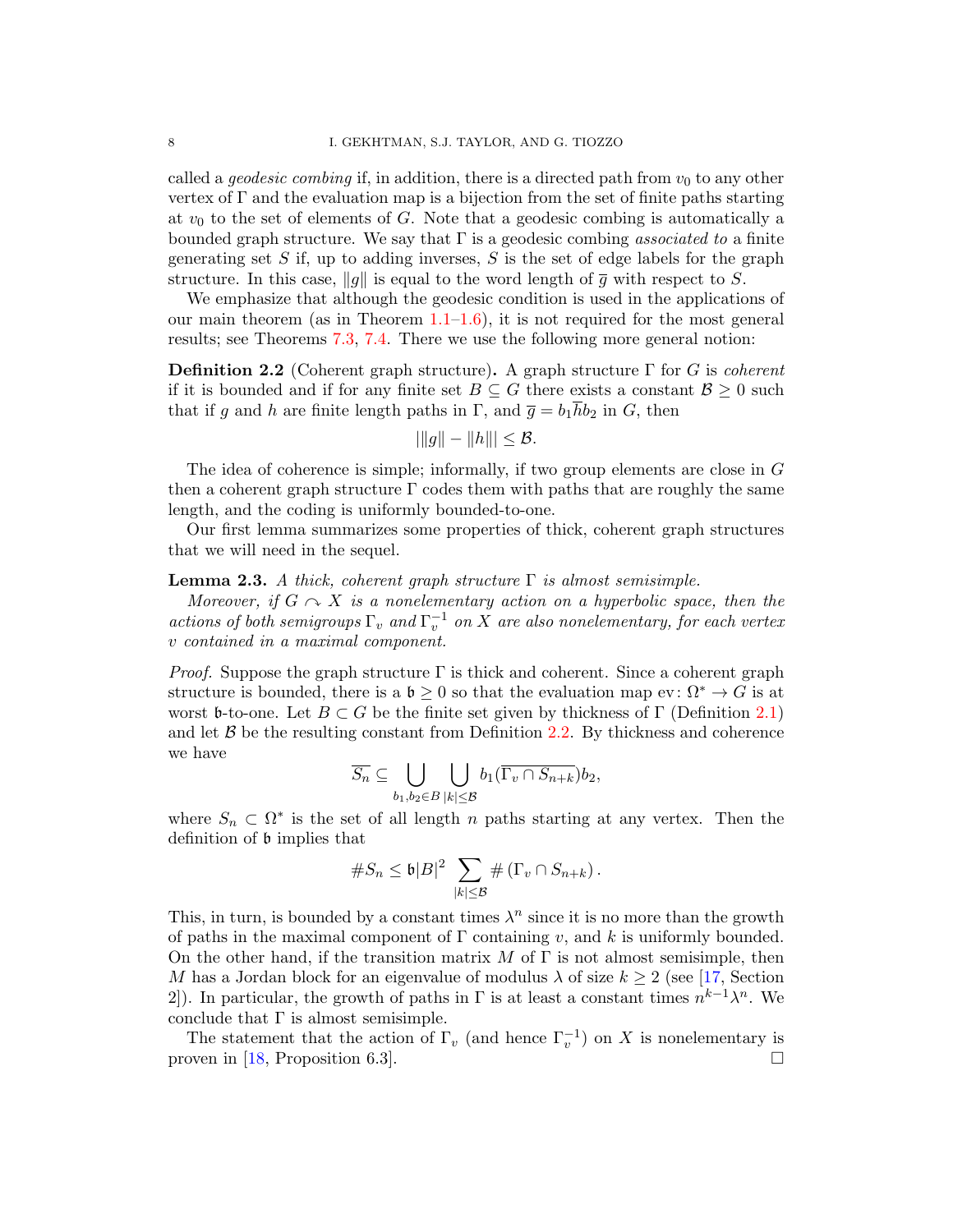The following lemma is immediate from the definitions:

#### <span id="page-8-1"></span>**Lemma 2.4.** A geodesic combing for  $G$  is coherent.

Other sources of (not necessarily geodesic) coherent graph structures come from biautomatic groups, in the sense of [\[34\]](#page-35-11) or [\[14,](#page-34-9) Lemma 2.5.5].

2.2. Cocycles and horofunctions. Let  $(X, d)$  be a metric space, and let  $o \in X$ be a base point. Given  $z \in X$ , we define the *Busemann function*  $\rho_z : X \to \mathbb{R}$  as

$$
\rho_z(x) := d(x, z) - d(o, z).
$$

Thus, setting

$$
\Phi(z):=\rho_z
$$

defines a map

$$
\Phi: X \to \mathrm{Lip}_o^1(X)
$$

where  $\mathrm{Lip}_o^1(X)$  is the space of 1-Lipschitz functions on X which vanish at o.

We define the *horofunction compactification*  $\overline{X}^h$  as the closure of  $\Phi(X)$  in  $\mathrm{Lip}_o^1(X)$ , with respect to the topology of pointwise convergence. Elements of  $\overline{X}^h$  will be called horofunctions. We denote as  $\overline{X}^h_\infty$  the space of *infinite horofunctions*, i.e. the set of  $h \in \overline{X}^h$  such that  $\inf_{x \in X} h(x) = -\infty$ .

For any  $\xi \in \overline{X}^h$ , the *Busemann cocycle* is defined as

$$
\beta_{\xi}(x, y) := \lim_{z_n \to \xi} [d(y, z_n) - d(x, z_n)]
$$

$$
= h_{\xi}(y) - h_{\xi}(x),
$$

where  $h_{\xi}$  is the horofunction associated to  $\xi$ . This has the usual cocycle property  $\beta_{\xi}(x, z) = \beta_{\xi}(x, y) + \beta_{\xi}(y, z).$ 

**Remark 2.5.** Benoist-Quint [\[4\]](#page-34-7) and Horbez [\[24\]](#page-35-9) define  $B: G \times \overline{X}^h \to \mathbb{R}$  by  $B(g,\xi) = h_{\xi}(g^{-1}o).$ 

To compare their definition with ours:

$$
B(g,\xi) = h_{\xi}(g^{-1}o) = \lim_{z_n \to \xi} [d(g^{-1}o,z_n) - d(o,z_n)] = \beta_{\xi}(o,g^{-1}o).
$$

## 3. CLT for random walks on the loop semigroups

<span id="page-8-0"></span>Let  $\Gamma$  be a graph structure for G, and let v be a vertex in a maximal component. Recall that a (directed) loop is *prime* if it is not itself a product of nontrivial loops; since every loop can be decomposed uniquely as a concatenation of prime loops, prime loops freely generate  $\Gamma_v$  as a semigroup.

Given a probability measure  $\mu$  on the set of edges of Γ, one defines the *first return measure*  $\mu_v$  on  $\Gamma_v$  as follows: if  $l = g_1 \dots g_n$  is a prime loop in  $\Gamma_v$ , then we set

$$
\mu_v(l) := \mu(g_1) \cdots \mu(g_n).
$$

We set  $\mu_v(l) = 0$  for all other loops. Note that inversion defines a map  $\Gamma_v \to \Gamma_v^{-1}$  and we define the measure  $\check{\mu}$  on  $\Gamma_v^{-1}$  by  $\check{\mu}(l) = \mu(l^{-1})$ . These measures push forward to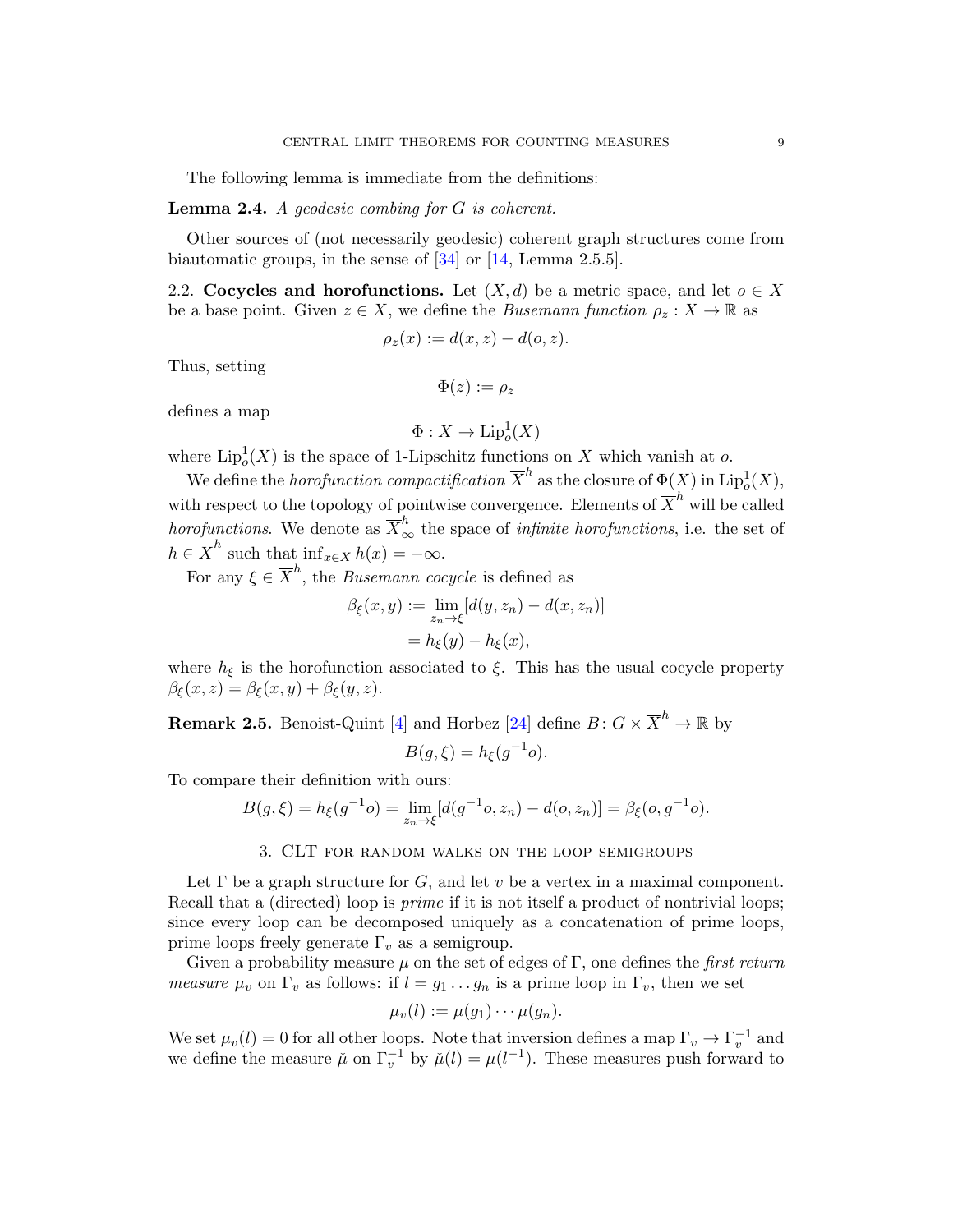measures on the group G under the evaluation map. We say that  $\mu_v$  is nondegenerate if it gives positive measure to any prime loop of  $\Gamma_v$ .

Let M be a metric space on which G acts by homeomorphisms. A measure  $\nu$  on M is *μ*-stationary if  $\nu = \int_G g_{\star} \nu \ d\mu(g)$ , and *μ*-ergodic if it cannot be written as a nontrivial convex combination of  $\mu$ -stationary measures.

3.1. Central limit theorems for cocycles. Recall that a *cocycle* is a function  $\sigma: G \times \mathcal{M} \to \mathbb{R}$  such that

$$
\sigma(gh, x) = \sigma(g, hx) + \sigma(h, x), \qquad \forall g, h \in G, \forall x \in \mathcal{M}.
$$

A cocycle  $\sigma: G \times \mathcal{M} \to \mathbb{R}$  has constant drift  $\lambda$  if there exists  $\lambda \in \mathbb{R}$  such that

$$
\int_G \sigma(g, x) \ d\mu(g) = \lambda
$$

for any  $x \in \mathcal{M}$ . A cocycle  $\sigma: G \times \mathcal{M} \to \mathbb{R}$  is centerable if it can be written as

$$
\sigma(g, x) = \sigma_0(g, x) + \psi(x) - \psi(g \cdot x)
$$

where  $\sigma_0$  is a cocycle with constant drift and where  $\psi \colon \mathcal{M} \to \mathbb{R}$  is a bounded, measurable function. In this case, we say that  $\sigma_0$  is the *centering* of  $\sigma$ ; note that  $\lambda = \int_{G \times \mathcal{M}} \sigma(g, x) d\mu(g) d\nu(x)$  for any  $\mu$ -stationary  $\nu$ . We say that the cocycle  $\sigma$  has finite second moment with respect to a measure  $\mu$  on G if

$$
\int_G \sup_{x \in \mathcal{M}} |\sigma(g, x)|^2 \ d\mu(g) < +\infty.
$$

We now use the following CLT for centerable cocycles: as remarked in [\[24,](#page-35-9) Remark] 1.7], the proof is exactly the same as the proof of [\[4,](#page-34-7) Theorem 4.7].

<span id="page-9-0"></span>**Theorem 3.1** (Central limit theorem for cocycles). Let G be a discrete group, M be a compact metrizable G-space and  $\mu$  a probability measure on G. Let  $\nu$  be a  $\mu$ ergodic,  $\mu$ -stationary probability measure on M, and let  $\mathcal{M}_0$  be a G-invariant subset of M of full v-measure. Let  $\sigma: G \times M_0 \to \mathbb{R}$  be a centerable cocycle with drift  $\lambda$ and finite second moment. Then there exist  $\sigma \geq 0$  such that for any continuous  $F: \mathbb{R} \to \mathbb{R}$  with compact support, we have for  $\nu$ -a.e.  $x \in \mathcal{M}$ ,

$$
\lim_{n \to \infty} \int_G F\left(\frac{\sigma(g, x) - \lambda n}{\sqrt{n}}\right) d\mu^{*n}(g) = \int_{\mathbb{R}} F(t) d\mathcal{N}_{\sigma}(t).
$$

We now apply this result to the loop semigroup. Let  $F_v$  be the group freely generated by the prime loops in  $\Gamma_v$ .

Let  $N: \Gamma_v \to \mathbb{Z}$  be the semigroup homomorphism  $N(g) := -||g||$ , where  $||g||$  is the length in Γ of the loop g. There is a natural inclusion  $\Gamma_v \to F_v$  as a subsemigroup and we can extend the semigroup homomorphism above to a group homomorphism  $N: F_v \to \mathbb{Z}$ . Moreover, we also extend the natural semigroup homomorphism  $\Gamma_v \to$ G, induced by evaluation, to a group homomorphism  $e: F_v \to G$ . Now, using the homomorphism  $e: F_v \to G$ , the free group  $F_v$  has a nonelementary action on X, and moreover  $\mu_v^{*n}$  is supported on  $\Gamma_v \subseteq F_v$  for all  $n \geq 1$ .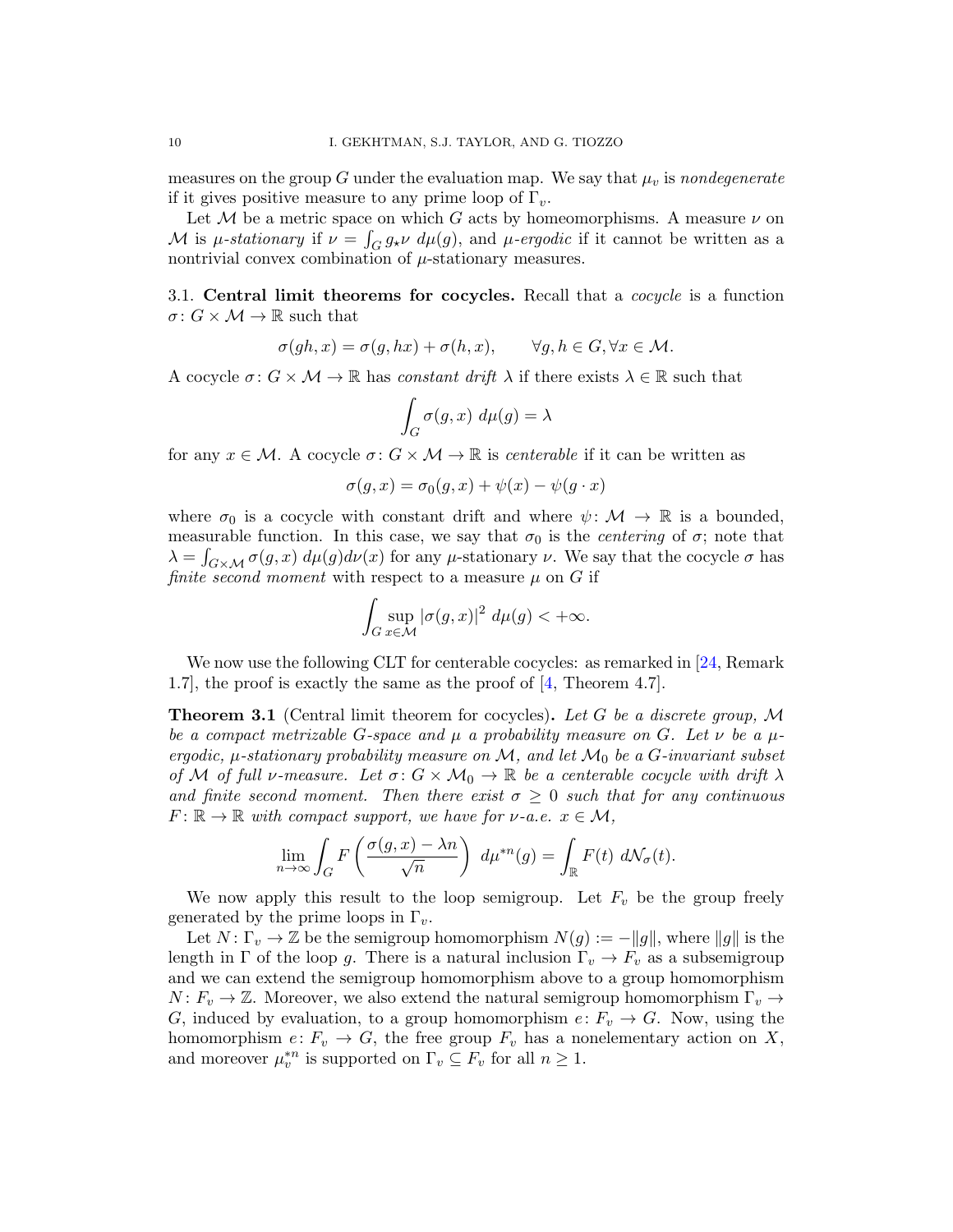Finally, for some  $\ell \in \mathbb{R}$  to be specified below, we define  $\eta \colon F_v \times \overline{X}^h \to \mathbb{R}$  as

$$
\eta(g,\xi) := \beta_{\xi}(o,g^{-1}o) - \ell N(g).
$$

**Lemma 3.2.** Suppose that the action of  $\Gamma_v$  on X is nonelementary and  $\mu_v$  is nondegenerate. Then for any  $\ell \in \mathbb{R}$ , the restriction of  $\eta : F_v \times \overline{X}^h \to \mathbb{R}$  to  $F_v \times \overline{X}^h_{\infty}$  is a centerable cocycle.

Proof. We have

$$
\eta(gh,\xi) = \beta_{\xi}(o, h^{-1}g^{-1}o) - \ell N(gh)
$$
  
=  $\beta_{\xi}(o, h^{-1}o) + \beta_{\xi}(h^{-1}o, h^{-1}g^{-1}o) - \ell N(g) - \ell N(h)$   
=  $\beta_{\xi}(o, h^{-1}o) + \beta_{h\xi}(o, g^{-1}o) - \ell N(g) - \ell N(h)$   
=  $\eta(h,\xi) + \eta(g,h\xi)$ 

hence  $\eta$  is a cocycle. Moreover, by [\[24,](#page-35-9) Proposition 1.5], using [24, Corollary 2.7] and [\[24,](#page-35-9) Proposition 2.8], the cocycle  $B(g,\xi) = \beta_{\xi}(o,g^{-1}o)$  is centerable on  $F_v \times \overline{X}_{\infty}^h$ . Then, since  $\eta(g,\xi) - B(g,\xi) = \ell N(g)$  is a homomorphism and depends only on g, we have that  $\eta(g,\xi)$  is also centerable on  $F_v \times \overline{X}^h_{\infty}$  $\infty$ .  $\Box$ 

Thus, as a consequence of Theorem [3.1,](#page-9-0) we obtain the following.

<span id="page-10-0"></span>**Corollary 3.3.** Let  $\Gamma$  be a thick structure, let v be a vertex in a maximal component of Γ. Suppose that the first return measure  $\mu_v$  is nondegenerate, and let  $\nu_v$  be a  $\mu_v$ ergodic,  $\mu_v$ -stationary measure on  $\overline{X}^h$ . Then there exist  $\ell, \sigma \geq 0$  such that for any continuous  $F: \mathbb{R} \to \mathbb{R}$  with compact support, we have for  $\nu_v$ -a.e.  $\xi$ ,

$$
\lim_{n \to \infty} \int_G F\left(\frac{\beta_{\xi}(o, go) - \ell ||g||}{\sqrt{n}}\right) d\mu_v^{*n}(g) = \int_{\mathbb{R}} F(t) d\mathcal{N}_{\sigma}(t).
$$

*Proof.* We apply Theorem [3.1](#page-9-0) to the measure  $\mu_v$ , supported on  $\Gamma_v^{-1}$ , where  $\ell$  is chosen so that  $\lambda = \int_{F_v \times \overline{X}^h} \eta(g,\xi) d\mu_v(g) d\nu_v(\xi) = 0$ . Note that by [\[30,](#page-35-10) Proposition 4.4] and the fact that  $\Gamma_v^{-1}$  is nonelementary (Lemma [2.3\)](#page-7-1), we have  $\nu_v(\overline{X}_{\infty}^h) = 1$ . Moreover, for any  $g \in \Gamma_v$  we have

$$
\eta(g^{-1}, \xi) = \beta_{\xi}(o, go) - \ell ||g||.
$$

3.2. Skew products and invariance on the loop semigroup. Let  $\mathcal M$  be a compact metric space with a continuous  $G$ -action. We define the *skew product*  $T: \Omega \times \mathcal{M} \rightarrow \Omega \times \mathcal{M}$  as

$$
T(\omega,\xi) := (\sigma(\omega), g_1^{-1}\xi)
$$

where  $\omega = (g_1, g_2, \dots).$ 

A graph structure  $\Gamma$  is *primitive* if its associated transition matrix M is primitive, i.e. has a positive power. Now let  $\Gamma$  be a primitive graph structure, let v be a vertex of Γ, let  $\Gamma_v$  be the loop semigroup, and let  $\mu_v$  be the first return measure.

Finally, let  $\Omega_v = (\Gamma_v)^{\mathbb{N}}$  with shift map  $\sigma_v$ . To highlight the difference, we denote the elements of  $\Gamma_v^{\mathbb{N}}$  as  $(l_1, l_2, \ldots)$ , since each element of the sequence is a loop, while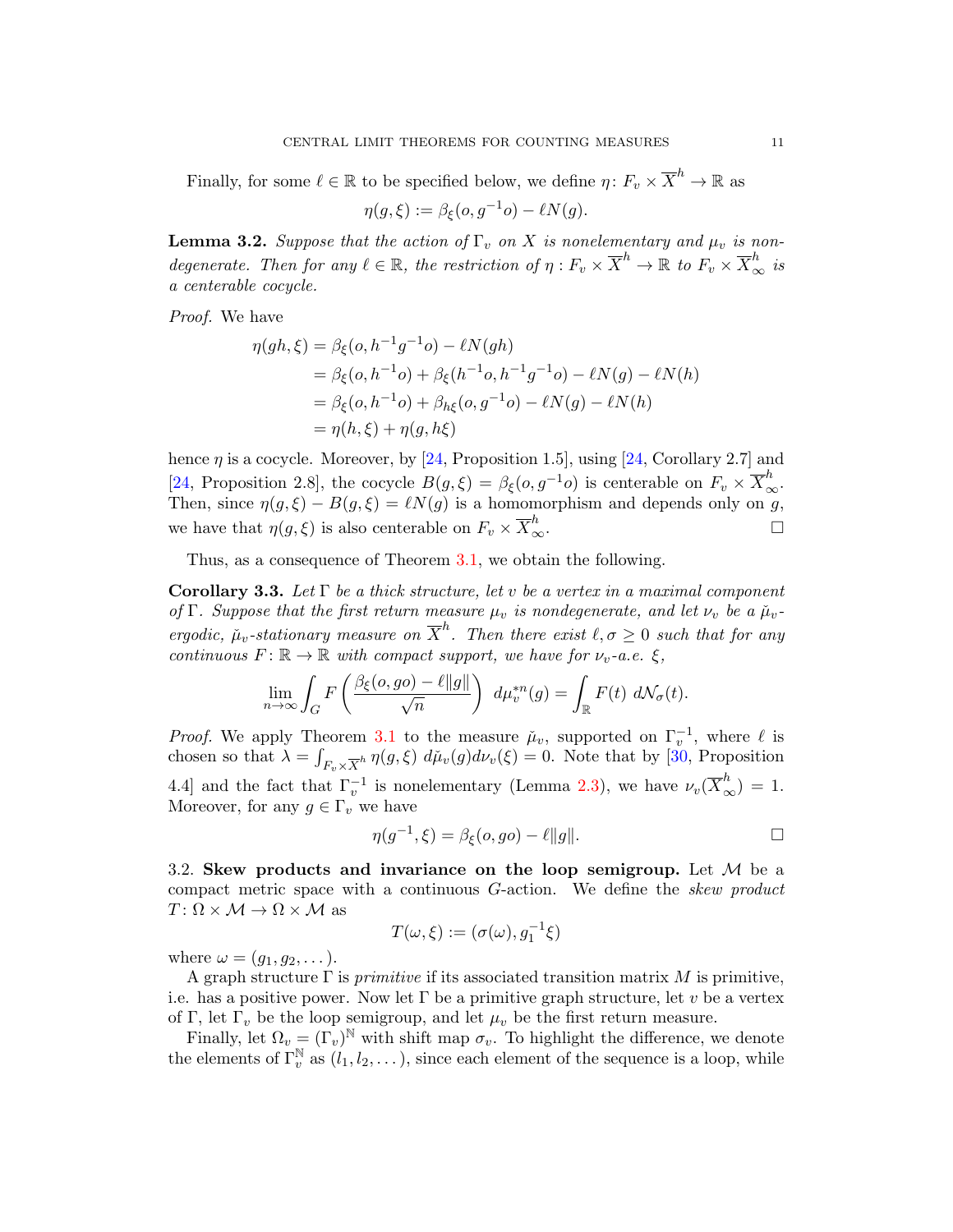the elements of  $\Omega$  will be denoted as  $\omega = (g_1, g_2, \dots)$ , since its elements are edges. Let us define the map  $T_v : \Omega_v \times \mathcal{M} \to \Omega_v \times \mathcal{M}$  as

$$
T_v(\omega,\xi)=(\sigma_v(\omega),l_1^{-1}\xi).
$$

<span id="page-11-0"></span>**Lemma 3.4.** A measure  $\nu$  on M is  $\mu_v$ -stationary if and only if  $\mu_v^{\mathbb{N}} \otimes \nu$  is  $T_v$ invariant.

*Proof.* Fix  $C \subset \Omega_v$  measurable and let  $C_l \subset \Omega_v$  be the subset consisting of sequences beginning with  $l \in \Gamma_v$  such that  $\sigma_v(C_l) = C$ . Then for any  $A \subset \mathcal{M}$  measurable,

$$
T_v^{-1}(C \times A) = \bigcup_l C_l \times lA.
$$

Since

$$
\mu_v^{\mathbb{N}} \otimes \nu \left( \bigcup_l C_l \times lA \right) = \mu(C) \sum_l \mu(l) \nu(lA) \n= \mu(C) \sum_l \check{\mu}(l) l_* \nu(A),
$$

the lemma follows.  $\Box$ 

<span id="page-11-1"></span>**Lemma 3.5.** There exists an ergodic  $\mu_v$ -stationary measure  $\nu_v$  on M such that the product measure  $\mu_v^{\mathbb{N}} \otimes \nu_v$  is  $T_v$ -invariant and ergodic.

*Proof.* Since M is a compact metric space, there exists a  $\mu_v$ -stationary measure  $\nu_1$ on M ([\[16,](#page-34-10) Lemma 1.2]). Then by Lemma [3.4](#page-11-0) the measure  $\lambda_1 := \mu_v^{\mathbb{N}} \otimes \nu_1$  is  $T_v$ . invariant. If  $\lambda_1$  is not ergodic, let us consider its ergodic decomposition, and take one of its ergodic components  $\lambda_v$ . By definition,  $\lambda_v \ll \lambda_1$  and  $\lambda_v$  is  $T_v$ -invariant and ergodic. Then by [\[33,](#page-35-12) Corollary 3.1],  $\lambda_v$  is of the form  $\lambda_v = \mu_v^{\mathbb{N}} \otimes \nu_v$  for some measure  $\nu_v$  on M. Finally, again by Lemma [3.4,](#page-11-0) the measure  $\nu_v$  is  $\mu_v$ -stationary.

<span id="page-11-2"></span>**Lemma 3.6.** Consider the function  $f: \Omega \times \overline{X}^h \to \mathbb{R}$  defined as

$$
f(\omega,\xi) := \beta_{\xi}(o,g_1o).
$$

Then for any n we have

(1) 
$$
\sum_{j=0}^{n-1} f(T^{j}(\omega,\xi)) = \beta_{\xi}(o, w_n o).
$$

Proof. The cocycle property implies

$$
\beta_{\xi}(o, w_n o) = \sum_{j=0}^{n-1} \beta_{\xi}(w_j o, w_{j+1} o) = \sum_{j=0}^{n-1} \beta_{w_j^{-1} \xi}(o, g_{j+1} o)
$$

for any  $\xi \in \overline{X}^h$ . Moreover, by definition and G-equivariance we have

$$
f(T^j(\omega,\xi)) = \beta_{w_j^{-1}\xi}(o,g_{j+1}o)
$$

and the claim follows.  $\Box$ 

An analogous statement holds by replacing  $T$ ,  $\Omega$  by  $T_v$ ,  $\Omega_v$ .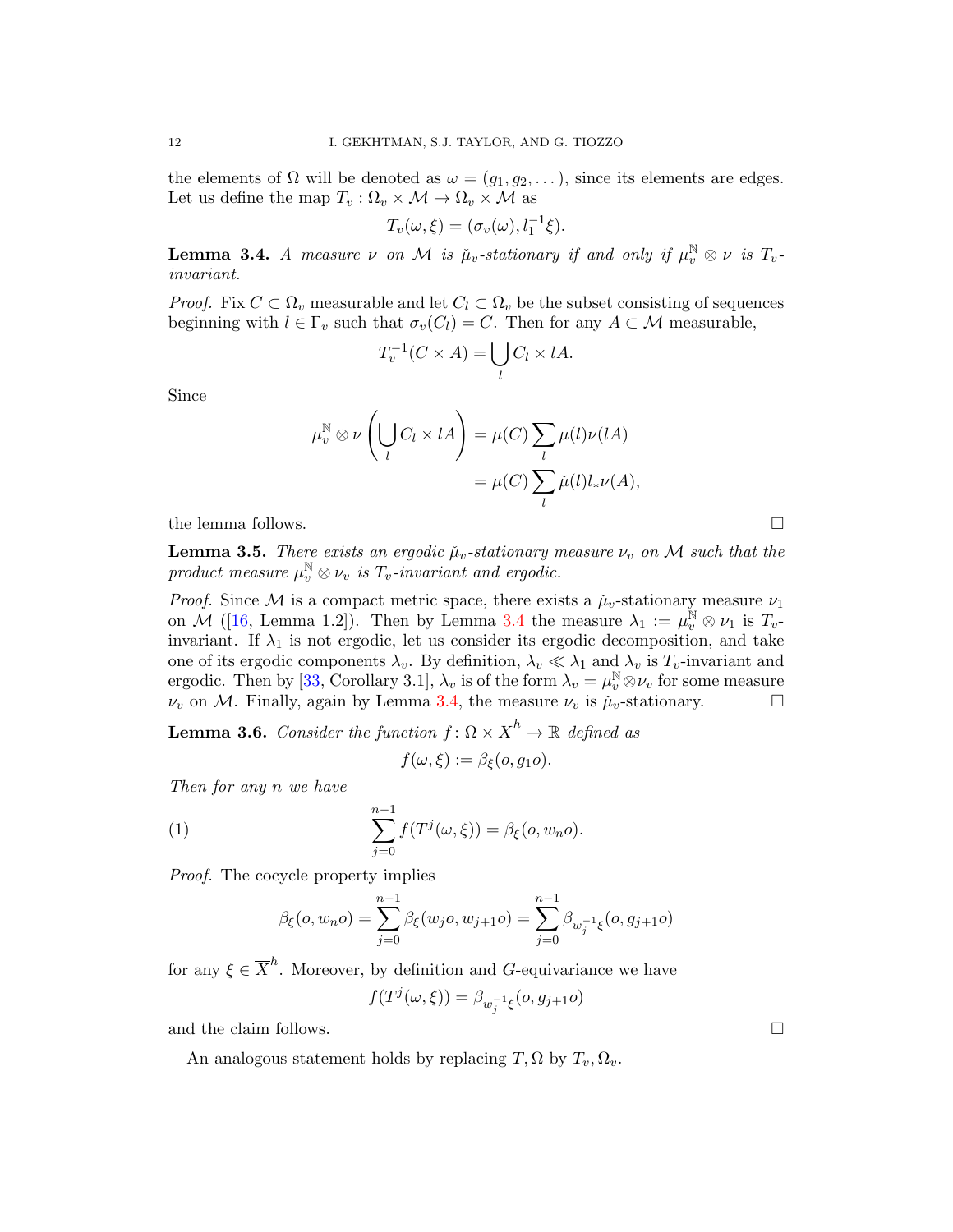## 4. CLT for Markov chains of primitive graph structures

<span id="page-12-0"></span>We begin by recalling the following: If  $\Gamma$  is a directed graph whose transition matrix M is primitive with leading eigenvalue  $\lambda$ , then

$$
\lim_{n \to \infty} \frac{M^n}{\lambda^n} = \rho u^T,
$$

where  $M\rho = \lambda \rho$ ,  $u^T M = \lambda u^T$ , and  $u^T \rho = 1$  [\[48,](#page-36-0) Theorem 0.17]. We will consider the following measures associated to Γ. The stationary measure on vertices for the corresponding Markov chain is given by setting the starting probability at vertex  $v_i$  to be  $\pi_i = \rho_i u_i$ . Assigning the probability  $\frac{\rho_j}{\lambda \rho_i}$  to an edge e from  $v_i$  to  $v_j$  then determines the transition probability  $p_{ij}$  from  $v_i$  to  $v_j$  to be  $p_{ij} = \frac{M_{ij} \rho_j}{\lambda_{0i}}$  $\frac{\mu_{ij}p_j}{\lambda \rho_i}$  (see e.g. [\[48,](#page-36-0) Section 6.6 (7)]). The corresponding Markov measure  $\mathbb P$  on the path space  $\Omega$  determined by these probabilities gives the measure of maximal entropy for the shift on  $\Omega$  and is known as the *Parry measure* [\[35\]](#page-35-13). For a vertex v of  $\Gamma$ , we use  $\mathbb{P}_v$  to denote the measure on the space of paths  $\Omega_v \subset \Omega$  starting at v obtained by beginning the Markov chain at  $v$  and using the above transition probabilities. From now on we use these edge probabilities to define the first return measure  $\mu_v$  as in Section [3.](#page-8-0)

We also define  $\mu_n$  as the distribution on the space of paths of length n induced by the Markov measure  $\mathbb{P}$ ; that is,  $\mu_n$  is the pushforward of  $\mathbb{P}$  to  $\Omega^*$  under the map which sends an infinite path to its prefix of length  $n$ . In this section we prove the following result.

<span id="page-12-1"></span>**Theorem 4.1.** Suppose that  $\Gamma$  is a primitive graph structure and let  $\mu_n$  be the associated distribution on the space of paths of length n. There are constants  $\ell$  and σ such that for any continuous function  $F: \mathbb{R} \to \mathbb{R}$  with compact support, we have

$$
\lim_{n \to \infty} \int_{\Omega^*} F\left(\frac{d(o, go) - \ell n}{\sqrt{n}}\right) d\mu_n(g) = \int_{\mathbb{R}} F(t) d\mathcal{N}_{\sigma}(t).
$$

The main technique to obtain the CLT for the Markov chain as above from the one from the random walk on the loop semigroup is using a *suspension flow*, adapting the approach of Melbourne-Török  $[32]$  for dynamical systems.

4.1. Suspension flows. Let  $S: (\mathcal{X}, \lambda) \to (\mathcal{X}, \lambda)$  be a measure-preserving dynamical system, and let  $r: \mathcal{X} \to \mathbb{N}$  be a measurable, integrable function, which we call the roof function. Then the discrete suspension flow of  $S$  with roof function  $r$  is the dynamical system given by the map  $\widehat{S}: \widehat{\mathcal{X}} \to \widehat{\mathcal{X}}$  where

$$
\widehat{\mathcal{X}} := \{(x, n) \in \mathcal{X} \times \mathbb{N} \ : \ 0 \le n \le r(x) - 1\}
$$

with measure  $\widehat{\lambda} := \frac{1}{\overline{r}} (\lambda \otimes \delta)$ , where  $\delta$  is the counting measure on N and  $\overline{r} := \int_{\mathcal{X}} r \, d\lambda$ . Then, the map  $\widehat{S}$  is defined as

$$
\widehat{S}(x,n) = \begin{cases} (x, n+1) & \text{if } n \le r(x) - 2 \\ (S(x), 0) & \text{if } n = r(x) - 1. \end{cases}
$$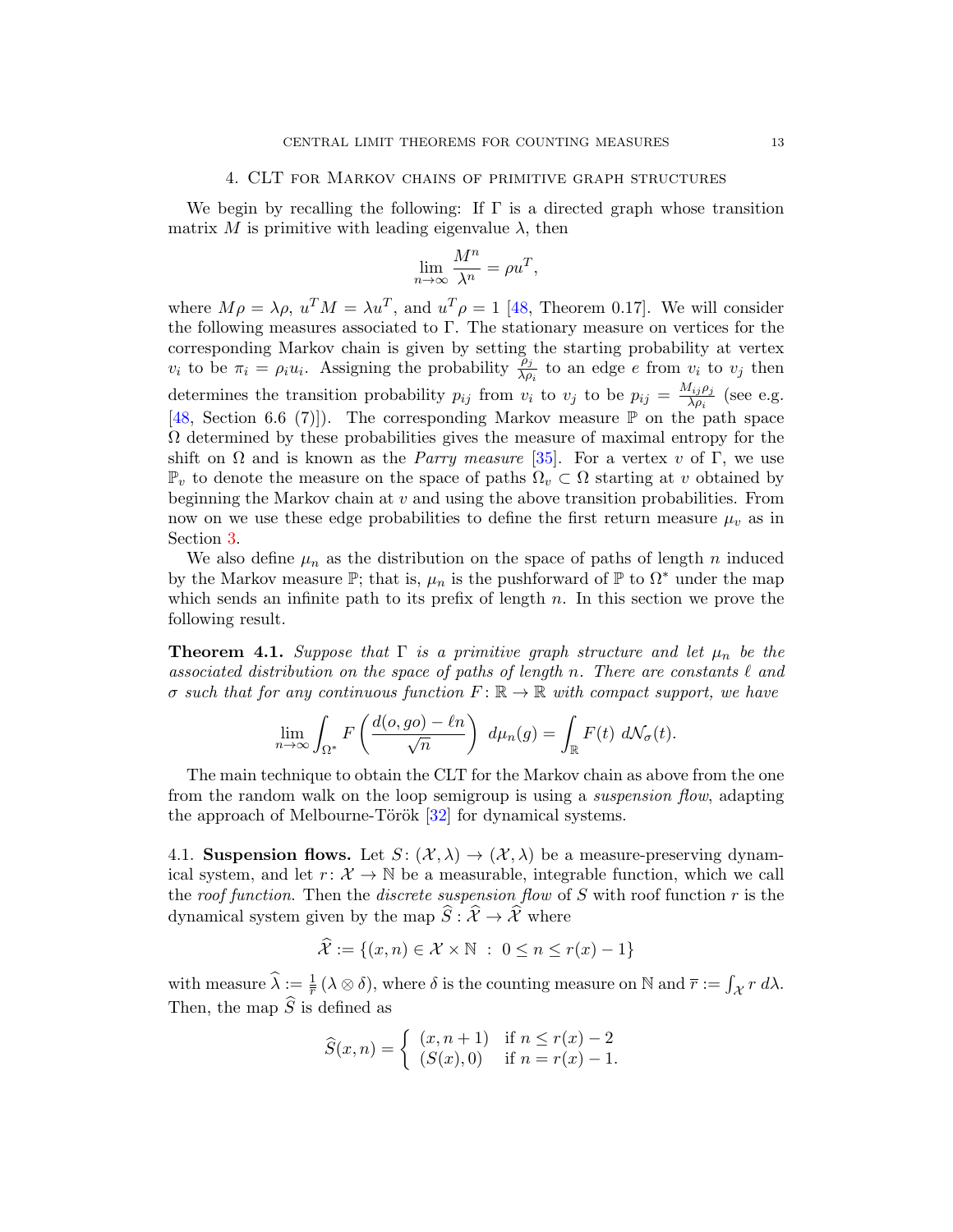Since in this case the system has discrete time, the above construction is also called a Kakutani skyscraper.

The main theorem of Melbourne-Törok  $[32,$  Theorem 1.1 is the following.

<span id="page-13-0"></span>**Theorem 4.2.** Let  $S: (\mathcal{X}, \lambda) \to (\mathcal{X}, \lambda)$  be an ergodic, measure-preserving transformation, and let  $\widehat{S}: (\widehat{\mathcal{X}}, \widehat{\lambda}) \to (\widehat{\mathcal{X}}, \widehat{\lambda})$  be the suspension flow with roof function r. Let  $\phi: \widehat{\mathcal{X}} \to \mathbb{R}$  be such that  $\int \phi \ d\widehat{\lambda} = 0$ , and define  $\Phi(x) := \sum_{k=0}^{r(x)-1} \phi(x, k)$ . Let  $\phi \in L^b(\widehat{\mathcal{X}})$  and let  $r \in L^a(\mathcal{X})$  be the roof function, with  $(1 - 1/a)(1 - 1/b) \ge 1/2$ . Suppose that  $\Phi$  and r satisfy a CLT. Then  $\phi$  satisfies a CLT.

Moreover, if the CLT for  $\Phi$  has variance  $\sigma_1^2$ , then the CLT for  $\phi$  has variance  $\sigma^2 = \frac{\sigma_1^2}{\overline{r}}$ .

4.2. Invariant measure on the suspended space. For any  $\omega \in \Omega_v$ , let  $r(\omega)$  be the length in  $\Gamma$  of  $l_1(\omega)$ . This is the first return time for the loop determined by  $\omega$ . Let us define the suspension of the skew product

$$
\Omega^{(s)} := \{(\omega, k, \xi) \in \Omega_v \times \mathbb{N} \times \mathcal{M} \; : \; 0 \le k \le r(\omega) - 1\}
$$

and

$$
\widehat{T}(\omega, k, \xi) = \begin{cases}\n(\omega, k + 1, \xi) & \text{if } k \le r(\omega) - 2 \\
(\sigma_v(\omega), 0, l_1^{-1}\xi) & \text{if } k = r(\omega) - 1.\n\end{cases}
$$

Let us now denote  $R := \int_{\Gamma_v} \|g\| \ d\mu_v(g) = \int r(\omega) \ d\mathbb{P}_v(\omega)$  and define the probability measure  $\nu^{(s)} := \frac{1}{R} \left( \mu_v^{\mathbb{N}} \otimes \delta \otimes \nu_v \right)$  on  $\Omega^{(s)}$ .

**Lemma 4.3.** Let  $\nu_v$  be the  $\mu_v$ -stationary measure constructed in Lemma [3.5.](#page-11-1) Then  $\nu^{(s)}$  on  $\Omega^{(s)}$  is  $\widehat{T}$ -invariant and ergodic.

*Proof.* It suffices to check invariance of the measure using cylinder sets  $C_{l_1,...,l_n}$ consisting of loops beginning with  $l_1 \ldots l_n$ . We have

$$
\widehat{T}^{-1}(C_{l_1,\dots,l_n} \times \{k\} \times A) = \begin{cases} C_{l_1,\dots,l_n} \times \{k-1\} \times A & \text{if } k > 0\\ \bigsqcup_{l \in P_v} C_{l,l_1,\dots,l_n} \times \{|l| - 1\} \times lA & \text{if } k = 0 \end{cases}
$$

where  $P_v \subseteq \Gamma_v$  is the set of prime loops. Hence in the first case, the equality

$$
\nu^{(s)}(\widehat{T}^{-1}(C_{l_1,\dots,l_n} \times \{k\} \times A)) = \nu^{(s)}(C_{l_1,\dots,l_n} \times \{k\} \times A)
$$

is obvious. In the second case,

$$
\nu^{(s)}(\widehat{T}^{-1}(C_{l_1,\dots,l_n} \times \{k\} \times A)) = \frac{1}{R} \sum_{l \in P_v} \mu_v(l) \mu_v(l_1) \dots \mu_v(l_n) \nu_v(lA)
$$
  

$$
= \frac{1}{R} \mu_v(l_1) \dots \mu_v(l_n) \sum_{l \in P_v} \mu_v(l) \nu_v(lA)
$$
  

$$
= \frac{1}{R} \mu_v(l_1) \dots \mu_v(l_n) \nu_v(A)
$$
  

$$
= \nu^{(s)}(C_{l_1,\dots,l_n} \times \{k\} \times A)
$$

hence  $\nu^{(s)}$  is  $\hat{T}$ -invariant. Moreover, the suspension of an ergodic measure is ergodic, see e.g. [\[43,](#page-35-15) Proposition 1.11].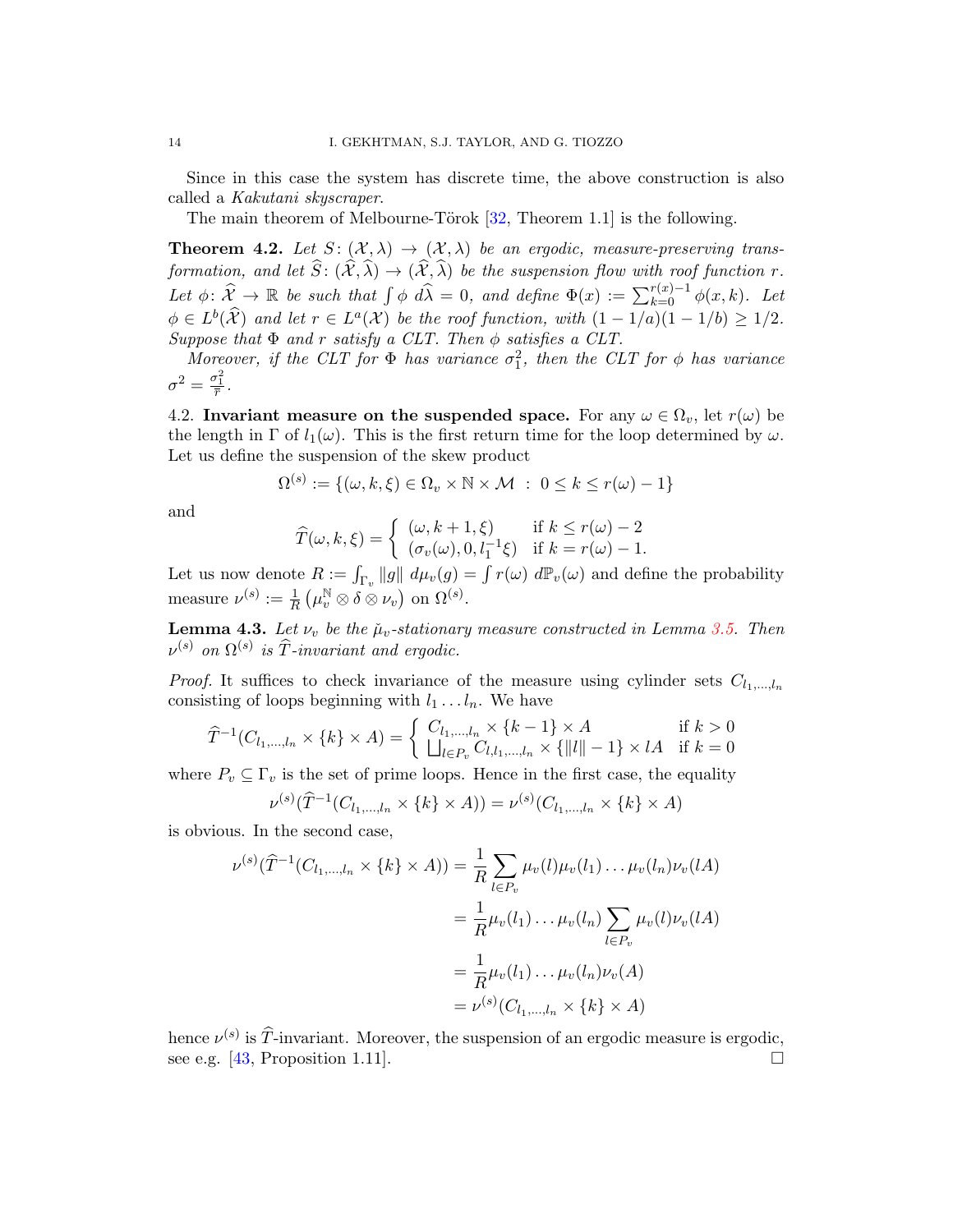4.3. Pushforward of the T-invariant measure to  $\Omega \times \mathcal{M}$ . Recall that  $\Omega$  is the space of all infinite sample paths in  $\Gamma$  starting at any vertex. Let us define the projection  $\pi : \Omega^{(s)} \to \Omega \times \mathcal{M}$  as

$$
\pi(\omega, k, \xi) = (\sigma^k(\omega), (g_1 \dots g_k)^{-1}\xi)
$$

and recall the skew product  $T : \Omega \times \mathcal{M} \to \Omega \times \mathcal{M}$  is

$$
T(\omega,\xi):=(\sigma(\omega),g_1^{-1}\xi).
$$

<span id="page-14-0"></span>Lemma 4.4. The following diagram commutes:

$$
(\Omega^{(s)}, \nu^{(s)}) \longrightarrow \Omega \times \mathcal{M}
$$
  

$$
(\Omega_v \times \mathcal{M}, \mu_v^{\mathbb{N}} \otimes \nu_v)
$$

As a consequence, in the hypotheses of the previous lemmas, the measure  $\overline{\nu} := \pi_{\star} \nu^{(s)}$ is T-invariant and ergodic.

Proof. We show that the horizontal arrow is equivariant for the shifts. This follows from the fact that if we write  $l_1(\omega)$  for the first return loop of  $\omega$  then  $l_1(\omega)$  =  $g_1(\omega) \dots g_{r(\omega)}(\omega)$ . Hence,

$$
\pi \circ \widehat{T}(\omega, r(\omega) - 1, \xi) = \pi((\sigma_v(\omega), 0, l_1^{-1}\xi))
$$
  
= 
$$
(\sigma^{r(\omega)}(\omega), (g_1 \dots g_{r(\omega)})^{-1}\xi),
$$

which is equal to  $T \circ \pi((\omega, r(\omega) - 1, \xi))$ . The other cases being trivial, this proves the first statement.

Finally, since  $\overline{\nu}$  is the pushforward of an ergodic measure, it is ergodic.

4.4. Return times and invariant measures for the Markov chain. Recall that in the previous section we produced a measure  $\nu_v$  on M which is  $\mu_v$ -stationary and such that the product measure  $\mu_v^{\mathbb{N}} \otimes \nu_v$  is  $T_v$ -invariant and ergodic. Then, by lifting it to the suspension and pushing it forward to  $\Omega \times M$ , we have an ergodic, T-invariant measure  $\overline{\nu}$  on  $\Omega \times M$ .

Now, for any vertex w other than v we define the measure  $\nu_w$  on M as

(2) 
$$
\nu_w(A) = \sum_{\gamma \in \Gamma_{v,w}} \mu(\gamma) \nu_v(\gamma A)
$$

where the sum is over the set  $\Gamma_{v,w}$  of all paths  $\gamma$  from v to w which do not pass through v in their middle, and  $\mu(\gamma)$  is the product of the measures of the edges of  $\gamma$ . Recall also we denote as  $\mathbb{P}_w$  the Markov measure on the space of infinite sample paths starting at w.

Lemma 4.5. We have

$$
\overline{\nu}:=\frac{1}{R}\sum_w\mathbb{P}_w\otimes\nu_w.
$$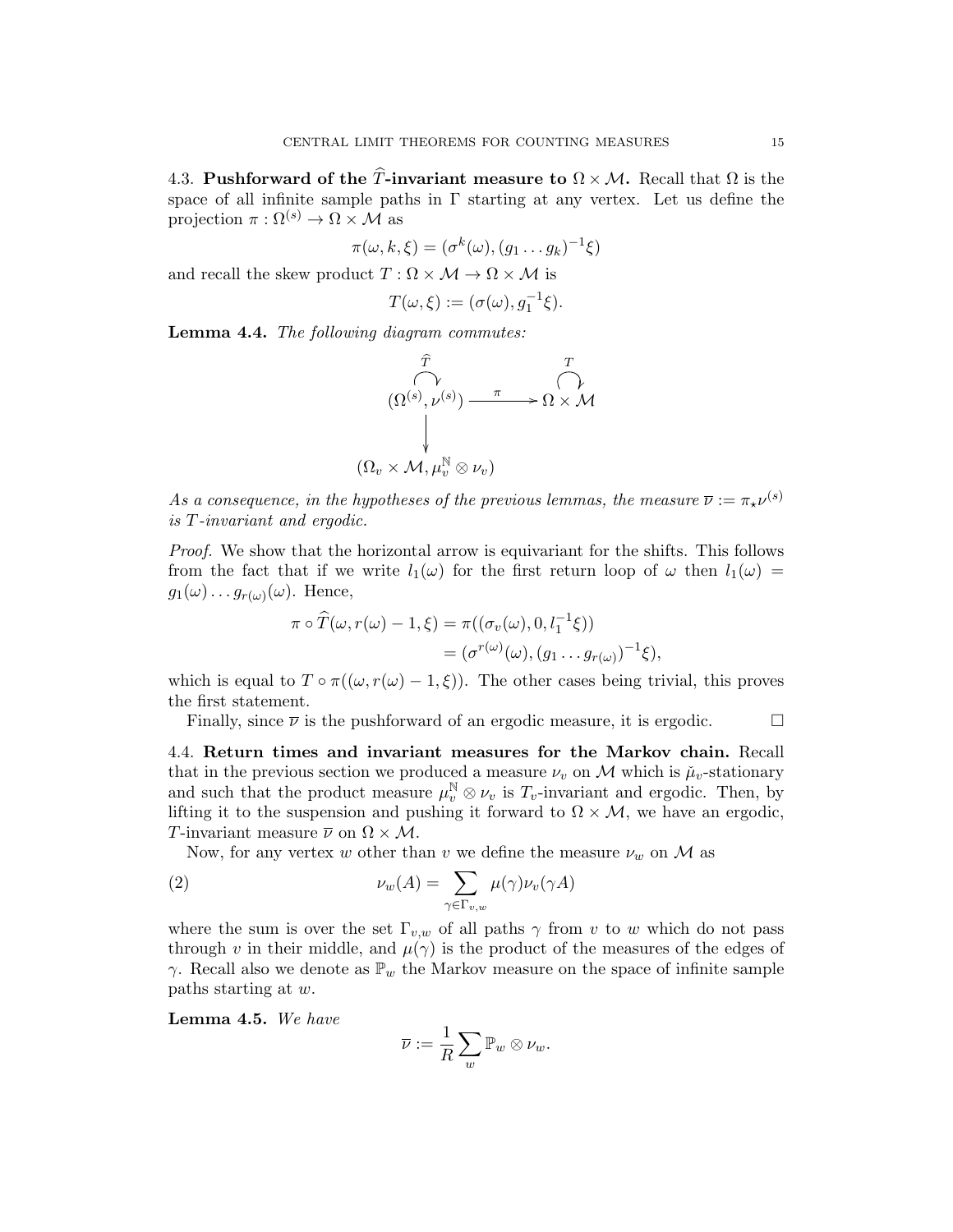*Proof.* Let w be a vertex, and let  $g_1, g_2, \ldots, g_n$  be a finite path starting from w. We have for any measurable  $A \subseteq \mathcal{M}$ 

$$
\pi^{-1}(C_{g_1,\dots,g_n} \times A) = \begin{cases} C_{g_1,\dots,g_n} \times \{0\} \times A & \text{if } w = v \\ \Box_{\gamma \in \Gamma_{v,w}} C_{\gamma,g_1,\dots,g_n} \times \{|\gamma|\} \times \gamma A & \text{if } w \neq v \end{cases}
$$

where the union is over the set  $\Gamma_{v,w}$  of all paths  $\gamma$  from v to the initial vertex w of  $g_1$  which do not pass through v in their middle. Thus we have

$$
\overline{\nu}(C_{g_1,\ldots,g_n} \times A) = \frac{1}{R} \sum_{\gamma \in \Gamma_{v,w}} \mu(\gamma)\mu(g_1) \ldots \mu(g_n)\nu_v(\gamma A)
$$

$$
= \frac{1}{R}\mu(g_1) \ldots \mu(g_n)\nu_w(A)
$$

$$
= \frac{1}{R}\mathbb{P}_w(C_{g_1,\ldots,g_n})\nu_w(A)
$$

which proves the claim, since both measures agree on all rectangles.  $\Box$ 

Recall that  $R = \int r(\omega) d\mathbb{P}_v(\omega)$ , and set  $n_w = \nu_w(\mathcal{M})$ . Here we show

<span id="page-15-0"></span>Lemma 4.6. We have the identities:

(1)  $R = \frac{1}{\pi}$ (1)  $\pi v = \frac{\pi v}{R}$  for any vertex w of  $\Gamma$ .

Note that if we replace  $\Gamma$  with the graph  $\overline{\Gamma}$  obtained by reversing the direction of each edge, then the transition matrix for  $\overline{\Gamma}$  is  $M^T$  and so we have that  $\rho$  and u switch roles. In particular, new transition probability from  $v_i$  to  $v_j$  is (in terms of the quantities defined in Section [4\)](#page-12-0)  $\bar{p}_{ij} = \frac{M_{ji}u_j}{\lambda u_i}$  $\frac{a_{ji}a_j}{\lambda u_i}$  but the stationary measure on vertices is unchanged.

*Proof of Lemma [4.6.](#page-15-0)* (1) is the well-known *Kac lemma* [\[26,](#page-35-16) Theorem 2']. To prove (2), recall that  $\Gamma_{v,w}$  is the set of all paths  $\gamma$  from v to w which do not pass through v in their middle. Hence, if we reverse all the paths in this set, we obtain  $\overline{\Gamma}_{v,w}$  the set of all paths  $\overline{\gamma}$  from w to v which do not pass through v in their middle. Note that since almost every path starting at  $w$  passes through  $v$ 

$$
\begin{aligned} 1 &= \sum_{\overline{\gamma} \in \overline{\Gamma}_{v,w}} \overline{\mu}(\overline{\gamma}) \\ &= \frac{u_v}{u_w} \sum_{\overline{\gamma} \in \overline{\Gamma}_{v,w}} \lambda^{-|\overline{\gamma}|}, \end{aligned}
$$

where  $\overline{\mu}(\overline{\gamma})$  is the product of the measures of the edges of  $\overline{\gamma}$  with respect to  $\overline{p}$  and we have used our previous observation about  $\bar{p}$ .

Using this and the fact that

$$
\sum_{\overline{\gamma} \in \overline{\Gamma}_{v,w}} \lambda^{-|\overline{\gamma}|} = \sum_{\gamma \in \Gamma_{v,w}} \lambda^{-|\gamma|},
$$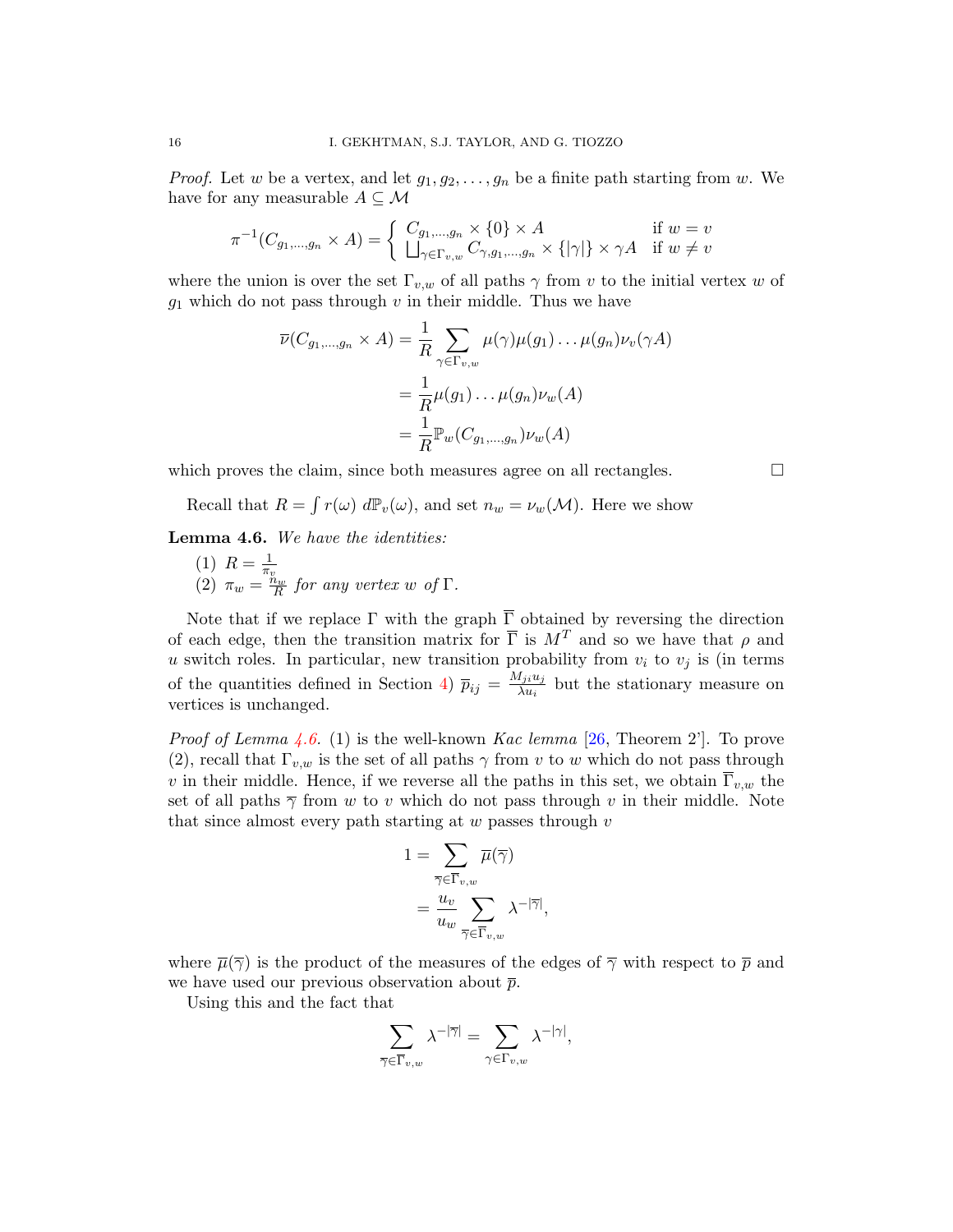we compute,

$$
n_w = \nu_w(\mathcal{M})
$$
  
=  $\sum_{\gamma \in \Gamma_{v,w}} \mu(\gamma) = \frac{\rho_w}{\rho_v} \sum_{\gamma \in \Gamma_{v,w}} \lambda^{-|\gamma|}$   
=  $\frac{\rho_w}{\rho_v} \cdot \frac{u_w}{u_v} = \frac{\pi_w}{\pi_v}.$ 

Hence, the lemma follows from  $(1)$ .

4.5. The Central Limit Theorem for the Markov chain. We are now in a position to prove Theorem [4.1.](#page-12-1) By Melbourne-Török  $(32)$ , Theorem 1.1), we have:

<span id="page-16-0"></span>**Proposition 4.7.** Let  $\phi \colon \Omega \times \overline{X}^h \to \mathbb{R}$  belong to  $L^b(\Omega \times \overline{X}^h, \overline{\nu})$  for some  $b > 2$ , and let  $m := \int \phi \ d\overline{\nu}$ . Define  $\Phi \colon \Omega_v \times \overline{X}^h \to \mathbb{R}$  as  $\Phi(\omega, \xi) := \sum_{k=0}^{r(\omega)-1} \phi(T^k(\omega, \xi)) - mr(\omega)$ , and suppose that

$$
\frac{\sum_{j=0}^{n-1} \Phi \circ T_v^j}{\sqrt{n}}
$$

converges to a normal distribution in probability on  $(\Omega_v \times \overline{X}^h, \mu_v^{\mathbb{N}} \otimes \nu_v)$ . Then the sequence

$$
\frac{\sum_{j=0}^{n-1} \phi \circ T^j - nm}{\sqrt{n}}
$$

converges to a normal distribution in probability on  $(\Omega \times \overline{X}^h, \overline{\nu})$ .

*Proof.* Note that since r has exponential tail (see e.g. [\[17,](#page-34-3) Lemma 3.2 (2)]), it belongs to  $L^a(\Omega_v)$  for any  $a \geq 1$ . Then the condition  $(1 - 1/a)(1 - 1/b) \geq 1/2$ is satisfied as long as  $b > 2$ . Moreover,  $(r \circ T_v^n(\omega))_n$  is a sequence of independent random variables and so it satisfies a CLT. Hence, we can apply Theorem [4.2](#page-13-0) to obtain a central limit theorem for the observable  $\phi \circ \pi - m$  and the system  $\widehat{T}$ , with measure  $\nu^{(s)}$ . Moreover, since  $\phi \circ \pi \circ \widehat{T}^n = \phi \circ T^n \circ \pi$  by Lemma [4.4,](#page-14-0) this is equivalent to a central limit theorem for the observable  $\phi$  on the system T with the measure  $\pi_*(\nu^{(s)}$  $) = \overline{\nu}.$ 

<span id="page-16-1"></span>**Proposition 4.8.** There exist  $\ell$ ,  $\sigma$  such that for any continuous, compactly supported  $F: \mathbb{R} \to \mathbb{R}$  one has

$$
\int_{\Omega\times\overline{X}^h} F\left(\frac{\beta_{\xi}(o,g_1\ldots g_n o)-\ell n}{\sqrt{n}}\right) d\overline{\nu}(\omega,\xi) \to \int_{\mathbb{R}} F(t) d\mathcal{N}_{\sigma}(t),
$$

as  $n \to \infty$ .

*Proof.* Let us apply the previous Proposition with  $\phi = f$  where  $f: \Omega \times \overline{X}^h \to \mathbb{R}$  is defined as  $f(\omega, \xi) := \beta_{\xi}(\omega, q_1 \omega)$ . Then by definition of  $\Phi$  and f, Lemma [3.6](#page-11-2) gives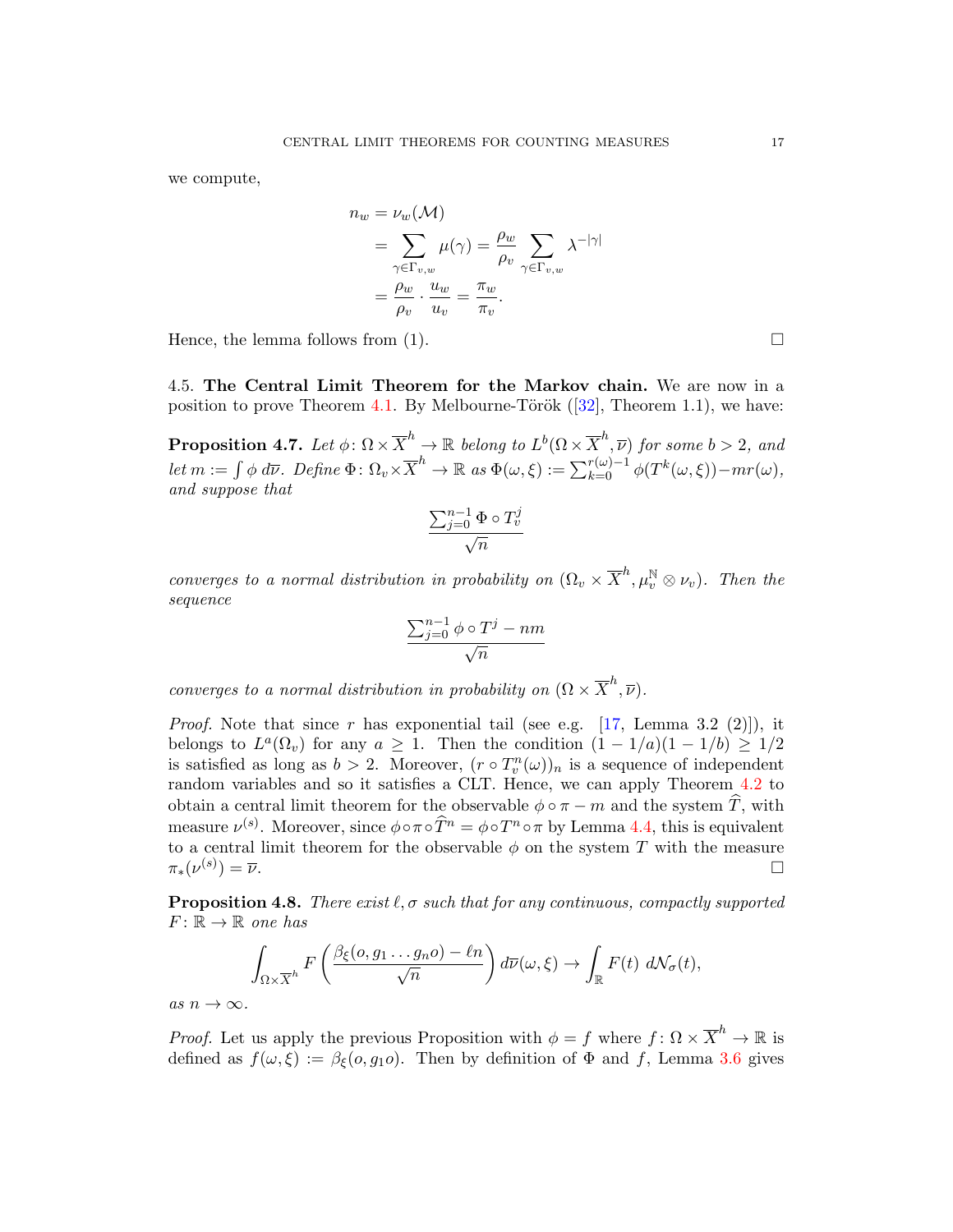that for every  $\omega \in \Omega_v$ 

$$
\Phi(\omega,\xi) = \sum_{k=0}^{r(\omega)-1} f(T^k(\omega,\xi)) - \ell r(\omega)
$$
  
=  $\beta_{\xi}(o, w_{r(\omega)}o) - \ell r(\omega) =: f_v(\omega,\xi),$ 

where  $\ell = m = \frac{\int \beta_{\xi}(o, go) d\mu_{v}(g) d\nu_{v}(\xi)}{\int ||q|| d\mu_{v}(g)}$  $\int ||g|| \frac{d\mu_v(g) d\nu_v(\xi)}{d\mu_v(g)}$ . Now, by Corollary [3.3,](#page-10-0) integrating in  $d\nu_v$  we have for some  $\sigma_1 \geq 0$ 

$$
\int_{G\times\overline{X}^h} F\left(\frac{\beta_{\xi}(o,go)-\ell\|g\|}{\sqrt{n}}\right) d\mu_v^{*n}(g) d\nu_v(\xi) \to \int_{\mathbb{R}} F(t) d\mathcal{N}_{\sigma_1}(t).
$$

Note moreover that  $\beta_{\xi}(o, l_1 \dots l_n o) - \ell || l_1 \dots l_n || = \sum_{j=0}^{n-1} f_v(T_v^j(\omega, \xi))$ , hence we can rewrite the above equation as

$$
\int_{\Omega_v\times\overline{X}^h} F\left(\frac{\sum_{j=0}^{n-1} f_v(T_v^j(\omega,\xi))}{\sqrt{n}}\right) d(\mu_v^{\mathbb{N}}\otimes\nu_v)(\omega,\xi)\to\int_{\mathbb{R}} F(t)\ d\mathcal{N}_{\sigma_1}(t).
$$

Thus, by Proposition [4.7](#page-16-0) and the above calculation, we also have (for some different  $\sigma$ )

$$
\int_{\Omega \times \overline{X}^h} F\left(\frac{\sum_{j=0}^{n-1} f \circ T^j(\omega,\xi) - \ell n}{\sqrt{n}}\right) d\overline{\nu}(\omega,\xi) \to \int_{\mathbb{R}} F(t) d\mathcal{N}_{\sigma}(t).
$$

The claim follows by again using that by Lemma [3.6,](#page-11-2) we have  $\sum_{j=0}^{n-1} f \circ T^{j}(\omega,\xi) =$  $\beta_{\xi}(o, g_1 \dots g_n o).$ 

Now, we will need to go from the CLT for the Busemann cocycle to the one for displacement. To do so, we use the following variation of [\[4,](#page-34-7) Proposition 3.3].

By [\[30,](#page-35-10) Proposition 4.4] and the fact that  $\Gamma_v^{-1}$  is nonelementary (Lemma [2.3\)](#page-7-1), we have  $\nu_v(\overline{X}_{\infty}^h) = 1$  for any vertex v.

<span id="page-17-1"></span>**Lemma 4.9.** For any  $\epsilon > 0$  there exists T such that for all vertices w in  $\Gamma$ , all  $\xi \in \overline{X}^h_\infty$  and all  $n \geq 1$  we have

<span id="page-17-0"></span>
$$
\mathbb{P}_w(\omega : |d(o, g_1 \dots g_n o) - \beta_{\xi}(o, g_1 \dots g_n o)| \leq T) \geq 1 - \epsilon.
$$

*Proof.* Recall that by [\[30,](#page-35-10) Section 3.3] there exists a G-equivariant map  $\pi \colon \overline{X}_{\infty}^h \to$  $\partial X$ , where  $\partial X$  is the Gromov boundary. Then, by definition of Gromov product and  $\delta$ -hyperbolicity, we have

(3) 
$$
d(o, go) - \beta_{\xi}(o, go) = 2(go, \pi(\xi))_o + O(\delta)
$$

for any  $\xi \in \overline{X}^h_{\infty}$  (see e.g. [\[24,](#page-35-9) Lemma 2.4]). Now, since the pushforward of the stationary measure  $\mathbb{P}_w$  for the Markov chain starting at w to the Gromov boundary ofX is not atomic ([\[18,](#page-34-8) Lemma 4.2]), we have that for every  $\epsilon > 0$  there exists T such that

$$
\mathbb{P}_w(\omega \in \Omega_w : \sup_{n \ge 1} (w_n o, \pi(\xi))_o \le T) \ge 1 - \epsilon
$$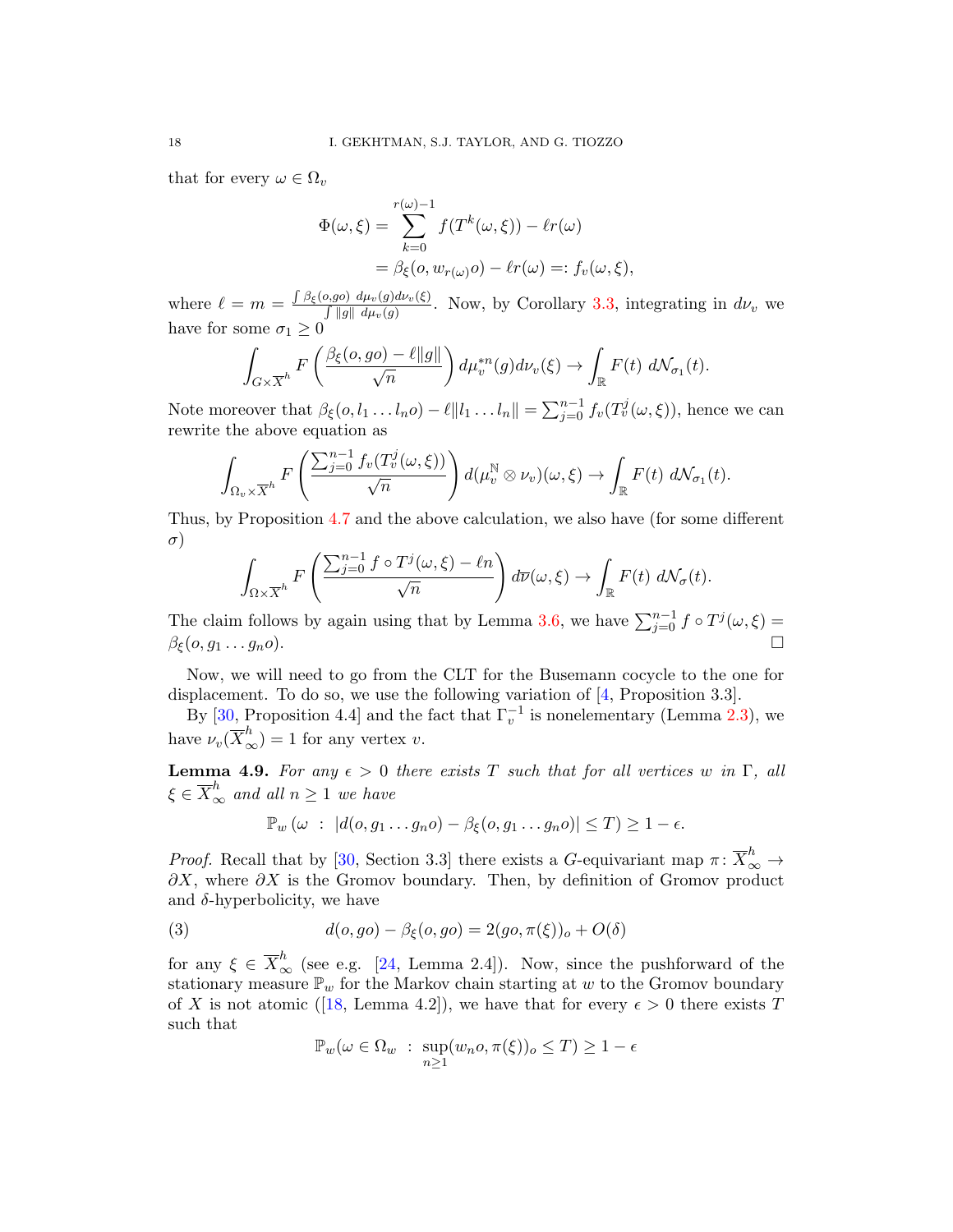for all  $\xi \in \overline{X}^h_{\infty}$  and for all w. This, combined with eq. [\(3\)](#page-17-0), yields the desired  $\Box$ estimate.  $\Box$ 

*Proof of Theorem [4.1.](#page-12-1)* Let  $F: \mathbb{R} \to \mathbb{R}$  be continuous with compact support. Since F is uniformly continuous and by Lemma [4.9,](#page-17-1) for any  $\eta > 0$  there exists  $n_0$  such that for any  $n \geq n_0$ , any w and any  $\xi \in \overline{X}^h_{\infty}$  one has

$$
\left| F\left(\frac{d(o, w_n o) - \ell n}{\sqrt{n}}\right) - F\left(\frac{\beta_{\xi}(o, w_n o) - \ell n}{\sqrt{n}}\right) \right| < \eta
$$

with probability  $\mathbb{P}_w$  at least  $1 - \epsilon$ . Thus, since  $\overline{\nu} = \frac{1}{R}$  $\frac{1}{R} \sum_{w} \mathbb{P}_{w} \otimes \nu_{w}$ , for any  $\eta > 0$ there exists  $n_0$  such that for any  $n \geq n_0$  we have

(4) 
$$
\left| F\left(\frac{d(o,g_1\dots g_n o) - \ell n}{\sqrt{n}}\right) - F\left(\frac{\beta_{\xi}(o,g_1\dots g_n o) - \ell n}{\sqrt{n}}\right) \right| < \eta
$$

on a subset of  $\Omega \times \overline{X}^h$  of  $\overline{\nu}$ -measure  $\geq 1-\epsilon$ . On the other hand, by Proposition [4.8,](#page-16-1) we have

$$
\int_{\Omega\times\overline{X}^h} F\left(\frac{\beta_{\xi}(o,g_1\ldots g_n o)-\ell n}{\sqrt{n}}\right) d\overline{\nu}(\omega,\xi) \to \int_{\mathbb{R}} F(t) d\mathcal{N}_{\sigma}(t).
$$

Hence

$$
\int_{\Omega \times \overline{X}^h} F\left(\frac{d(o, g_1 \dots g_n o) - \ell n}{\sqrt{n}}\right) d\overline{\nu}(\omega, \xi) \to \int_{\mathbb{R}} F(t) d\mathcal{N}_{\sigma}(t).
$$

Since the integrand does not depend on  $\xi$ , then we also have

$$
\int_{\Omega} F\left(\frac{d(o, g_1 \dots g_n o) - \ell n}{\sqrt{n}}\right) dP(\omega) \to \int_{\mathbb{R}} F(t) d\mathcal{N}_{\sigma}(t),
$$

where P is the pushforward of  $\overline{\nu}$  to  $\Omega$ . Finally, since  $\overline{\nu} = \frac{1}{R}$  $\frac{1}{R} \sum_{w} \mathbb{P}_w \otimes \nu_w$ , the pushforward of  $\overline{\nu}$  to  $\Omega$  equals  $P = \sum_{w} \frac{n_w}{R} \mathbb{P}_w$ , where  $n_w = \nu_w(M)$ . Hence Lemma [4.6](#page-15-0) implies that  $P = \sum_{w} \pi_w \mathbb{P}_w = \mathbb{P}$ , thus we also have

$$
\int_{\Omega} F\left(\frac{d(o, g_1 \dots g_n o) - \ell n}{\sqrt{n}}\right) d\mathbb{P}(\omega) \to \int_{\mathbb{R}} F(t) d\mathcal{N}_{\sigma}(t)
$$
  
as required.

## 5. Uniqueness of drift and variance

Now suppose that  $\Gamma$  is a semisimple graph structure. In particular, each maximal component  $C_i$  of  $\Gamma$  gives a primitive graph structure (without an initial vertex) on G to which the results of the previous section (in particular, Theorem [4.1\)](#page-12-1) apply. Hence for each maximal component  $C_i$  of Γ, Theorem [4.1](#page-12-1) gives constants  $\ell_i$  and  $\sigma_i$ for the associated CLT.

In this section, we show that the CLTs for the recurrent components of  $\Gamma$  are compatible in the sense that they have the same drift and variance. This is the primary place where we will use thickness and coherence of Γ. For this, first recall that  $\Omega^*$  is the set of finite length paths in  $\Gamma$  starting at any vertex and that the graph structure is *bounded* if there exists a constant  $\mathfrak{b} \geq 1$  so that the evaluation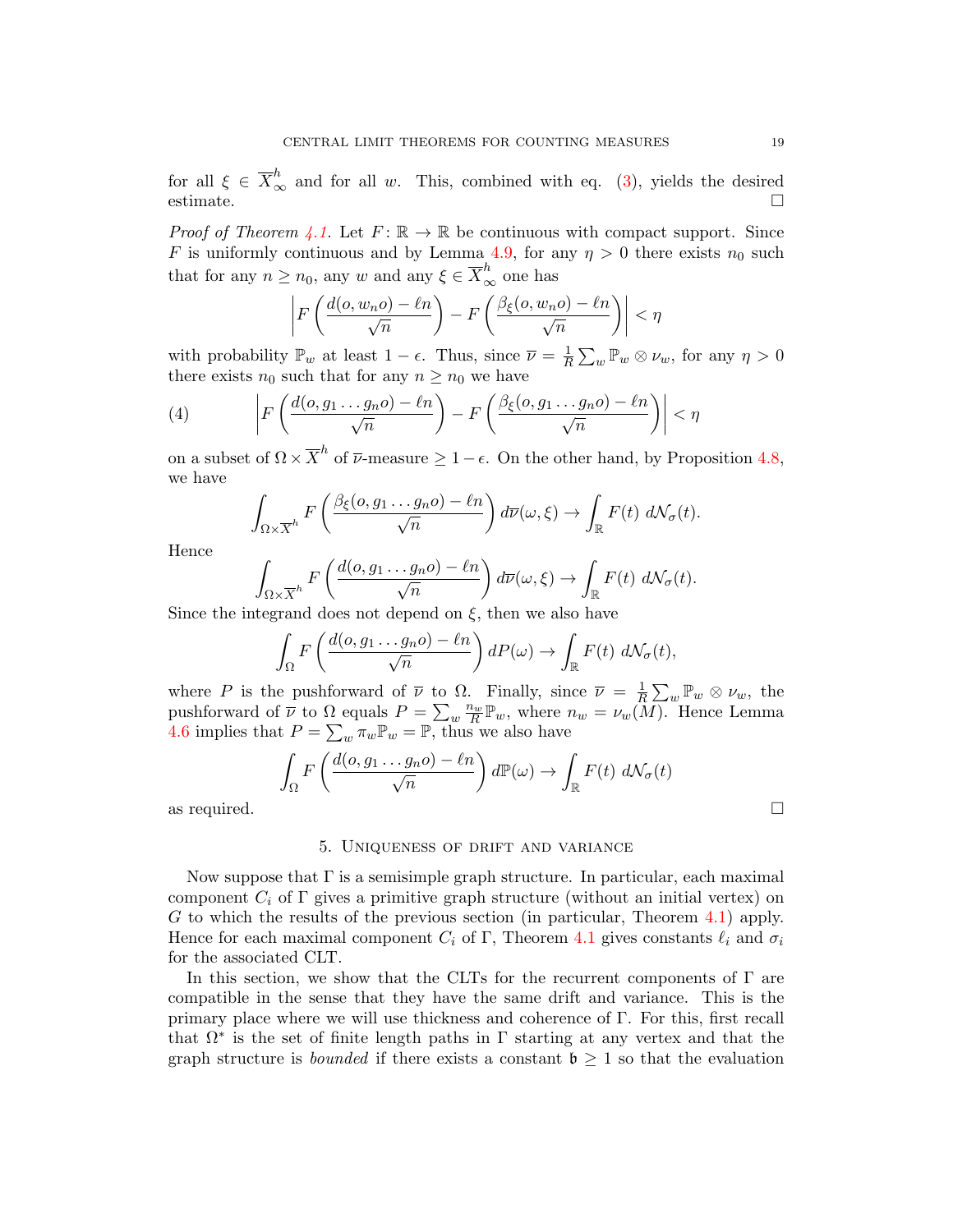map ev:  $\Omega^* \to G$  is at worst b-to-one, i.e.  $\#(\mathrm{ev}^{-1}(g)) \leq \mathfrak{b}$  for all  $g \in G$ . Also recall the definition of coherence from Definition [2.2.](#page-7-0)

**Remark 5.1.** Our standing assumption until Section [7](#page-27-0) is that  $\Gamma$  is a semisimple graph structure on G. This implies that the transition matrix for each component of maximal growth is primitive.

5.1. Uniformly bicontinuous functions. Let us begin by introducing a class of functions that are well behaved under bounded perturbations in the group.

<span id="page-19-0"></span>**Definition 5.2.** A function  $f: \Omega^* \to \mathbb{R}$  is uniformly bicontinuous if for any finite set  $B \subseteq G$  and any  $\eta > 0$ , there exists  $N \geq 0$  such that if  $||g|| \geq N$  and

$$
b_1\overline{g}b_2=\overline{h}
$$

in G for some  $b_1, b_2 \in B$ , then

$$
|f(g) - f(h)| < \eta.
$$

We next introduce the primary functions of interest used throughout this section. Define the following functions on  $\Omega^*$ : for any  $\ell \in \mathbb{R}$ ,

$$
\varphi(g):=\frac{d(o,go)-\ell\|g\|}{\sqrt{\|g\|}}
$$

and

$$
\psi(g) := \frac{d(o, go)}{\|g\|}.
$$

We remark that the constant  $\ell$  will be chosen once and for all after the proof of Lemma [5.6.](#page-22-0)

<span id="page-19-1"></span>**Lemma 5.3.** If the graph structure is coherent, then the functions  $\psi$  and  $\varphi$  defined above are uniformly bicontinuous for any  $\ell$ .

*Proof.* Fix a finite set  $B \subset G$ , and let B be the resulting constant from Definition [2.2.](#page-7-0) Suppose that  $\overline{h} = b_1 \overline{g} b_2$  for some  $b_1, b_2 \in B$ . Then

$$
|\|g\|-\|h\||\leq \mathcal{B}
$$

and by the triangle inequality

$$
|d(o, go) - d(o, ho)| \leq \mathcal{B}_1
$$

where  $\mathcal{B}_1 := 2 \max_{b \in B} d(o, bo)$ . Finally, denote by  $\mathcal L$  the Lipschitz constant so that

$$
d(o, go) \le \mathcal{L} ||g||
$$

for any  $g \in \Omega^*$ .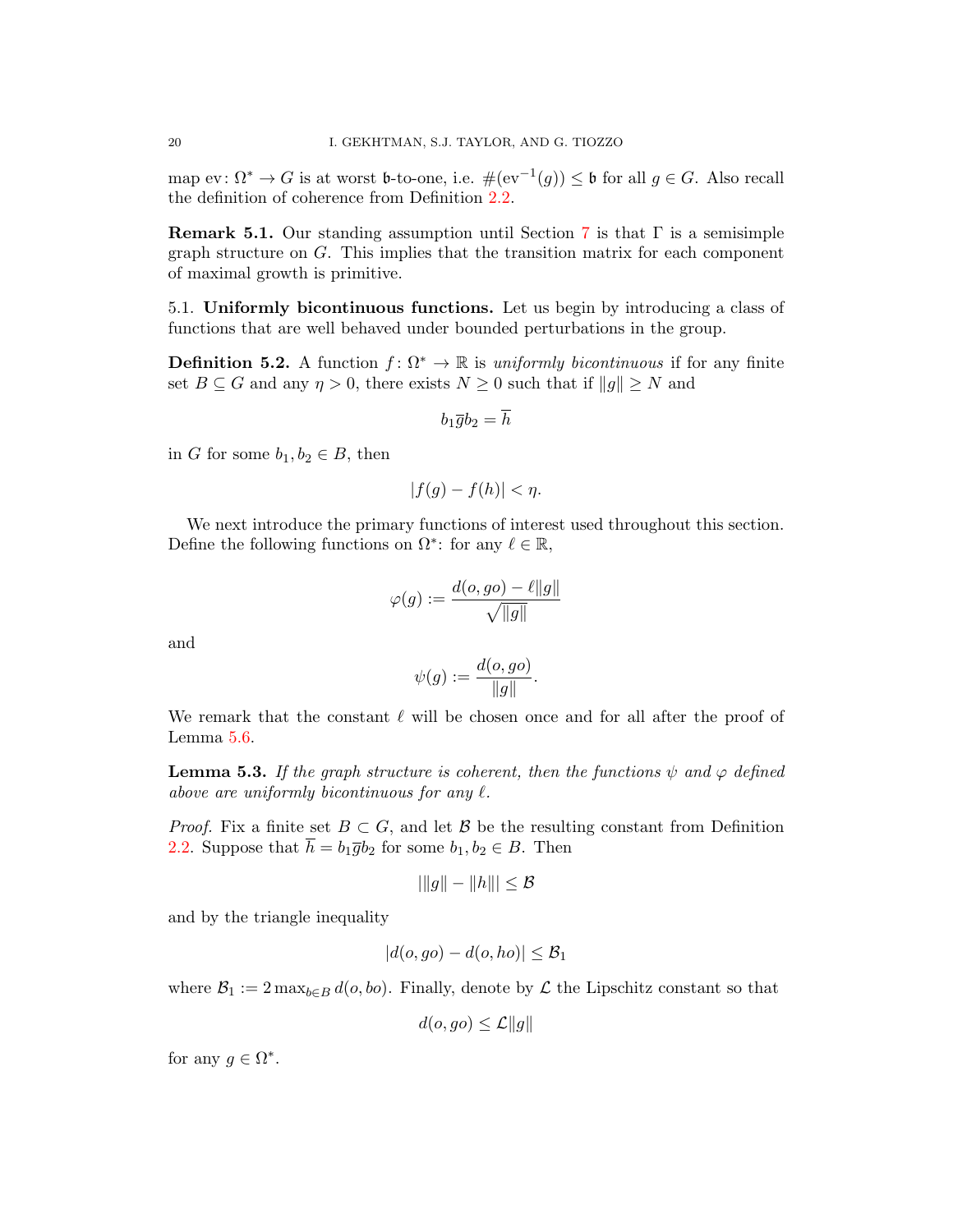(1) By the above estimates,

$$
\left| \frac{d(o, ho)}{\|h\|} - \frac{d(o, go)}{\|g\|} \right| = \frac{|(d(o, ho) - d(o, go))\|g\| + d(o, go)(\|g\| - \|h\|)|}{\|g\| \|h\|}
$$
  

$$
\leq \frac{|d(o, ho) - d(o, go)|}{\|h\|} + \frac{d(o, go)}{\|g\|} \cdot \frac{\|g\| - \|h\|}{\|h\|}
$$
  

$$
\leq \frac{B_1 + \mathcal{L}B}{\|g\| - B},
$$

and the right-hand side tends to 0 as  $||g|| \to \infty$ .

(2) We can write

$$
|\varphi(g) - \varphi(h)| = \frac{x}{\sqrt{n}} - \frac{x+y}{\sqrt{n+d}}
$$

where  $x = d(o, go) - \ell ||g||$ ,  $y = d(o, ho) - \ell ||h|| - d(o, go) + \ell ||g||$ ,  $n = ||g||$ , and  $d = ||h|| - ||g||.$ 

Recall that by the above inequalities

 $|d| \leq \mathcal{B}$ 

hence also

$$
|y|\leq \mathcal{B}_1+\ell \mathcal{B}
$$

and

$$
|x| \leq (\mathcal{L} + \ell) \|g\|.
$$

Thus,

$$
\left| \frac{x}{\sqrt{n}} - \frac{x+y}{\sqrt{n+d}} \right| = \left| \frac{x(\sqrt{n+d} - \sqrt{n})}{\sqrt{n(n+d)}} - \frac{y}{\sqrt{n+d}} \right|
$$
  

$$
\leq \frac{|x|}{n} \frac{n}{\sqrt{n(n+d)}} \left| \sqrt{n+d} - \sqrt{n} \right| + \frac{|y|}{\sqrt{n+d}}
$$
  

$$
\leq (\mathcal{L} + \ell) \frac{n}{\sqrt{n(n-B)}} (\sqrt{n+B} - \sqrt{n}) + \frac{\mathcal{B}_1 + \ell \mathcal{B}}{\sqrt{n-B}}
$$

and the right-hand side tends to 0 uniformly in n.

<span id="page-20-0"></span>**Remark 5.4** (Logarithmic perturbations). As a consequence of the proof that  $\varphi$  is uniformly bicontinuous, we observe that for any  $\eta > 0$  there is an N such that if  $||g|| \geq N$  then for any decomposition  $g = g_0g_1g_2$  with  $||g_0||, ||g_2|| \leq \log N$  we have

$$
|\varphi(g) - \varphi(g_1)| < \eta.
$$

The main reason why we introduce the bicontinuous functions is the following property. For each i, we denote as  $\mu_n^{(i)}$  the distribution on the space of paths of length n induced by the Markov measure associated to the maximal component  $C_i$ , as defined in Section [4.](#page-12-0) In particular,  $\mu_n^{(i)}$  is supported on length n paths of  $\Gamma$  that are contained in  $C_i$ .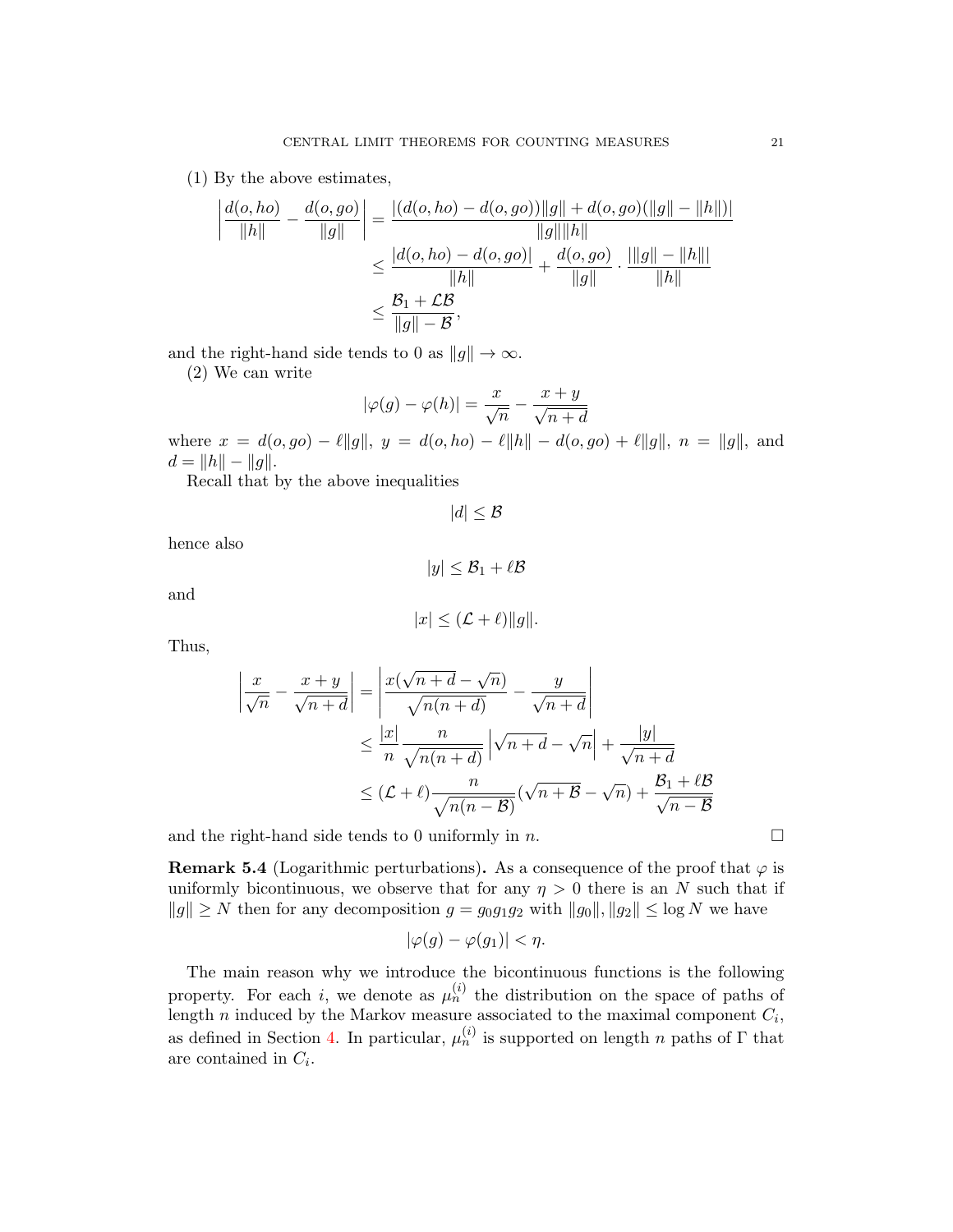<span id="page-21-0"></span>**Lemma 5.5.** Suppose that the graph structure  $\Gamma$  is thick and coherent. Let  $f: \Omega^* \to$  $\mathbb R$  be a uniformly bicontinuous function, and suppose that for each maximal component  $C_i$  there is a finite measure  $\mathcal{D}_i$  on  $\mathbb R$  so that

$$
f(w_n) \to \mathcal{D}_i
$$

in distribution with respect to the Markov measure on  $C_i$ . If each  $D_i$  is nonatomic, then there exists  $a \geq 1$  such that for any interval  $I \subset \mathbb{R}$ ,

$$
\frac{1}{a}\mathcal{D}_i(I) \leq \mathcal{D}_j(I) \leq a \mathcal{D}_i(I).
$$

Similarly, if each  $\mathcal{D}_i$  is a Dirac measure, then  $\mathcal{D}_i = \mathcal{D}_j$ .

*Proof.* Let v be a vertex of  $C_i$ , and let  $C_j$  be another maximal component. Let  $B \subset G$  be the finite set given by thickness of  $\Gamma$  (Definition [2.1\)](#page-6-0) and let B be the resulting constant from Definition [2.2.](#page-7-0) Similar to the proof of Lemma [2.3,](#page-7-1) by thickness and coherence we have

$$
S_n^{(j)} \subseteq \bigcup_{b_1, b_2 \in B} \bigcup_{|k| \leq \mathcal{B}} b_1(\overline{\Gamma_v \cap S_{n+k}}) b_2
$$

where  $S_n^{(j)}$  is the set of paths of length n which entirely lie in  $C_j$ . Hence, by uniform continuity, for any  $\epsilon > 0$  there exists  $n_0$  such that for all  $n \geq n_0$ ,

$$
\# \{ g \in S_n^{(j)} \; : \; f(g) \in [x, y] \} \leq \mathfrak{b} |B|^2 \sum_{|k| \leq \mathcal{B}} \# \{ g \in \Gamma_v \cap S_{n+k} \; : \; f(g) \in [x - \epsilon, y + \epsilon] \},
$$

for any interval  $I = [x, y]$ . Here, we have used that the evaluation map is at most **b**-to-one. Now, note that there exists  $C > 0$  such that

(5) 
$$
C^{-1} \frac{\#(A \cap S_n^{(i)})}{\lambda^n} \le \mu_n^{(i)}(A) \le C \frac{\#(A \cap S_n^{(i)})}{\lambda^n}
$$

for any i, any n and any set A. Hence, by noting that  $\Gamma_v \cap S_{n+k} \subseteq S_{n+k}^{(i)}$  $n+k$ ,

$$
\mu_n^{(j)}(g \; : \; f(g) \in [x, y]) \le \mathfrak{b}|B|^2 C^2 \sum_{|k| \le \mathcal{B}} \mu_{n+k}^{(i)}(g \; : \; f(g) \in [x - \epsilon, y + \epsilon]).
$$

Now taking limits and using the Portmanteau theorem, we obtain that

$$
\mathcal{D}_j((x,y)) \leq 2\mathcal{B}\mathfrak{b}|B|^2C^2 \mathcal{D}_i([x-\epsilon,y+\epsilon]),
$$

for any  $\epsilon > 0$ . So if  $c = 2\mathcal{B}\mathfrak{b}|B|^2C^2$ , we have that  $\mathcal{D}_j((x, y)) \leq c \mathcal{D}_i([x, y])$  because  $\mathcal{D}_i([x, y]) = \bigcap_{\epsilon > 0} \mathcal{D}_i([x - \epsilon, y + \epsilon])$  for any finite measure.

Now if each  $\mathcal{D}_i$  is nonatomic, we get  $\mathcal{D}_j([x,y]) \leq c \ \mathcal{D}_i([x,y])$  and reversing the roles of i and j completes the proof in this case. Similarly, if  $\mathcal{D}_i$  and  $\mathcal{D}_j$  were distinct Dirac measures, we would obtain a contradiction by letting  $(x, y)$  be a small interval about the atom for  $\mathcal{D}_j$  and taking  $\epsilon$  small enough so that  $[x - \epsilon, y + \epsilon]$  does not contain the atom for  $\mathcal{D}_i$ . This completes the proof.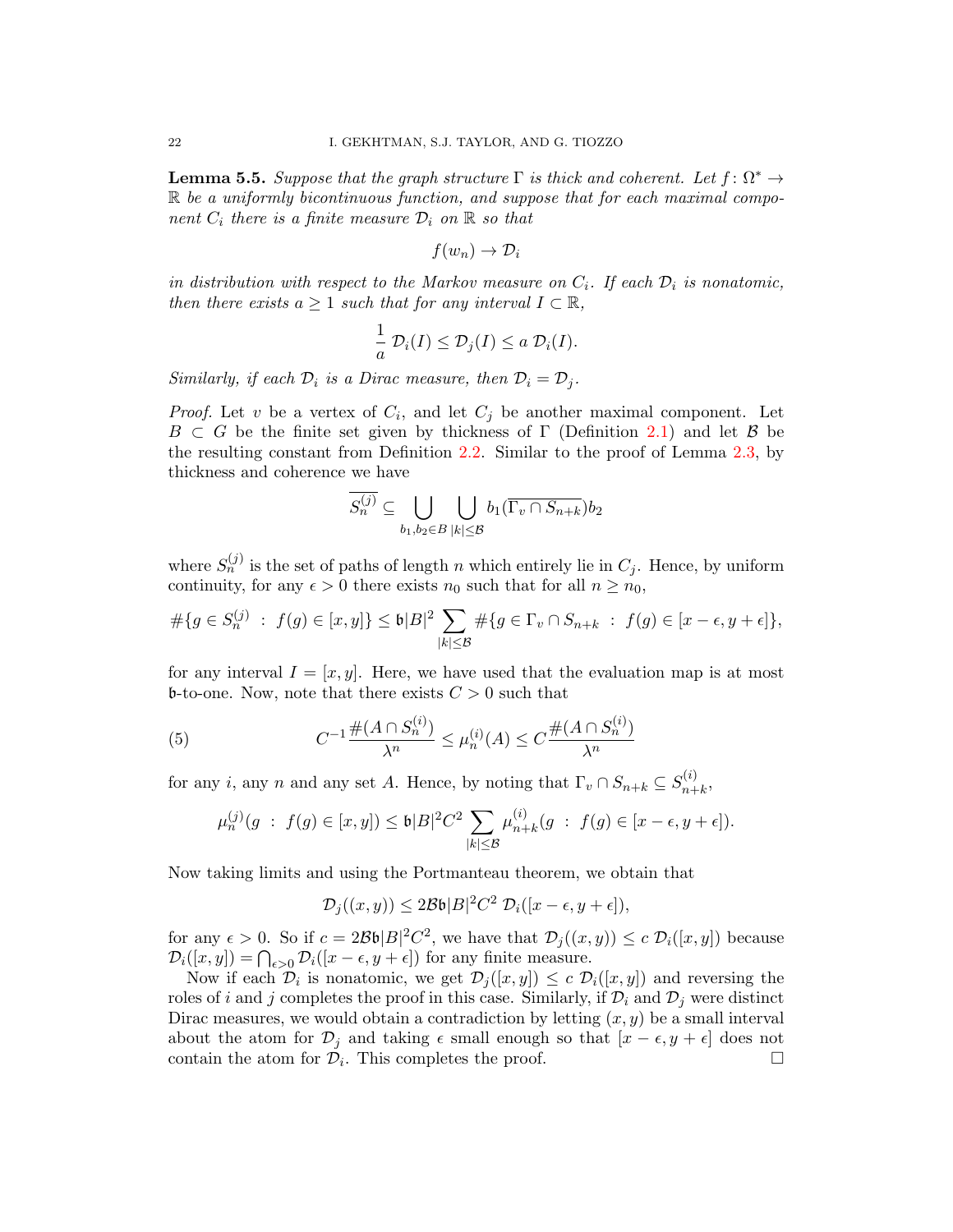5.2. Uniqueness of drift. We now show that all maximal components of  $\Gamma$  determine the same drift.

<span id="page-22-0"></span>**Lemma 5.6.** If the graph structure  $\Gamma$  is thick and coherent, then each  $\ell_i$  for each maximal component  $C_i$  are the same.

*Proof.* By the subadditive ergodic theorem, for each maximal component  $C_i$  we have

$$
\lim_{n \to \infty} \frac{d(o, w_n o)}{n} = \ell_i
$$

almost surely (and hence in distribution) with respect to the measure  $\mu_n^{(i)}$ . Since  $\psi(g) = \frac{d(o, g o)}{\|g\|}$  is uniformly bicontinuous by Lemma [5.3,](#page-19-1) the claim then follows by Lemma  $5.5.$ 

By the above lemma, we now define  $\varphi$  using  $\ell = \ell_i$  for any (equivalently all) i.

5.3. Uniqueness of variance. To show that all maximal component of  $\Gamma$  determine the same variance, we use the simple fact that distinct normal distributions with mean 0 can be be distinguished by the decay of their tails.

<span id="page-22-3"></span>**Lemma 5.7.** If the graph structure  $\Gamma$  is thick and coherent, then for any two maximal components  $C_i$  and  $C_j$  we have  $\sigma_i = \sigma_j$ .

*Proof.* We have already shown that for  $\ell$  fixed as above and any maximal component  $C_i$  of  $\Gamma$ ,

$$
\phi(w_n) \to \mathcal{N}_{\sigma_i},
$$

in distribution with respect to the Markov measure on  $C_i$  (Theorem [4.1\)](#page-12-1). Since  $\phi$  is uniformly bicontinuous by Lemma [5.3,](#page-19-1) Lemma [5.5](#page-21-0) states that there exists an  $a \ge 1$ so that for any interval  $I$  in  $\mathbb{R}$ ,

$$
\frac{1}{a} \int_I d\mathcal{N}_{\sigma_i} \le \int_I d\mathcal{N}_{\sigma_j} \le a \int_I d\mathcal{N}_{\sigma_i}.
$$

But since this holds for every interval, Lemma [5.8](#page-22-1) implies that  $\sigma_i = \sigma_j$  as required.  $\Box$ 

<span id="page-22-1"></span>**Lemma 5.8.** If there exists  $a \geq 1$  such that

(6) 
$$
\frac{1}{a} \int_{I} d\mathcal{N}_{\sigma_i} \leq \int_{I} d\mathcal{N}_{\sigma_j} \leq a \int_{I} d\mathcal{N}_{\sigma_i}.
$$

for any interval I, then  $\sigma_i = \sigma_j$ .

Proof. If we let

<span id="page-22-2"></span>
$$
I_{n,\sigma} := \int_n^{n+1} d\mathcal{N}_{\sigma} = \frac{1}{\sqrt{2\pi}\sigma} \int_n^{n+1} e^{-\frac{t^2}{2\sigma^2}} dt
$$

we get

$$
\frac{1}{\sqrt{2\pi}\sigma}e^{-\frac{(n+1)^2}{2\sigma^2}} \le I_{n,\sigma} \le \frac{1}{\sqrt{2\pi}\sigma}e^{-\frac{n^2}{2\sigma^2}}
$$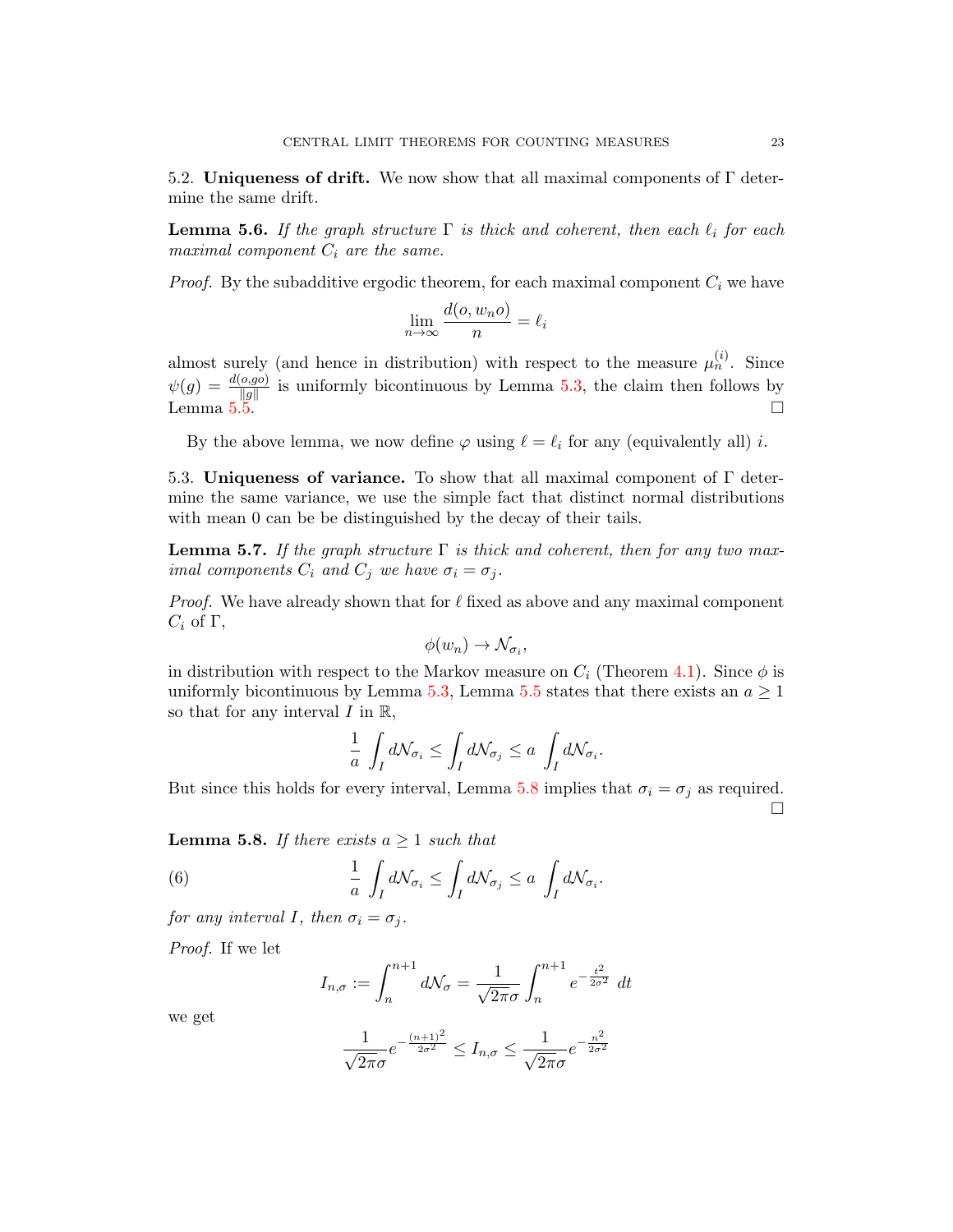which yields

(7) 
$$
\lim_{n \to \infty} \frac{\log I_{n,\sigma}}{n^2} = -\frac{1}{2\sigma^2}.
$$

Then, if  $(6)$  holds, then

<span id="page-23-0"></span>
$$
\frac{1}{a} \le \frac{I_{n,\sigma_i}}{I_{n,\sigma_j}} \le a
$$

hence, by  $(7)$ 

$$
-\frac{1}{2\sigma_i^2} = \lim_{n \to \infty} \frac{\log I_{n,\sigma_i}}{n^2} = \lim_{n \to \infty} \frac{\log I_{n,\sigma_j}}{n^2} = -\frac{1}{2\sigma_j^2}
$$

which yields  $\sigma_i = \sigma_j$ .

#### 6. The semisimple case

In this section, we prove our main theorem for semisimple graph structures. This is completed in Theorem [6.3.](#page-25-0)

6.1. Convergence to the Markov measure. So far our work has been for maximal components of a semisimple graph structure. In this section we consider the whole graph structure, still in the semisimple case.

Let  $\Gamma$  be a semisimple graph structure for G with transition matrix M of spectral radius  $\lambda > 1$ . Let  $v_i$  be the vertices of the graph, and let  $v_0$  be a vertex of large growth, which we take as the initial vertex. Then recall that  $e_i^T M^n e_j$  is the number of paths of length n from  $v_i$  to  $v_j$ . Since M is semisimple, the limit

$$
M_{\infty} := \lim_{n \to \infty} \frac{M^n}{\lambda^n}
$$

exists. In particular, in keeping with notation at the beginning of Section [4,](#page-12-0) we denote as  $e_i$  the *i*th vector of the standard basis, and define

$$
\rho_i := \lim_{n \to \infty} \frac{e_i^T M^n 1}{\lambda^n} \quad \text{and} \quad u_i := \lim_{n \to \infty} \frac{e_0^T M^n e_i}{\lambda^n}.
$$

By construction,  $\rho = (\rho_i)$  satisfies  $\rho = M_{\infty}1$  and  $M\rho = \lambda \rho$ , while  $u = (u_i)$  satisfies  $u^T M = \lambda u^T$ . Finally,  $\sum_i u_i = \rho_0$  and  $\sum_i u_i \rho_i = \rho_0$ .

Note that vertices  $v_i$  for which  $\rho_i > 0$  and  $u_i > 0$  are precisely vertices of components of maximal growth. The large growth vertices are those with  $\rho_i > 0$ .

As before, we use a standard construction to define a Markov measure  $\mathbb P$  on the space  $\Omega$  of infinite paths starting at any vertex of  $\Gamma$ . First define the initial distribution of the Markov chain to start at vertex  $v_i$  with probability  $\pi_i := \frac{u_i \rho_i}{\rho_0}$  $\frac{\partial^i \rho_i}{\partial \rho_0}$ . Then assign an edge from  $v_i$  to  $v_j$  the probability  $\frac{\rho_j}{\lambda \rho_i}$  so that the transition probability from  $v_i$  to  $v_j$  is  $p_{ij} := \frac{M_{ij} \rho_j}{\lambda \rho_i}$  $\frac{d_{ij}\rho_j}{\lambda \rho_i}$ . Obviously,  $\mathbb P$  is supported on paths that are entirely contained in components of maximal growth. We denote as  $\mathbb{P}_n$  the distribution on the space of paths of length n induced by the Markov measure  $\mathbb{P}$ .

**Remark 6.1.** We remark that the induced measure on each maximal component  $C$ of  $\Gamma$  rescales to give the Markov measure on C previously considered. This follows immediately from the construction.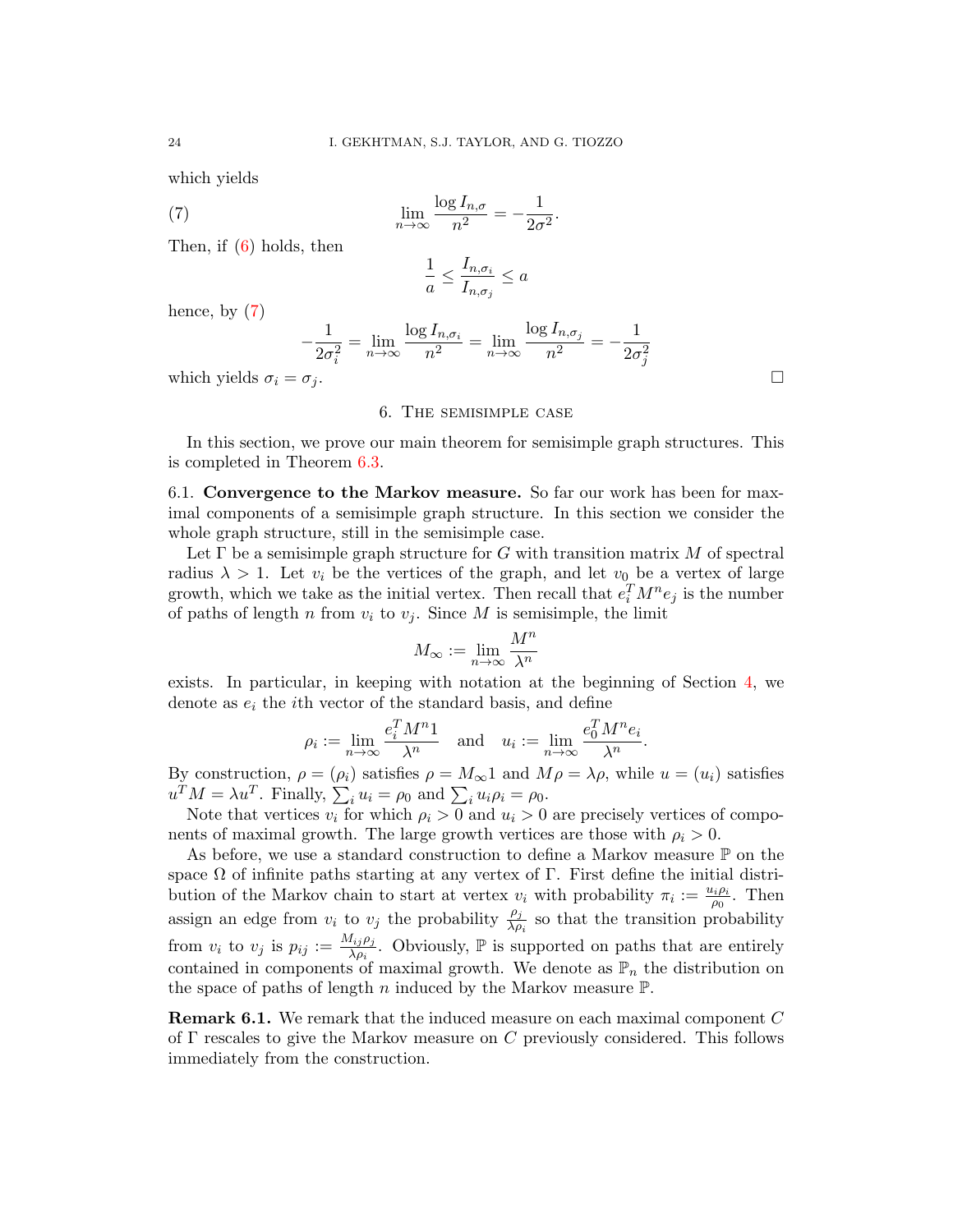The following result relates the Markov measure on the semisimple graph structure to the counting measure. For its statement, let  $v_0$  be any vertex of large growth. For each n, consider the path given by selecting uniformly a path  $\gamma$  starting at  $v_0$ of length n, and take its subpath  $\tilde{\gamma}$  from position  $\log n|\log n|$  to position  $n - |\log n|$ . To avoid writing the integer part every time, we set  $\lg(n) := \lfloor \log n \rfloor$ . Let  $\tilde{\lambda}_n$  denote the distribution of  $\tilde{\gamma}$ .

<span id="page-24-0"></span>Lemma 6.2. With notation as above, the total variation

$$
\|\mathbb{P}_{n-2\lg(n)} - \lambda_n\|_{TV} \to 0
$$

as  $n \to \infty$ .

*Proof.* Denote  $n' := n - 2\lg(n)$ . Let  $\gamma$  be a path in the graph, starting at  $v_i$  and ending at  $v_i$ . Then by definition the proportion of paths of length n, starting at  $v_0$ , that have  $\gamma$  as "middle subpath" of length  $n'$  is

$$
\tilde{\lambda}_n(\gamma) = \frac{(e_0^T M^{\lg(n)} e_i)(e_j^T M^{\lg(n)} 1)}{e_0^T M^{n} 1}.
$$

On the other hand,

$$
\mathbb{P}_{n'}(\gamma) = \begin{cases} \frac{\pi_i \rho_j}{\rho_i \lambda^{n'}} & \text{If } v_i \text{ has large growth} \\ 0 & \text{otherwise,} \end{cases}
$$

which is nonzero if both  $v_i$  and  $v_j$  belong to a maximal component. In this case,

$$
\frac{d\mathbb{P}_{n'}}{d\tilde{\lambda}_{n}}(\gamma) = \frac{\lambda^{\lg(n)}}{e_0^T M^{\lg(n)} e_i} \cdot \frac{\lambda^{\lg(n)}}{e_j^T M^{\lg(n)} 1} \cdot \frac{e_0^T M^{n} 1}{\lambda^n} \cdot \frac{\pi_i \rho_j}{\rho_i}
$$

$$
\longrightarrow \frac{1}{u_i} \cdot \frac{1}{\rho_j} \cdot \frac{\rho_0}{1} \cdot \frac{\pi_i \rho_j}{\rho_i} = 1
$$

using that  $\pi_i = \frac{u_i \rho_i}{\rho_0}$  $\frac{\partial^i \rho_i}{\partial \rho_i}$ . Moreover, if  $S_n^{i,j}$  denotes the set of paths of length  $n'$  from  $v_i$ to  $v_j$ , we have

$$
\tilde{\lambda}_n(S_n^{i,j}) = \frac{(e_i^T M^{n'} e_j)(e_0^T M^{lg(n)} e_i)(e_j^T M^{lg(n)} 1)}{e_0^T M^n 1} \n\leq \frac{(e_i^T M^{n'} 1)(e_0^T M^{lg(n)} e_i)(e_j^T M^{lg(n)} 1)}{e_0^T M^n 1} \n\to \frac{\rho_i u_i \rho_j}{\rho_0},
$$

hence such a probability tends to 0 unless both  $v_i$  and  $v_j$  belong to a maximal component.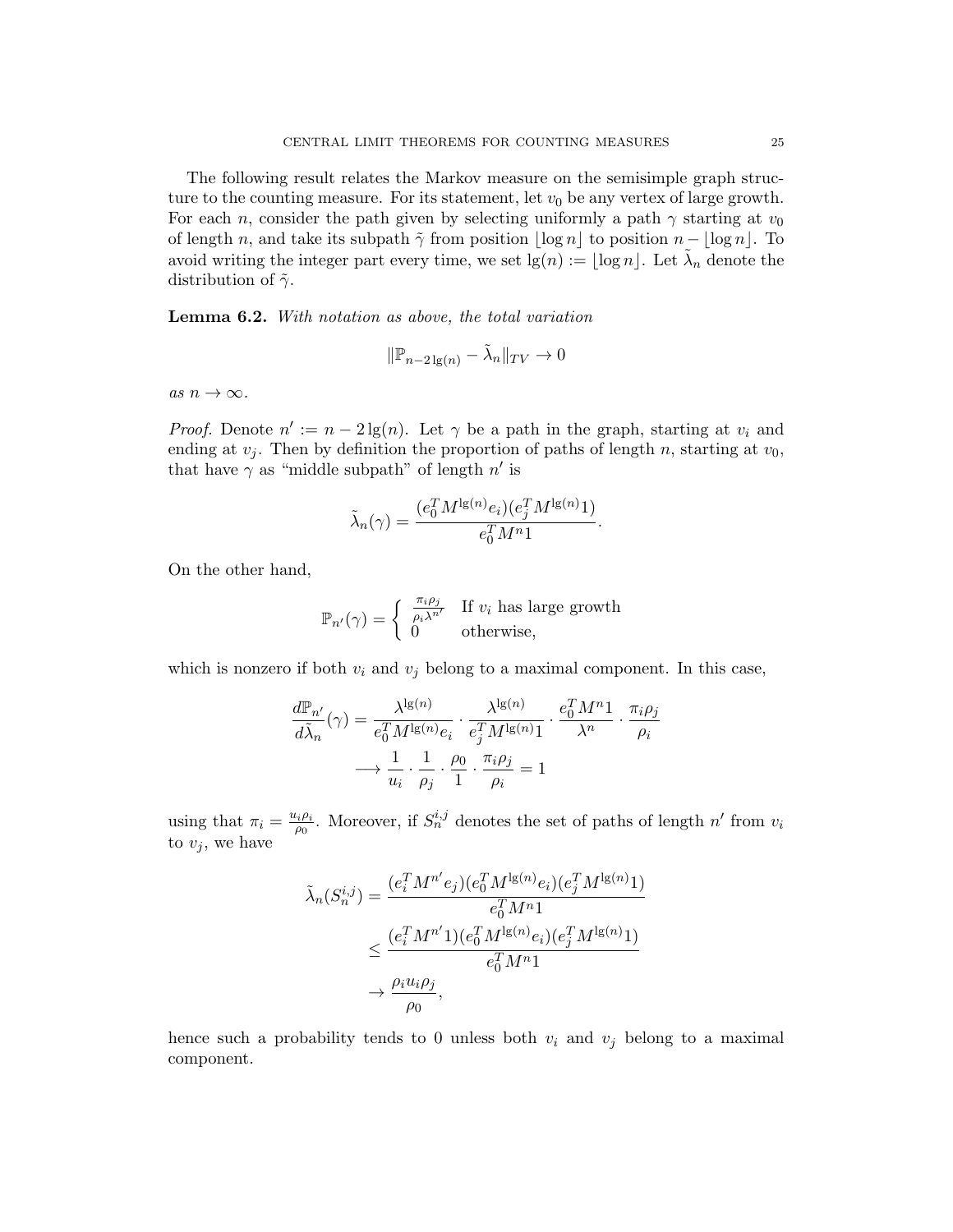Finally, if we denote as  $\mathcal{L}_n$  the set of paths of length  $n'$  which lie entirely in a maximal component, we have for any set  $A$ 

$$
\left|\mathbb{P}_{n'}(A) - \tilde{\lambda}_n(A)\right| \leq \sum_{x \in A \cap \mathcal{L}_n} \left|\frac{\mathbb{P}_{n'}(x)}{\tilde{\lambda}_n(x)} \tilde{\lambda}_n(x) - \tilde{\lambda}_n(x)\right| + \tilde{\lambda}_n(A \setminus \mathcal{L}_n)
$$
  

$$
\leq \sup_{x \in \mathcal{L}_n} \left|\frac{\mathbb{P}_{n'}(x)}{\tilde{\lambda}_n(x)} - 1\right| + \tilde{\lambda}_n(\mathcal{L}_n^c)
$$

and both terms tend to 0 as  $n \to \infty$ , independently of A.

6.2. Central limit theorem for the counting measure in the semisimple case. We are now ready to prove the following. For its statement, let  $S_n$  denote the set of length  $n$  paths beginning at the initial vertex  $v_0$ .

<span id="page-25-0"></span>**Theorem 6.3.** Let  $\Gamma$  be a semisimple, thick, coherent graph structure for a nonelementary group G of isometries of a  $\delta$ -hyperbolic space  $(X, d)$ , and let  $o \in X$  be a base point. Then there exists  $\ell \geq 0$ ,  $\sigma \geq 0$  such that for any  $a < b$  we have

$$
\lim_{n \to \infty} \frac{1}{\#S_n} \# \left\{ g \in S_n \ : \ \frac{d(o, go) - \ell n}{\sqrt{n}} \in [a, b] \right\} = \int_a^b d\mathcal{N}_{\sigma}(t).
$$

In the following proof and later on, we will use the notation  $N_{\sigma}(x) := \int_{-\infty}^{x} dN_{\sigma}(t)$ .

<span id="page-25-2"></span>**Remark 6.4.** Note that if the graph structure  $\Gamma$  is semisimple and has a unique maximal component, then Theorem [6.3](#page-25-0) holds even without assuming that the structure is coherent.

*Proof.* Let  $C_1, \ldots, C_k$  be the maximal components, and let  $\mu_n^{(i)}$  be the distribution on the space of paths of length  $n$  induced by the Markov measure associated to that component, as in Section [4.](#page-12-0) Theorem [4.1](#page-12-1) shows a CLT for all such measures, and by Lemmas [5.6](#page-22-0) and [5.7](#page-22-3) all such measures have the same drift and variance, that we denote by  $\ell, \sigma$ .

Now, since the starting probability  $(\pi_i)$  in the above construction is nonzero precisely on the set of vertices which belong to a maximal component, there exist weights  $c_i \geq 0$  with  $\sum_i c_i = 1$  such that

$$
\mathbb{P}_n = \sum_{i=1}^k c_i \mu_n^{(i)}
$$

for any n. Thus, for any  $x \in \mathbb{R}$ ,

<span id="page-25-1"></span>(8) 
$$
\mathbb{P}_n(g \; : \; \varphi(g) \leq x) = \sum_{i=1}^k c_i \mu_n^{(i)}(g \; : \; \varphi(g) \leq x) \to N_\sigma(x),
$$

where we recall that

$$
\varphi(g) = \frac{d(o, go) - \ell ||g||}{\sqrt{||g||}}.
$$

Now, we use that the counting measure can be approximated by the distribution on finite paths for the Markov chain. If g is a path of length n, we denote as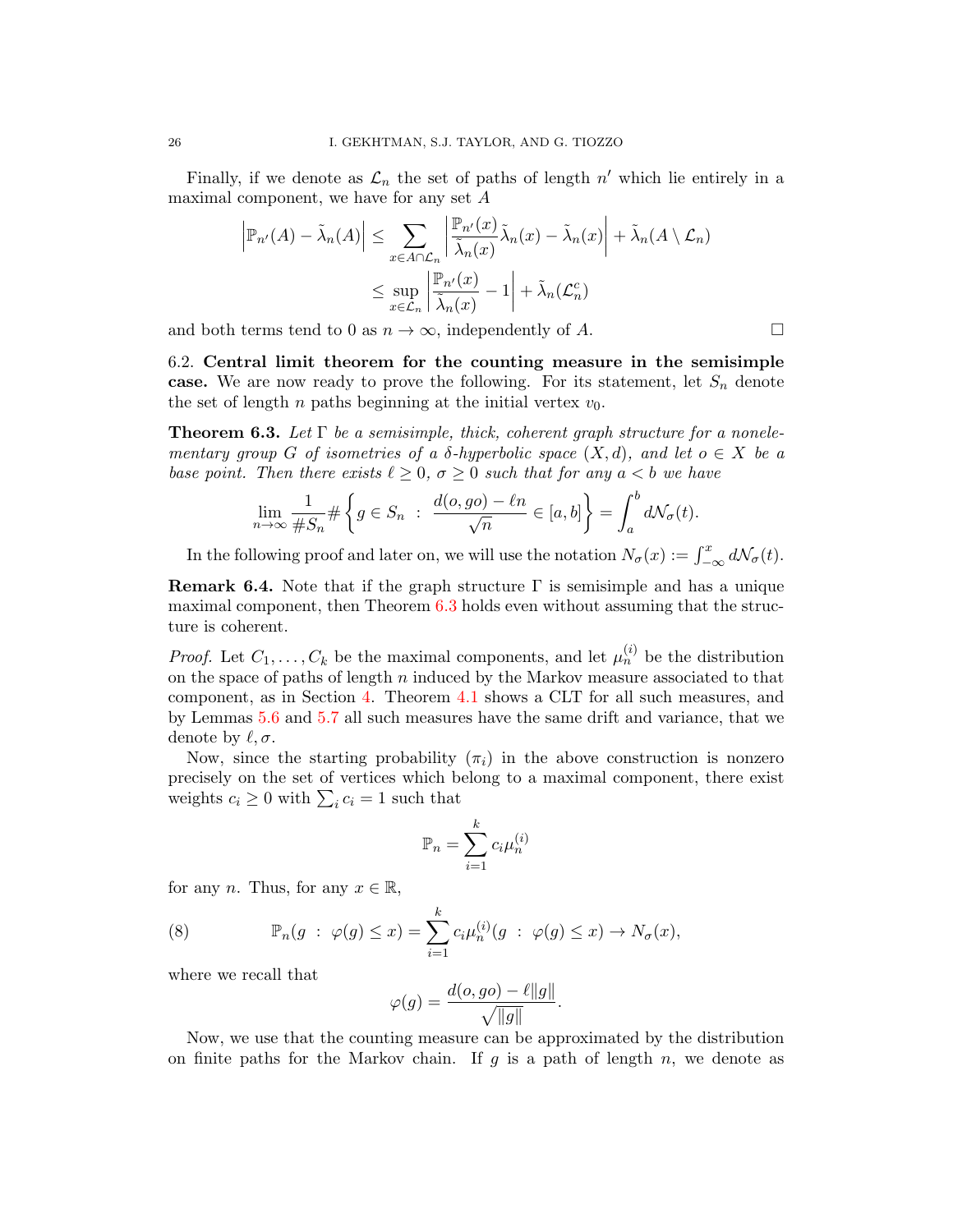$g = g_0 g_1 g_2$  where  $g_0$  is the prefix of length  $\lg(n)$ ,  $g_1$  is the middle part of length  $n-2\lg(n)$  and  $g_2$  is the final part of length  $\lg(n)$ . By Remark [5.4,](#page-20-0) there exists  $n_0$ such that

$$
|\varphi(g) - \varphi(g_1)| \le \epsilon
$$

for any  $n \geq n_0$  and g with  $||g|| = n$ .

<span id="page-26-0"></span>Fix  $x \in \mathbb{R}$  and  $\epsilon > 0$ . Then we have

$$
\lambda_n(g \; : \; \varphi(g) \le x) = \lambda_n(g = g_0g_1g_2 \; : \; \varphi(g) \le x)
$$
\n
$$
\le \lambda_n(g = g_0g_1g_2 \; : \; \varphi(g_1) \le x + \epsilon) \qquad \text{by eq. (9), for } n \text{ large}
$$
\n
$$
= \tilde{\lambda}_n(g_1 \; : \; \varphi(g_1) \le x + \epsilon) \qquad \text{by definition of } \tilde{\lambda}_n
$$
\n
$$
\le \mathbb{P}_{n-2\lg(n)}(g_1 \; : \; \varphi(g_1) \le x + \epsilon) + \epsilon \qquad \text{by Lemma 6.2, for } n \text{ large.}
$$

Hence, by eq.  $(8)$  we obtain

$$
\limsup_{n \to \infty} \lambda_n(g \; : \; \varphi(g) \le x) \le N_{\sigma}(x + \epsilon) + \epsilon
$$

and, by taking  $\epsilon$  smaller and smaller and using the continuity of  $N_{\sigma}$ ,

$$
\limsup_{n \to \infty} \lambda_n(g \; : \; \varphi(g) \leq x) \leq N_{\sigma}(x).
$$

The lower bound follows analogously.

Indeed, the same proof shows the following stronger statement. Let  $\lambda_n^{(l)}$  denote the counting measure on the set of paths of length  $n$  starting at  $v_l$ .

<span id="page-26-1"></span>**Corollary 6.5.** Let  $\Gamma$  be a semisimple, thick, coherent graph structure for a nonelementary group G of isometries of a  $\delta$ -hyperbolic space  $(X, d)$ , and let  $o \in X$  be a base point. Then there exists  $\ell \geq 0$ ,  $\sigma \geq 0$  such that for any vertex  $v_l$  of large growth for  $\Gamma$  and any  $a < b$  we have

$$
\lim_{n \to \infty} \lambda_n^{(l)} \left( g \; : \; \frac{d(o, go) - \ell ||g||}{\sqrt{||g||}} \in [a, b] \right) = \int_a^b dN_{\sigma}(t).
$$

*Proof.* Let us fix a vertex  $v_l$  of large growth for M. Then we can define a Markov measure  $\mathbb{P}^{(l)}$  on the space of infinite paths as follows. The transition probabilities will always be the same  $p_{ij} = \frac{\rho_j}{\lambda^p i}$  $\frac{\rho_j}{\lambda^p \rho_i}$ , while for each vertex  $v_l$  one finds a different set of starting probabilities  $\pi_i^{(l)}$  $i^{(i)}$  given by

$$
\pi_i^{(l)} := \frac{u_i^{(l)} \rho_i}{\rho_l}, \quad \text{where} \quad u_i^{(l)} := \lim_{n \to \infty} \frac{e_l^T M^n e_i}{\lambda^n}.
$$

Just as before, there exist constants  $c_i^{(l)} \geq 0$  such that  $\sum_i c_i^{(l)} = 1$  and

$$
\mathbb{P}_n^{(l)} = \sum_{i=1}^k c_i^{(l)} \mu_n^{(i)}.
$$

The proof then proceeds exactly as for Theorem [6.3.](#page-25-0)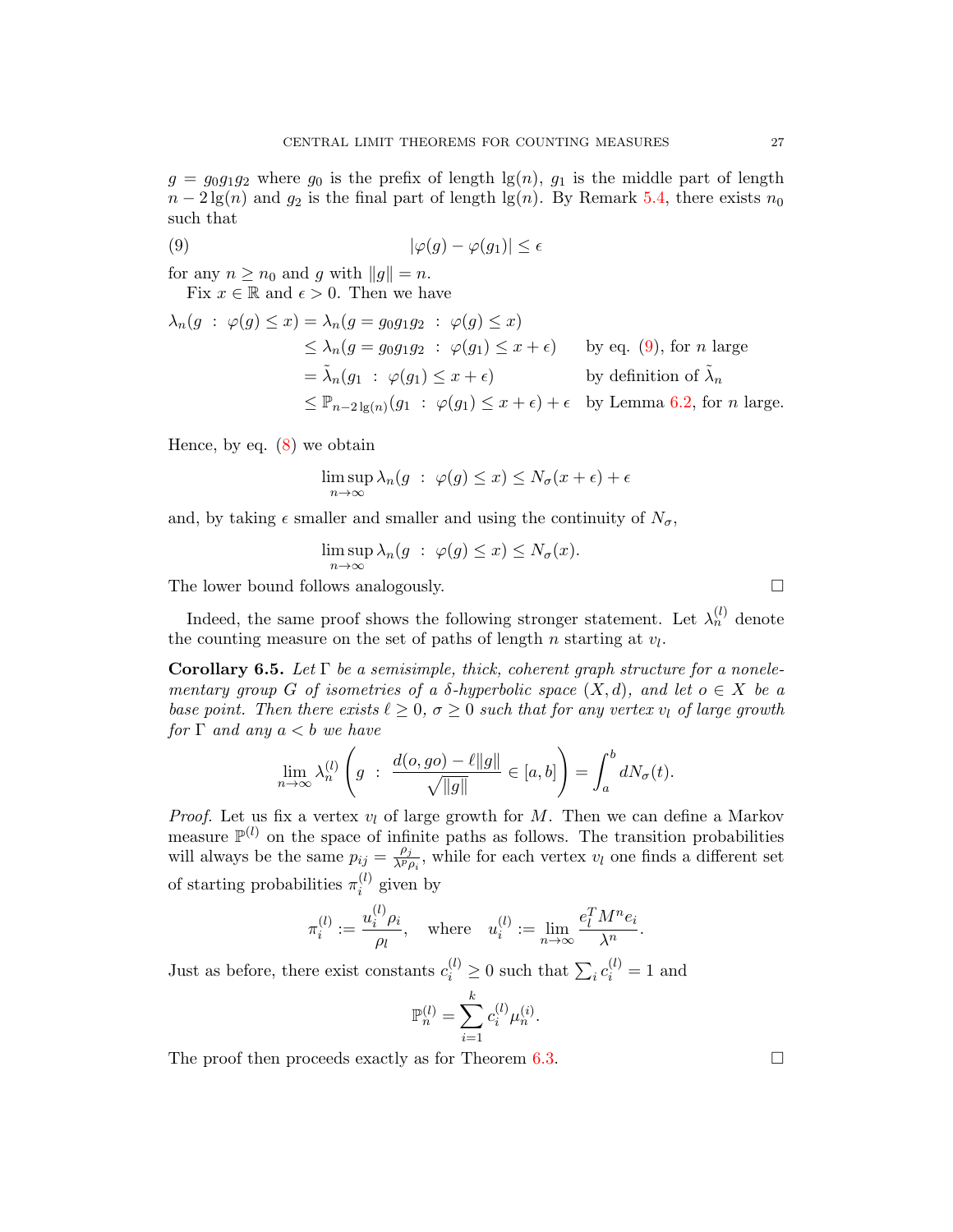# 7. The CLT for displacement and translation length

<span id="page-27-0"></span>Now suppose that  $\Gamma$  is an almost semisimple graph structure for G with transition matrix M. Then M has some period  $p \geq 1$  such that  $M^p$  is semisimple. We denote by  $\Gamma^p$  the corresponding p step graph structure on G. That is,  $\Gamma^p$  is the graph with the same vertex set as  $\Gamma$  and an edge joining  $v_i$  to  $v_j$  for each directed path from  $v_i$ to  $v_i$  of length p, whose label is the word in G spelled by the corresponding path. The transition matrix for  $\Gamma^p$  is  $M^p$ , hence  $\Gamma$  is a semisimple graph structure for G.

Since the previous results require this structure to be thick and coherent, we need the following lemma.

Lemma 7.1. The following properties pass to the p step graph structure:

- If v is a large growth vertex of  $\Gamma$ , then it is also a large growth vertex of  $\Gamma^p$ .
- If  $\Gamma$  is a thick structure, then  $\Gamma^p$  is also thick.
- If  $\Gamma$  is coherent, then so is  $\Gamma^p$ .

*Proof.* The first statement holds because any path from  $v$  that ends in a component of maximal growth can be extended to a path whose length is a multiple of  $p$  by adding on a path in that component of length less than  $p$ .

Now suppose that  $\Gamma$  is thick. Let v be a vertex in a maximal component of  $\Gamma^p$ . Then v is also a vertex in a maximal component of Γ. Let  $\Gamma_{v,p}$  be the semigroup of loops based at  $v$  of lengths multiple of  $p$ . Consider the semigroup homomorphism

$$
f\colon\Gamma_v\to\mathbb{N}\to\mathbb{N}/p\mathbb{N}
$$

given by taking the length and reducing it mod  $p$ . Clearly, the image of  $f$  is a subsemigroup of  $N/pN$ , which is a finite group, hence the image contains the inverse of each element and so is also a group. Let  $\gamma_i, \ldots, \gamma_k \subseteq \Gamma_v$  be a set of representatives for each remainder class in the image of f. Now, let  $\gamma \in \Gamma_v$ . Then  $\|\gamma\|$  belongs to the image of f, hence there exists  $\gamma_i$  (the representative of the inverse modulo p), such that  $\gamma \gamma_i$  has length multiple of p, hence it belongs to  $\Gamma_{v,p}$ . Hence, by setting B' the set  $\{\gamma_i^{-1} : 1 \le i \le k\}$ , we have  $\Gamma_v \subseteq \Gamma_{v,p}B'$  in the group. Since  $\Gamma$  is thick, there exists  $B''$  such that  $G = B'' \Gamma_v B''$ , hence also  $G = B'' \Gamma_{v,p} B' B''$ , hence  $\Gamma^p$  is also thick.

Finally, note that any path g in  $\Gamma^p$  of length k can be naturally thought of as a path  $g_{\dagger}$  in  $\Gamma$  of length pk such that for all  $i \geq 0$ :  $\overline{g_{\dagger}}(pi) = \overline{g}(i)$ . From this, it follows that  $\Gamma^p$  is bounded whenever  $\Gamma$  is. Moreover, if  $B \subset G$  and  $\mathcal{B} \geq 0$  are as in the definition of coherence of Γ (Definition [2.2\)](#page-7-0) and g, h are paths in  $\Gamma^p$  with  $\bar{g} = b_1 \bar{h}b_2$ for  $b_1, b_2 \in B$ , then we also have that  $\overline{g}_{\overline{1}} = b_1 \overline{h}_{\overline{1}} b_2$ . Then coherence of  $\Gamma$  implies that

$$
p \cdot ||g|| - ||h||| = ||g_{\dagger}|| - ||h_{\dagger}||| \leq \mathcal{B},
$$

and so coherence of  $\Gamma^p$  follows. follows.  $\Box$ 

Now, let us consider the semisimple matrix  $M<sup>p</sup>$ . Note that irreducible components of  $M^p$  may be proper subsets of irreducible components of M. Given a vertex  $v_i$ , let us denote by  $\lambda_k^{(i)}$  $\binom{v}{k}$  the counting measure on paths starting at  $v_i$  of length k for  $\Gamma$ . Note that if  $k = np$ , then this also counts paths of length n in  $\Gamma^p$  starting at  $v_i$ .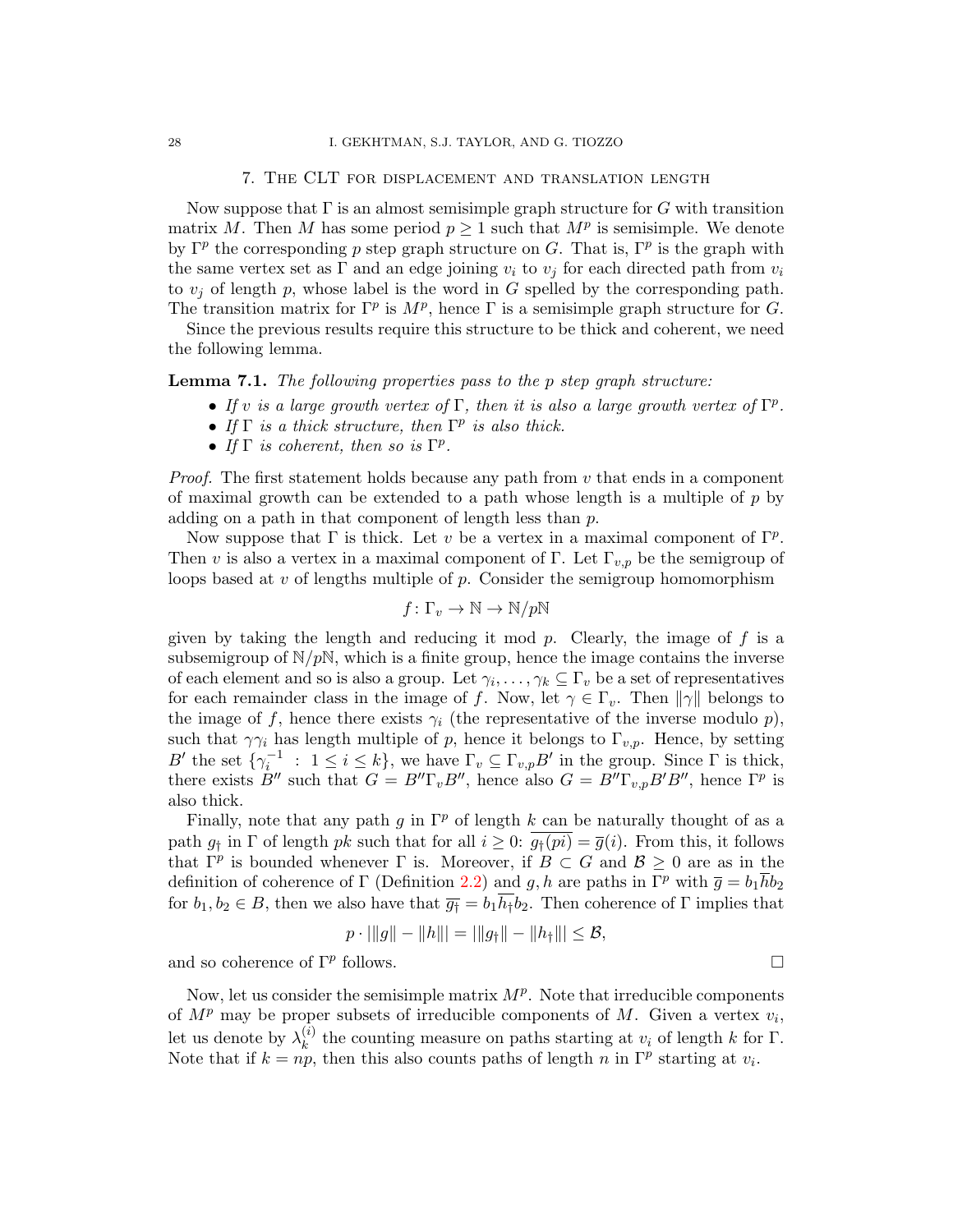Since a bounded, thick graph structure  $\Gamma$  is almost semisimple (Lemma [2.3\)](#page-7-1), by applying Corollary  $6.5$  to  $\Gamma^p$ , we immediately obtain:

<span id="page-28-1"></span>Corollary 7.2. Let  $\Gamma$  be a thick, coherent structure of period p for a nonelementary group G of isometries of a  $\delta$ -hyperbolic space  $(X, d)$ , and let  $o \in X$  be a base point. Then there exists  $\ell, \sigma$  such that the following holds. For any vertex  $v_i$  of large growth for  $\Gamma$  and for any x, we have

$$
\lambda_{pn}^{(i)}\left(g \; : \; \frac{d(o, go) - \ell||g||}{\sqrt{||g||}} \leq x\right) \to \int_{-\infty}^{x} d\mathcal{N}_{\sigma}(t)
$$

as  $n \to \infty$ .

We are now ready to prove the following. Recall that  $S_n$  denotes the set of length n paths beginning at the initial vertex  $v_0$ .

<span id="page-28-0"></span>**Theorem 7.3.** Let  $\Gamma$  be a thick, coherent graph structure for a nonelementary group G of isometries of a  $\delta$ -hyperbolic space  $(X, d)$ , and let  $o \in X$  be a base point. Then there exists  $\ell \geq 0$ ,  $\sigma \geq 0$  such that for any  $a < b$  we have

$$
\lim_{n \to \infty} \frac{1}{\#S_n} \# \left\{ g \in S_n \ : \ \frac{d(o, go) - \ell n}{\sqrt{n}} \in [a, b] \right\} = \int_a^b d\mathcal{N}_{\sigma}(t).
$$

*Proof.* Let  $v_0$  be the initial vertex, let  $S_n$  be the set of paths of length n based at  $v_0$ , and let  $\lambda_n$  be the uniform measure on  $S_n$ .

Let us fix  $0 \le r \le p-1$ . Then we can write the counting measure on  $S_{pn+r}$ , starting at the initial vertex  $v_0$ , by first picking randomly a path  $g_0$  of length r from  $v_0$  with a certain probability  $\mu$ , and then picking a random path starting at  $v_i = t(g_0)$  with respect to the counting measure on the set of paths of length n starting at  $v_i$ .

To compute  $\mu$ , let us consider a path  $g_0$  of length r starting at  $v_0$  and ending at  $v_i$ . Then, if  $v_i$  is of large growth for  $\Gamma^p$ ,

$$
\frac{\#\{\text{paths from }v_i \text{ of length }pn\}}{\#\{\text{paths from }v_0 \text{ of length }pn + r\}} = \frac{e_i M^{pn} 1}{e_0 M^{pn+r} 1} \to \frac{e_i M_{\infty} 1}{e_0 M^r M_{\infty} 1}.
$$

Thus, we define

$$
\mu(g_0):=\frac{e_iM_\infty\mathbf{1}}{e_0M^rM_\infty\mathbf{1}}.
$$

Note that  $\mu(g_0) = 0$  if the end vertex of  $g_0$  has small growth and moreover

$$
\sum_{\|g_0\|=r} \mu(g_0) = \sum_i \mu(g_0) \# \{g_0 \in S_r : t(g_0) = v_i\} = \sum_i e_0 M^r e_i \frac{e_i M_\infty 1}{e_0 M^r M_\infty 1} = 1.
$$

Let  $\lambda'_{pn+r}$  be the measure on  $S_{pn+r}$  given by first taking randomly a path  $g_0$  of length r from  $v_0$  with distribution  $\mu$  and then taking uniformly a path of length pn starting from  $t(q_1)$ .

Now we show that the CLT holds for  $\lambda'_{pn+r}$ . Let  $\ell, \sigma$  be given by Corollary [7.2,](#page-28-1) and let  $\varphi(g) := \frac{d(o, go) - \ell ||g||}{\sqrt{n-1}}$  $\frac{y^2 - \ell ||g||}{||g||}$ . By Corollary [7.2,](#page-28-1) for any vertex  $v_i$  of large growth, we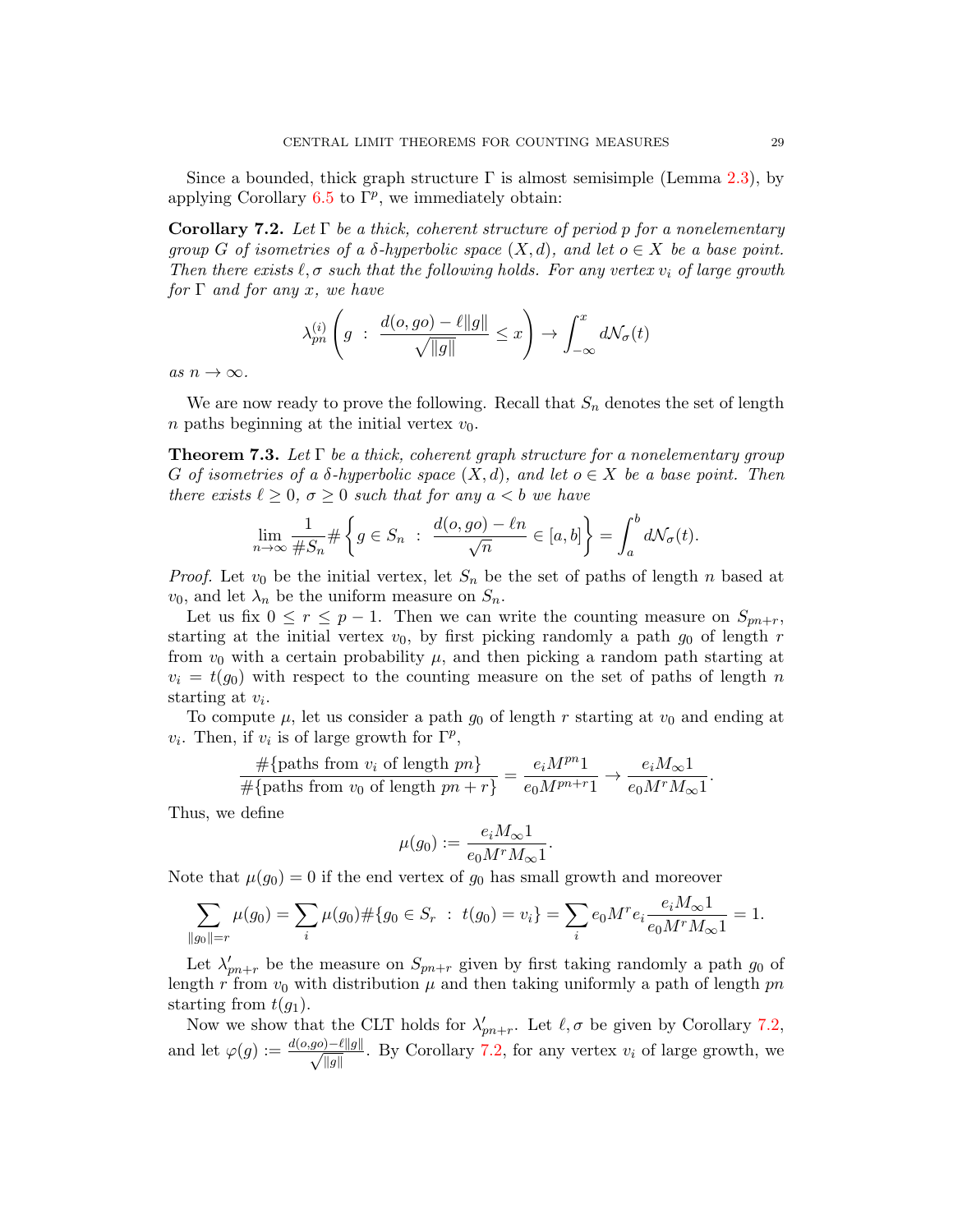have

$$
\lambda_{pn}^{(i)}(g: \varphi(g) \le x) \to N_{\sigma}(x).
$$

Then if  $g = g_0g_1$ , and  $t(g_0)$  denotes the (index of the) end vertex of  $g_0$ ,

$$
\lambda'_{pn+r}(g \; : \; \varphi(g) \le x) = \sum_{g_0 \in S_r} \mu(g_0) \lambda_{pn}^{(t(g_0))}(g_1 \; : \; \varphi(g_0 g_1) \le x)
$$

$$
\longrightarrow \sum_{g_0} \mu(g_0) N_{\sigma}(x) = N_{\sigma}(x),
$$

where we used that  $\varphi$  is uniformly bicontinuous as in the proof of Theorem [6.3.](#page-25-0)

Now we prove that

$$
\|\lambda'_{pn+r} - \lambda_{pn+r}\|_{TV} \to 0
$$

as  $n \to \infty$ . Indeed, if  $\gamma = g_0 g_1$  is a path from  $v_0$  of length  $pn + r$  and  $g_0$  is its prefix of length  $r$  ending at a vertex  $v_i$  of large growth, then

$$
\frac{\lambda'_{pn+r}(\gamma)}{\lambda_{pn+r}(\gamma)}=\frac{\mu(g_0)\cdot\frac{1}{e_iM^{pn}1}}{\frac{1}{e_0M^{pn+r}1}}\rightarrow 1.
$$

On the other hand, if the end vertex of  $g_0$  is of small growth, then  $\lambda'_{pn+r}(g) = 0$ , and also

 $\lambda_{pn+r}(g = g_0g_1 : g_0$  ends at a small growth vertex)  $\rightarrow 0$ 

as  $n \to \infty$ . Now, let  $A_x := \{g : \varphi(g) \leq x\}$  and  $L_r$  be the set of paths starting at  $v_0$  whose prefix of length r ends in a vertex of large growth. Then

$$
\lambda_{pn+r}(g : \varphi(g) \le x) = \lambda_{pn+r}(g \in L_r : \varphi(g) \le x) + \lambda_{pn+r}(g \notin L_r : \varphi(g) \le x)
$$
  
= 
$$
\frac{\lambda_{pn+r}(A_x \cap L_r)}{\lambda'_{pn+r}(A_x \cap L_r)} \lambda'_{pn+r}(A_x \cap L_r) + \lambda_{pn+r}(A_x \setminus L_r)
$$
  

$$
\to 1 \cdot N_{\sigma}(x) + 0 = N_{\sigma}(x).
$$

We have thus obtained a CLT for  $\lambda_{pn+r}$ , for any  $0 \leq r \leq p-1$ , always with the same  $\ell, \sigma$ . Since there are only finitely many values r, the claim follows.

7.1. A CLT for translation length. We now prove a more general version of our second main result, Theorem [1.1](#page-1-0)  $(2)$ .

<span id="page-29-0"></span>**Theorem 7.4.** Let  $\Gamma$  be a thick, coherent graph structure for a nonelementary group G of isometries of a  $\delta$ -hyperbolic space  $(X, d)$ , let  $o \in X$  be a base point, and let  $\ell, \sigma$ be as in Theorem [7.3.](#page-28-0) Then for any  $a < b$  we have

<span id="page-29-1"></span>
$$
\lim_{n \to \infty} \frac{1}{\#S_n} \# \left\{ g \in S_n \ : \ \frac{\tau(g) - \ell n}{\sqrt{n}} \in [a, b] \right\} = \int_a^b d\mathcal{N}_{\sigma}(t).
$$

*Proof.* Let us recall that the translation length of an isometry g of a  $\delta$ -hyperbolic space can be computed by (see e.g. [\[30,](#page-35-10) Proposition 5.8])

(10) 
$$
\tau(g) = d(o, go) - 2(go, g^{-1}o)_o + O(\delta)
$$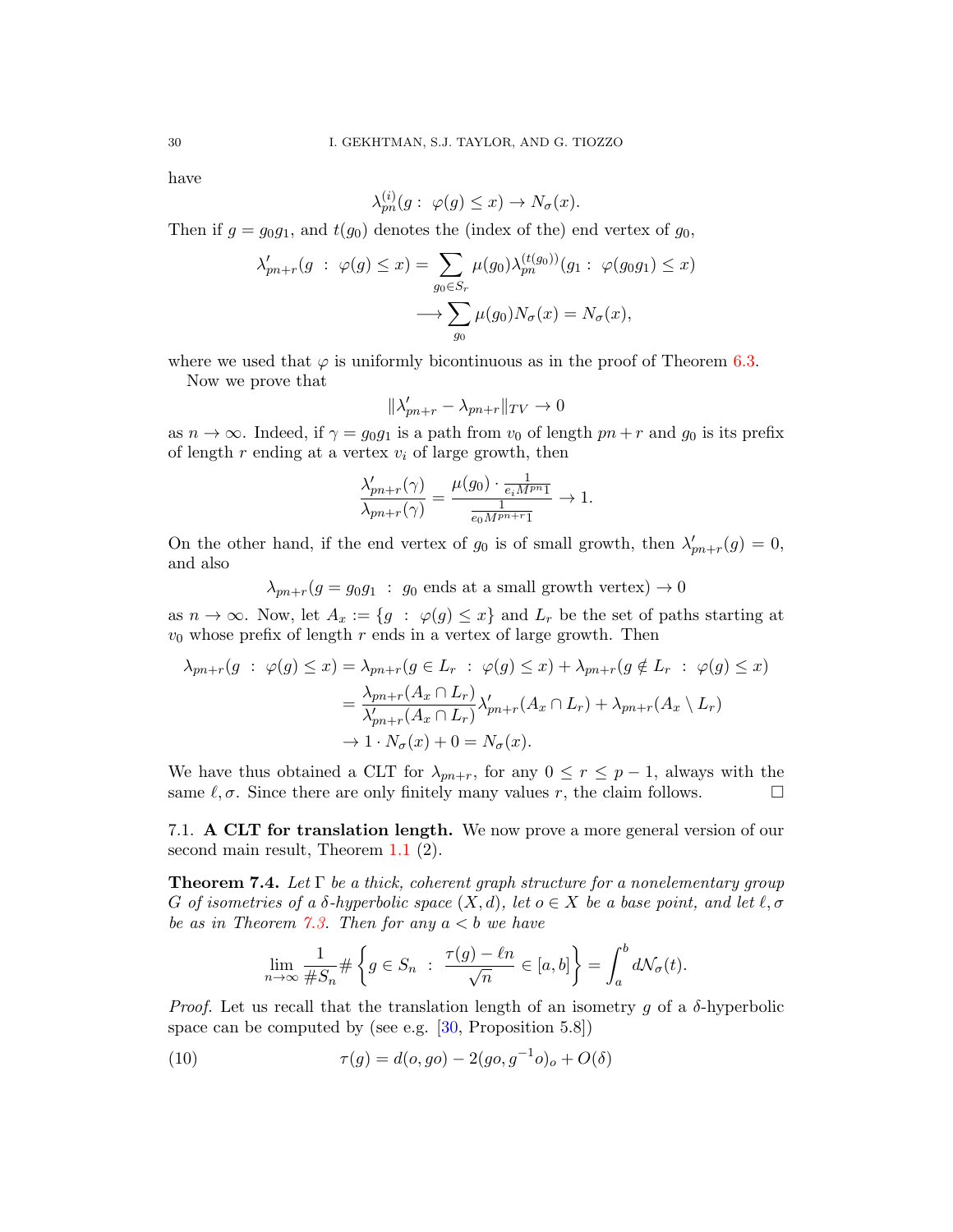where  $O(\delta)$  is a constant which only depends on the hyperbolicity constant of X. Now, by choosing  $f(n) = \epsilon \sqrt{n}$  in [\[18,](#page-34-8) Proposition 5.8], for any  $\epsilon$  we have

$$
\lambda_n(g \; : \; (go, g^{-1}o)_o \le \epsilon \sqrt{n}) \to 1
$$

as  $n \to \infty$ . The claim then follows by combining this statement and the statement of Theorem [7.3](#page-28-0) into formula [\(10\)](#page-29-1).  $\Box$ 

7.2. Zero variance. We finally complete our main theorem by characterizing the case where  $\sigma = 0$ . First, we give a general criterion.

<span id="page-30-0"></span>**Proposition 7.5.** In the hypotheses of Theorem [7.3](#page-28-0) we have  $\sigma = 0$  if and only if there is  $C \geq 0$  such that for all finite length paths g in  $\Gamma$ ,

$$
|d(o, go) - \ell ||g||| \le C.
$$

We note that the proposition implies that  $\sigma > 0$  whenever the action  $G \sim X$  is nonproper.

*Proof.* Suppose that  $\sigma = 0$  for the CLT for the counting measure. Then by our previous discussion, we have  $\sigma = 0$  also for the Markov chain on any maximal components. Then by Theorem [4.2,](#page-13-0) we also have  $\sigma = 0$  for the random walk on the loop semigroup driven by  $\mu_v$ . Hence, as in [\[4,](#page-34-7) Proof of Theorem 4.7 (b)], for any n

$$
\frac{1}{n}\int (\eta_0(g,\xi))^2 d\check{\mu}_v^{*n}(g) d\nu_v(\xi) = 0
$$

where  $\eta_0$  is the centering of  $\eta$ . This implies

$$
\eta_0(g,\xi)=0
$$

for any  $g \in \Gamma_v^{-1}$  and  $\nu_v$ -a.e.  $\xi \in \overline{X}^h$ . Thus, since  $|\eta - \eta_0| \leq 2||\psi||_{\infty}$  is bounded, we have

$$
|\beta_{\xi}(o, g^{-1}o) - \ell ||g||| = |\eta(g, \xi)| \le 2 ||\psi||_{\infty}
$$

hence by  $[24, Corollary 2.3]$  there exists a constant C for which

$$
|d(o, go) - \ell ||g||| \le C
$$

for any g in the support of  $\tilde{\mu}_v^{*n}(g)$ .

Hence, by thickness we have for any  $g \in \Omega^*$  there exist  $b_1, b_2 \in B$  and  $h \in \Gamma_v^{-1}$ such that

$$
\overline{h}=b_1\overline{g}b_2,
$$

thus by coherence and the triangle inequality

$$
|d(o, go) - \ell ||g||| \leq |d(o, ho) - \ell ||h||| + \mathcal{B}_1 + \ell \mathcal{B}
$$

thus there exists a constant  $C'$  such that

$$
|d(o, go) - \ell ||g||| \le C'
$$

for any  $g \in \Omega^*$ . This completes the proof.  $\Box$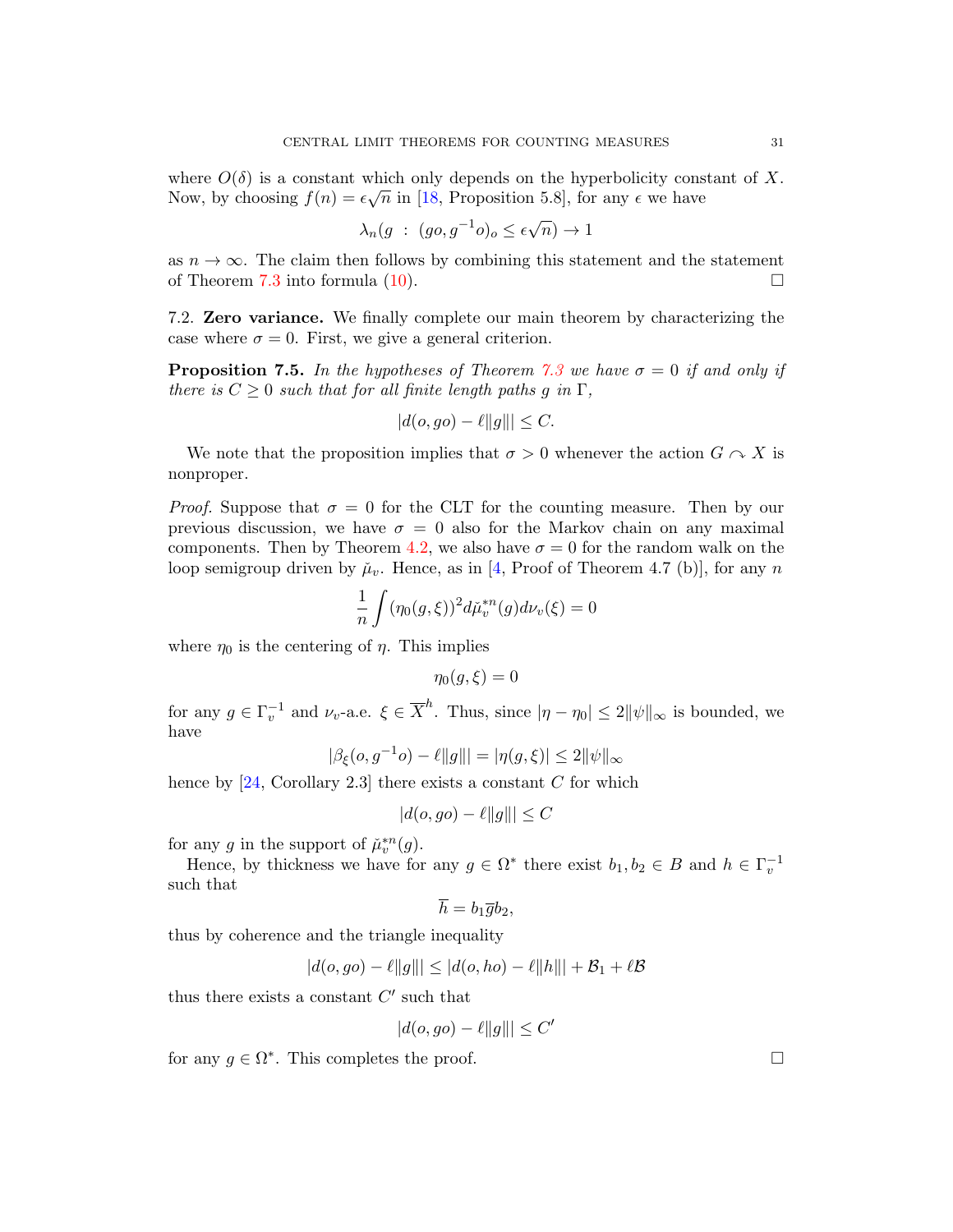We conclude with a corollary that applies when the graph structure is geodesic. For the action  $G \curvearrowright X$ , denote the translation length of h by  $\tau_X(h)$ . We use the notation  $\tau_G(h)$  to denote the translation length of h with respect to the word metric  $d_G$  induced by the graph structure Γ:

$$
\tau_G(h) = \lim_{n \to \infty} \frac{1}{n} d_G(1, h^n).
$$

<span id="page-31-2"></span>**Corollary 7.6.** Suppose that  $\Gamma$  is a thick geodesic combing of G. If  $\sigma = 0$  in the CLT, then for all  $h \in G$ 

$$
\tau_X(h) = \ell \tau_G(h),
$$

where  $\ell$  is the corresponding drift.

*Proof.* Recall that a geodesic combing is coherent by Lemma [2.4.](#page-8-1) Let  $g_n$  be a path in  $\Gamma$  representing  $h^n$  for  $h \in G$ . That is  $h^n = \overline{g}_n$ . Since the structure is geodesic,  $||g_n|| = d_G(1, h^n)$ . Applying Proposition [7.5,](#page-30-0) we get that

$$
|d(o, h^n o) - \ell d_G(1, h^n)| = O(1).
$$

<span id="page-31-1"></span>The corollary follows after dividing by n and taking a limit.  $\square$ 

## 8. Applications

The main theorem of Section [1](#page-0-0) now follows easily from the results in Section [7.](#page-27-0)

*Proof of Theorem [1.1.](#page-1-0)* Since G has a thick geodesic combing with respect to S, the length ||q|| of a path in the graph equals the word length with respect to S of its evaluation  $\overline{q} \in G$ , and the sphere of radius n in the Cayley graph of G is in bijection with the set of paths of length  $n$  in the graph. Moreover, the associated graph structure is coherent by Lemma [2.4.](#page-8-1) Then (1) follows immediately from Theorem [7.3,](#page-28-0) (2) follows from [7.4](#page-29-0) and (3) from Corollary [7.6.](#page-31-2)  $\square$ 

We now give proofs of the applications in the introduction. We first recall some examples of groups which admit thick geodesic combings; for further details, see also [\[18\]](#page-34-8).

<span id="page-31-0"></span>**Lemma 8.1.** The following groups admit thick geodesic combings:

- (1) A (word) hyperbolic group G admits a thick geodesic combing with respect to any generating set.
- (2) If G is relatively hyperbolic with virtually abelian peripheral subgroups, then every finite generating set  $S'$  can be extended to a finite generating set  $S$  for G which admits a thick geodesic combing.
- (3) If G is a right-angled Artin group or right-angled Coxeter group that does not decompose as a product and  $S$  is the vertex generating set, then  $G$  admits a thick geodesic combing for S whose graph structure has only one maximal component, which is primitive.

*Proof.* (1) By [\[9\]](#page-34-11), a hyperbolic G has a geodesic combing with respect to any generating set. By  $[3,$  Theorem 3, this geodesic combing has the growth quasitightness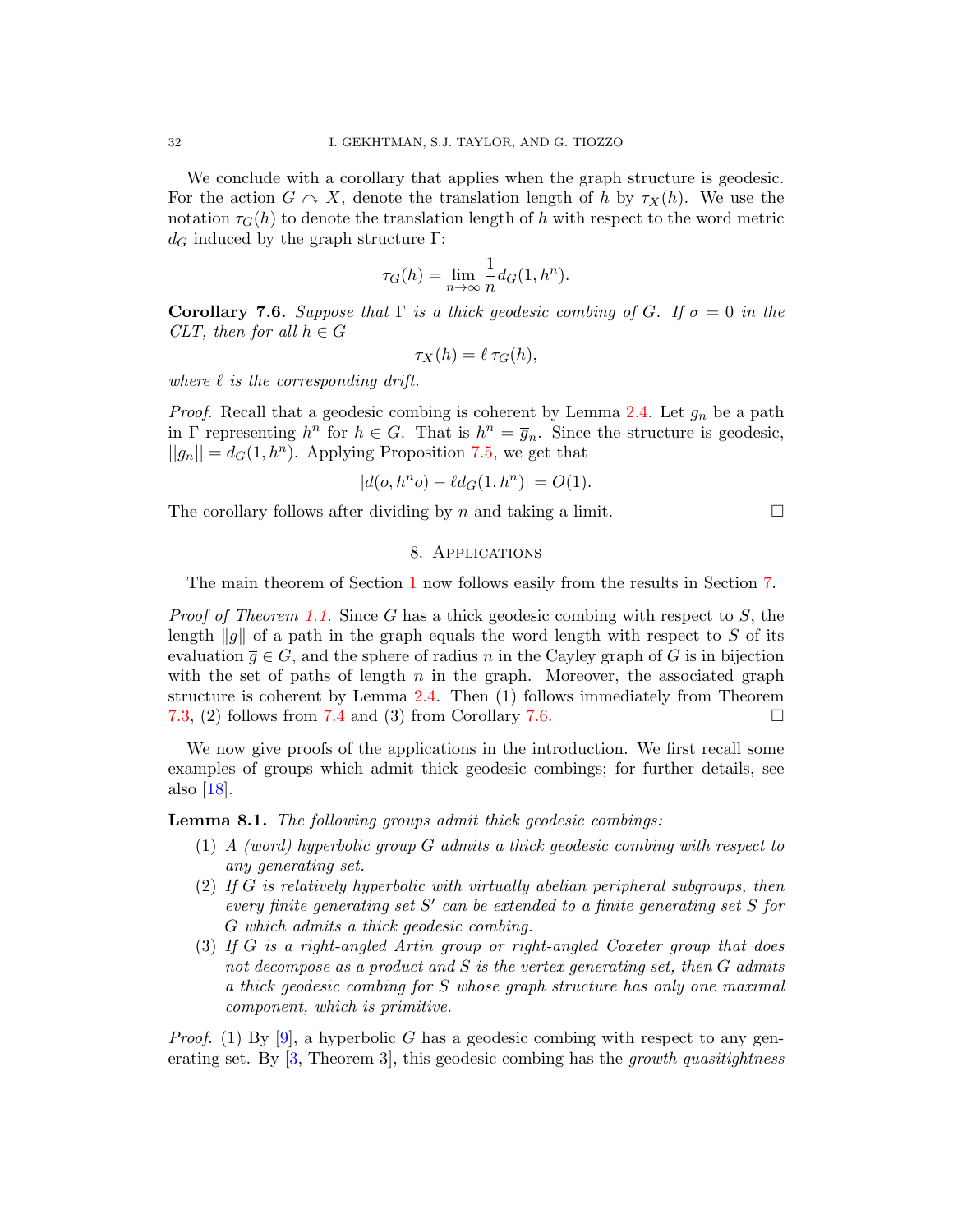property (see [\[18,](#page-34-8) Definition 1.2], inspired by [\[3\]](#page-34-12)). Since growth quasitightness implies thickness by [\[18,](#page-34-8) Proposition 7.2], such a structure is thick. Alternatively, thickness can also be deduced from the proof of [\[20,](#page-34-13) Lemma 4.6].

(2) By  $[2,$  Corollary 1.9, the generating set S' of G can be enlarged to a generating set S, so that the pair  $(G, S)$  admits a geodesic combing. Yang [\[49\]](#page-36-1) proves that any relatively hyperbolic group has the growth quasitightness property with respect to any finite generating set, hence the proof is complete observing as above that growth quasitightness implies thickness.

(3) In [\[18,](#page-34-8) Corollary 10.4], building on Hermiller–Meier [\[22\]](#page-35-17), we proved that the language of lexicographically first geodesics in the vertex generators is parameterized by a thick graph structure. In fact, the graph structure we construct has only one maximal component, which is primitive.  $\Box$ 

*Proof of Theorem [1.2.](#page-2-0)* Note that  $\pi_1(M)$  is hyperbolic relative to its parabolic subgroups, which are virtually abelian since  $M$  has constant curvature. Hence, by Lemma [8.1](#page-31-0) (2) the given generating set  $S'$  can be enlarged to a finite generating set S that is associated to a thick geodesic combing on  $\pi_1(M)$ . The theorem then follows from Theorem [1.1.](#page-1-0) Finally,  $\sigma > 0$  by (3) since the length spectrum is not arithmetic $([21], [28])$  $([21], [28])$  $([21], [28])$  $([21], [28])$  $([21], [28])$ .

*Proof of Theorem [1.3.](#page-3-0)* In the case where M has no rank 2 cusps, we have that  $\pi_1(M)$ is hyperbolic. Indeed, by the Tameness Theorem ([\[8\]](#page-34-15), [\[1\]](#page-34-16)), M is the interior of a compact manifold  $\overline{M}$ , which by assumption does not have tori as boundary components. Then Thurston's Hyperbolization Theorem (see  $[27]$ ), M admits a convex cocompact hyperbolic structure on its interior. Hence,  $\pi_1(M)$  is hyperbolic. The result now follows from Lemma [8.1](#page-31-0) and Theorem [1.1.](#page-1-0)

For the moreover statement, the argument above gives that  $\overline{M}$  admits a geometrically finite hyperbolic structure. Hence,  $\pi_1(M)$  is hyperbolic relative to its rank 2 parabolic subgroups, which are virtually  $\mathbb{Z} \times \mathbb{Z}$ . The proof then proceeds as in Theorem [1.2](#page-2-0)  $\Box$ 

*Proof of Theorem [1.4.](#page-3-1)* First, since  $\pi_1(M)$  is word hyperbolic, by Lemma [8.1](#page-31-0) (1) it has a thick geodesic combing with respect to any generating set.

Second, let  $T = T_{\Sigma}$  be the dual tree associated to  $\Sigma \subset M$ . For details of this standard construction and the properties we need, see [\[45,](#page-35-21) Section 1.4]. Alternatively, T is the Bass–Serre tree associated to the splitting of  $\pi_1(M)$  induced by Σ. Since Σ is not fiber-like, T is not the real line, and since the quotient  $G$  of the action  $\pi_1(M) \cap T$  is compact (it is the underlying graph of the associated graph-of-groups), the action is nonelementary.

Finally, the intersection number  $i(\gamma, \Sigma)$  equals the translation length of  $\gamma$  with respect to the action  $\pi_1(M) \cap T$ . To see this, note that the translation length of  $\gamma$ for this action is equal to the number of edges  $\#_e\gamma$  crossed by the shortest representative of  $\gamma$  in G. If we embed G in M dual to  $\Sigma$ , this shows that  $i(\gamma, \Sigma) \leq \#_e \gamma$ . For the opposite inequality, recall that there is a retraction  $r: M \to \mathcal{G}$  mapping each component of  $\Sigma$  to the midpoint of some edge. Thus by taking a representative of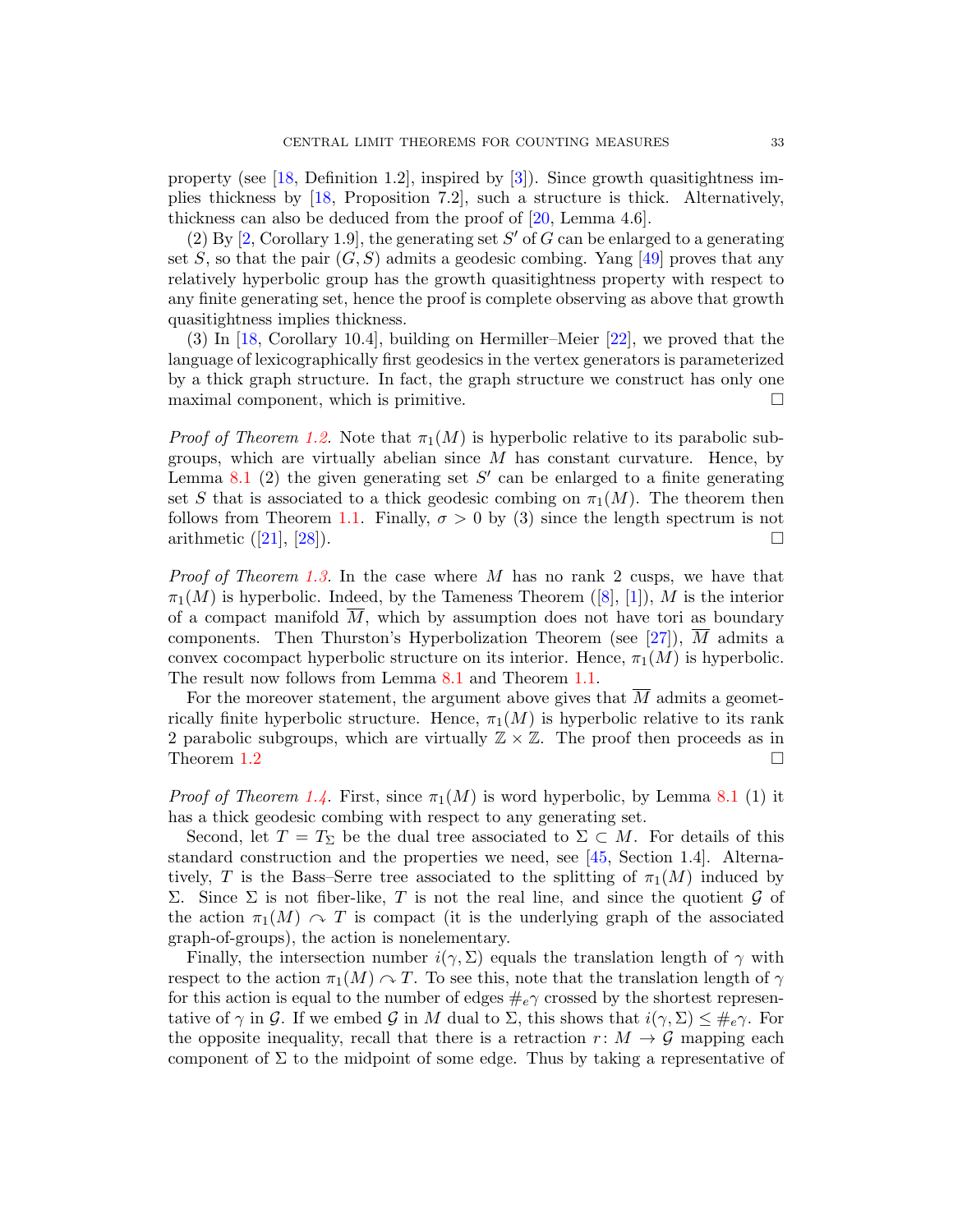$\gamma$  intersecting  $\Sigma$  minimally, considering its image under the retraction, and homotoping it off edges that it does not fully cross, we obtain that  $\#_e \gamma \leq i(\gamma, \Sigma)$ . Hence,  $i(\gamma, \Sigma) = \ell(\gamma)$  for the action on T.

We now obtain the CLT by applying Theorem [1.1](#page-1-0) to this action. If  $\sigma = 0$ , then Theorem [1.1](#page-1-0) (3) implies that the action  $\pi_1(M) \curvearrowright T$  is proper and hence vertex stabilizers are finite. However, this is impossible since only virtually free groups admit cocompact actions on trees with finite vertex stabilizers (see e.g. [\[44,](#page-35-22) Theorem 7.3]).  $\square$ 

For the following application, let us assume G is a hyperbolic group, let  $\partial G$  be its Gromov boundary, and let  $d$  be a metric on  $G$ . We define the growth rate of the metric d as

$$
v := \limsup_{n \to \infty} \frac{1}{n} \log \# \big\{ g \in G \ : \ d(1, g) \le n \big\}
$$

and for each  $s > v$  let us consider the measure on  $G \cup \partial G$ :

$$
\nu_s := \frac{\sum_{g \in G} e^{-sd(1,g)} \delta_g}{\sum_{g \in G} e^{-sd(1,g)}}.
$$

Then any limit point of  $(\nu_s)$  as  $s \to v$  is supported on  $\partial G$  and is called a *Patterson–* Sullivan (PS) measure. By Coornaert [\[13\]](#page-34-17), any two limit measures are absolutely continuous with respect to each other, with bounded Radon–Nikodym derivative, so the Patterson-Sullivan *measure class* is well-defined.

*Proof of Theorem [1.5.](#page-3-2)* Since G is word hyperbolic, it has a thick geodesic combing by Lemma [8.1](#page-31-0) (1). The first statement then follows immediately from Theorem [1.1,](#page-1-0) by considering the action of  $G$  on the Cayley graph of  $G'$ .

For the moreover statement, if  $\sigma = 0$ , Theorem [1.1](#page-1-0) (3) implies that

$$
|\|\phi(g)\|_{S'} - \ell \|g\|_S|
$$

is bounded independently of  $g \in G$ , hence  $\phi$  has finite kernel.

Now, consider the factorization  $G \stackrel{\pi}{\to} \overline{G} := \frac{G}{\ker \phi} \stackrel{\phi}{\to} G'$ , and define  $\overline{S} := \pi(S)$ . Then the Cayley graph of  $\overline{G}$  carries the two metrics

<span id="page-33-0"></span>
$$
d_1(g, h) := ||h^{-1}g||_{\overline{S}}
$$
  $d_2(g, h) := ||\overline{\phi}(h^{-1}g)||_{S'}$ 

and they satisfy

(11) 
$$
|d_1(g, h) - \ell d_2(g, h)| \le C
$$

for any  $g, h \in \overline{G}$ . In particular,  $\phi: G \to G'$  is a quasi-isometric embedding and so it admits a continuous extension  $\partial \phi$ :  $\partial G \to \partial G'$  to an embedding.

Now, by [\[15,](#page-34-18) Theorem 2], eq. [\(11\)](#page-33-0) holds if and only if the Bowen–Margulis measures on the double boundary  $\partial \overline{G} \times \partial \overline{G}$  associated to  $d_1, d_2$  are the same, which by [\[15,](#page-34-18) Proposition 1] holds if and only if the Patterson–Sullivan measure classes for  $d_1, d_2$  on  $\partial \overline{G}$  are the same. Finally, if  $\phi$  has finite kernel, there exists  $C > 0$  for which

$$
|d_1(\pi(g), \pi(h)) - d_S(g, h)| \le C
$$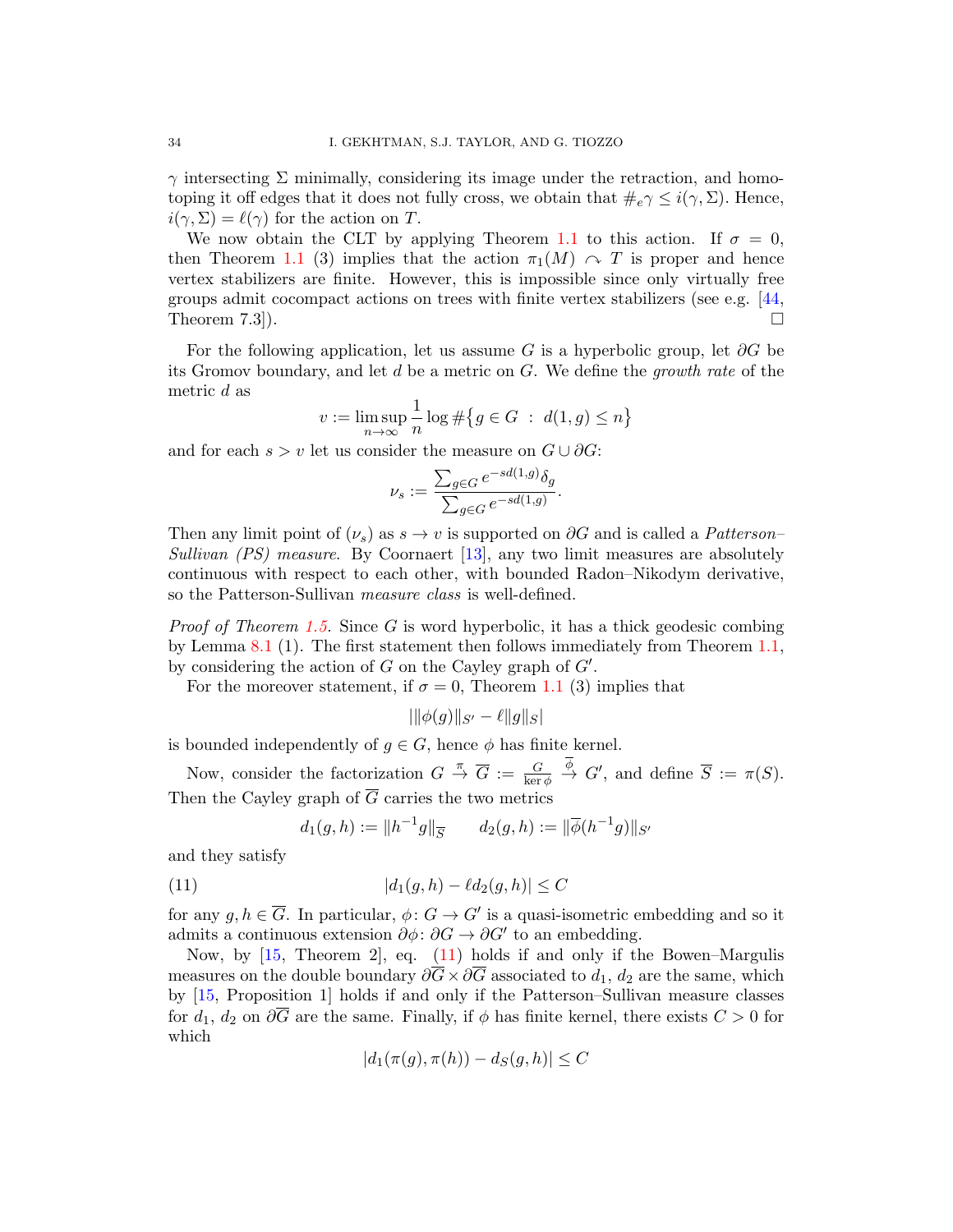for any  $q, h \in G$ . Hence, the PS measure class for  $(G, d_S)$  on  $\partial G$  pushes forward to the PS measure class for  $(\phi(G), d_{S'})$  if and only if  $\sigma = 0$ .

*Proof of Theorem [1.6.](#page-4-0)* By Lemma [8.1](#page-31-0) (3), a right-angled Artin or Coxeter group has a graph structure with respect to the vertex generating set, which is semisimple with only one maximal component. Hence, the CLT follows from Theorem  $6.3$  (see Remark [6.4\)](#page-25-2). To complete the proof, we note that  $\#_v(q)$  is equal to the displacement of q with respect to the action of  $G$  on the Bass–Serre tree for the hyperplane associated to v. The details are similar to those of Theorem [1.4.](#page-3-1)

#### **REFERENCES**

- <span id="page-34-16"></span>[1] I. Agol, Tameness of hyperbolic 3-manifolds, available at  $arXiv:math/0405568$ .
- <span id="page-34-14"></span>[2] Y. Antolin and L. Ciobanu, Finite generating sets of relatively hyperbolic groups and applications to geodesic languages, Trans. Amer. Math. Soc. 368, no. 11 (2016), 7965–8010.
- <span id="page-34-12"></span>[3] G. N. Arzhantseva and I.G. Lysenok, Growth tightness for word hyperbolic groups, Math. Z. 241, no. 3 (2002), 597–611.
- <span id="page-34-7"></span>[4] Y. Benoist and J.-F. Quint, Central limit theorem on hyperbolic groups, Izv. Math. 80, no. 1 (2016), 3–23.
- [5] M. Björklund and T. Hartnick, Biharmonic functions on groups and limit theorems for quasimorphisms along random walks, Geom. Topol. **15** (2011), 123-143.
- <span id="page-34-0"></span>[6] R. Bowen, Equilibrium States and the Ergodic Theory of Anosov Diffeomorphisms, Lect. Notes in Math. 470, Springer, 1975.
- <span id="page-34-1"></span>[7] D. Calegari and K. Fujiwara, Combable functions, quasimorphisms, and the central limit theorem, Ergodic Theory Dynam. Systems 30, no. 5 (2010), 1343–1369.
- <span id="page-34-15"></span>[8] D. Calegari and D. Gabai, Shrinkwrapping and the taming of hyperbolic 3-manifolds, J. Amer. Math. Soc. 19, no. 2 (2006) 385–446.
- <span id="page-34-11"></span>[9] J. W. Cannon, The combinatorial structure of cocompact discrete hyperbolic groups, Geom. Dedicata 16, no. 2 (1984) 123–148.
- <span id="page-34-5"></span>[10] S. Cantrell, Statistical limit laws for hyperbolic groups, available at arXiv:1905.08147.
- <span id="page-34-6"></span>[11] M. Chas and S. P. Lalley, Self-intersections in combinatorial topology: statistical structure, Invent. Math. 188, no. 2 (2012), 429–463.
- <span id="page-34-4"></span>[12] M. Chas, K. Li, and B. Maskit, *Experiments suggesting that the distribution of the hyperbolic* length of closed geodesics sampling by word length is Gaussian, Experiment. Math. 22, no. 4 (2013), 367–371.
- <span id="page-34-17"></span>[13] M. Coornaert, Mesures de Patterson-Sullivan sur le bord d'un espace hyperbolique au sens de Gromov, Pacific J. Math. 159, no. 2 (1993), 241–270.
- <span id="page-34-9"></span>[14] D. Epstein, M. S. Paterson, J. W. Cannon, D.F. Holt, S.V. Levy and W.P. Thurston, Word processing in groups, AK Peters, Ltd., 1992.
- <span id="page-34-18"></span>[15] A. Furman, Coarse-geometric perspective on negatively curved manifolds and groups, in Rigidity in dynamics and geometry (Cambridge, 2000), Springer, Berlin, 2002, pp. 149–166.
- <span id="page-34-10"></span>[16] H. Furstenberg, Noncommuting random products, Trans. Amer. Math. Soc. 108, no. 3 (1963), 377–428.
- <span id="page-34-3"></span>[17] I. Gekhtman, S. J. Taylor and G. Tiozzo, Counting loxodromics for hyperbolic actions, J. Topol. 11, no. 2 (2018), 379–419.
- <span id="page-34-8"></span>[18] I. Gekhtman, S. J. Taylor and G. Tiozzo, *Counting problems in graph products and relatively* hyperbolic groups, Israel J. Math., accepted (preprint at  $arXiv:1711.04177$ ).
- <span id="page-34-2"></span>[19] I. Gekhtman, S. J. Taylor and G. Tiozzo, A central limit theorem for closed geodesics: proof of the Chas-Li-Maskit conjecture, Adv. Math. 358 (2019).
- <span id="page-34-13"></span>[20] S. Gouëzel, F. Mathéus and F. Maucourant, Entropy and drift in word hyperbolic groups, Invent. Math. 211 (2018), 1201–1255.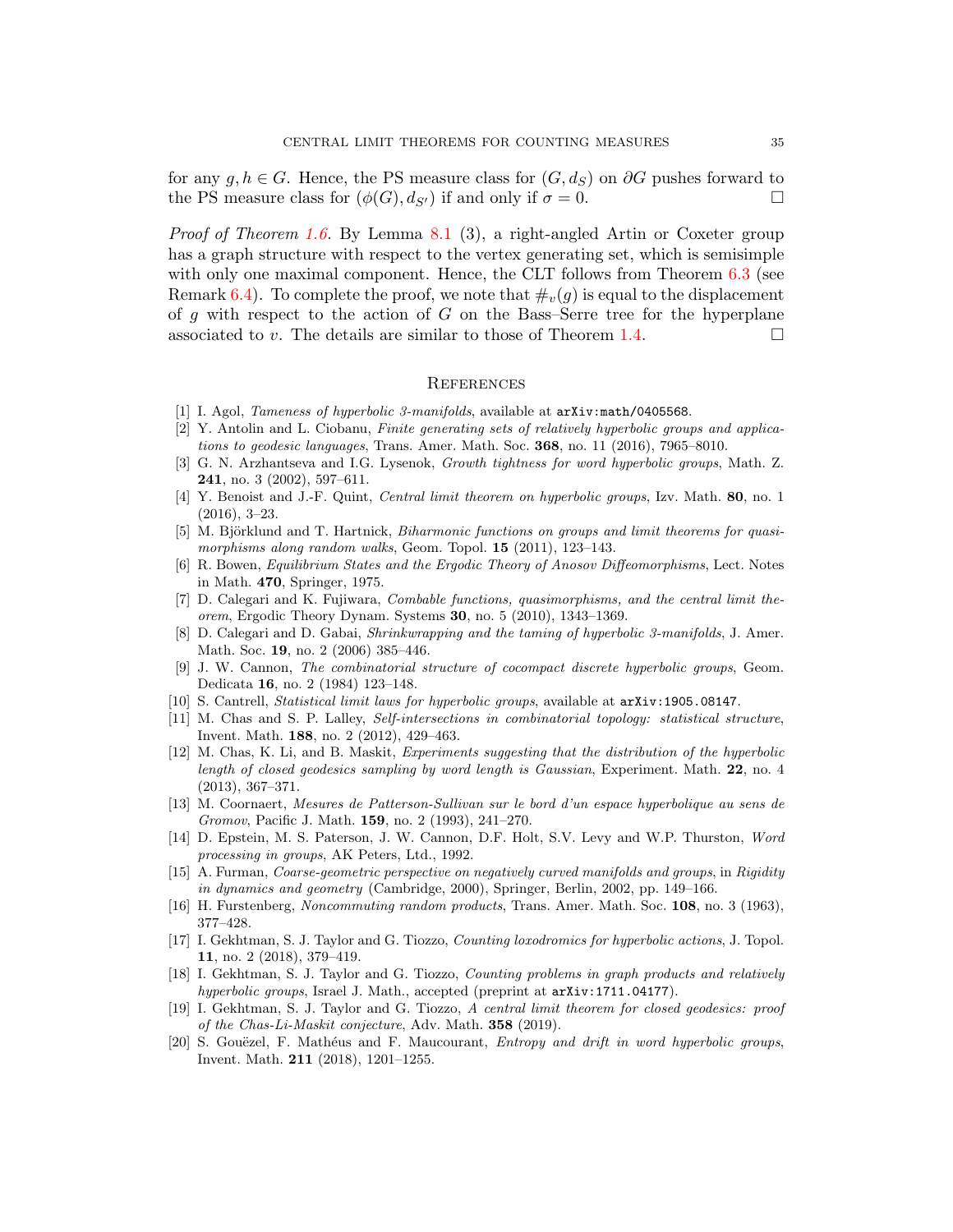- <span id="page-35-18"></span>[21] Y. Guivarc'h and A. Raugi, Products of random matrices: convergence theorem, Contemp. Math. 50 (1986), 31–53.
- <span id="page-35-17"></span>[22] S. Hermiller and J. Meier, Algorithms and geometry for graph products of groups, J. 171, no. 1 (1995), 230–257.
- [23] D. F. Holt, S. Rees and C. E. Röver, Groups, languages and automata, London Mathematical Society Student Texts 88, Cambridge University Press, Cambridge, 2017.
- <span id="page-35-9"></span>[24] C. Horbez, Central limit theorems for mapping class groups and  $Out(F_N)$ , Geom. Topol. 22 (2018), 105–156.
- <span id="page-35-7"></span>[25] M. Horsham and R. Sharp, Lengths, quasi-morphisms and statistics for free groups, Contemp. Math. 14 (2009), 219–237.
- <span id="page-35-16"></span>[26] M. Kac, On the notion of recurrence in discrete stochastic processes, Bull. Amer. Math. Soc. 53 (1947), 1002–1010.
- <span id="page-35-20"></span>[27] M. Kapovich, *Hyperbolic manifolds and discrete groups* 183, Springer Science & Business Media, 2001.
- <span id="page-35-19"></span>[28] I. Kim, Length spectrum in rank-1 symmetric spaces is not arithmetic, Proc. Amer. Math. Soc. 134 (2006), 3691–3696.
- <span id="page-35-2"></span>[29] S.P. Lalley, Distribution of periodic orbits of symbolic and Axiom A flows, Adv. Appl. Math. 8 (1987), 154–193.
- <span id="page-35-10"></span>[30] J. Maher and G. Tiozzo, Random walks on weakly hyperbolic groups, J. Reine Angew. Math. 742 (2018), 187–239.
- [31] P. Mathieu and A. Sisto, *Deviation inequalities for random walks*, Duke Math. J. 169, no. 5 (2020), 961–1036.
- <span id="page-35-14"></span>[32] I. Melbourne and A. Török, Statistical limit theorems for suspension flows, Israel J. Math. 144 (2004), 191–209.
- <span id="page-35-12"></span>[33] T. Morita, Deterministic version lemmas in ergodic theory of random dynamical systems, Hiroshima Math. J. 18 (1988), 15–29.
- <span id="page-35-11"></span>[34] L. Mosher, Central quotients of biautomatic group, Comment. Math. Helv. 72 (1997), 16–29.
- <span id="page-35-13"></span>[35] W. Parry, *Intrinsic Markov chains*, Trans. Amer. Math. Soc. 112, no. 1 (1964), 55–66.
- <span id="page-35-5"></span>[36] W. Parry and M. Pollicott, Zeta functions and the periodic orbit structure of hyperbolic dynamics, Astérisque  $187-188$  (1990).
- <span id="page-35-6"></span>[37] M. Pollicott and R. Sharp, Comparison theorems and orbit counting in hyperbolic geometry, Trans. Amer. Math. Soc. 350, no. 2 (1998), 473–499.
- [38] M. Pollicott, and R. Sharp, Poincaré series and comparison theorems for variable negative curvature, in Topology, ergodic theory, real algebraic geometry, Amer. Math. Soc. Transl. Ser. 2, 202 (2001), 229–240, Amer. Math. Soc., Providence, RI.
- [39] M. Pollicott, and R. Sharp, Correlations for pairs of closed geodesics, Invent. Math. 163, no. 1 (2006), 1–24.
- <span id="page-35-1"></span>[40] M. Ratner, The central limit theorem for geodesic flows on n-dimensional manifolds of negative curvature, Israel J. Math. 16 (1973), 181–197.
- <span id="page-35-8"></span>[41] I. Rivin, Growth in free groups (and other stories) – twelve years later, Illinois J. Math. 54 (2010), 327–370.
- <span id="page-35-4"></span>[42] D. Ruelle, Thermodynamic Formalism, Cambridge University Press, 2004.
- <span id="page-35-15"></span>[43] O. Sarig, Lecture notes on ergodic theory, available at [http://www.weizmann.ac.il/math/](http://www.weizmann.ac.il/math/sarigo/sites/math.sarigo/files/uploads/ergodicnotes.pdf) [sarigo/sites/math.sarigo/files/uploads/ergodicnotes.pdf](http://www.weizmann.ac.il/math/sarigo/sites/math.sarigo/files/uploads/ergodicnotes.pdf)
- <span id="page-35-22"></span>[44] P. Scott and T. Wall, Topological methods in group theory, in Homological Group Theory, Proc. Sympos., Durham, 1977, 36, 1979, pp. 137–203.
- <span id="page-35-21"></span>[45] P. Shalen, Representations of 3-manifold groups, in Handbook of Geometric Topology, R. Daverman and R. Sher, eds. North-Holland, Amsterdam, 2002, pp. 955–1044.
- <span id="page-35-0"></span>[46] Y. G. Sinai, The central limit theorem for geodesic flows on manifolds of constant negative curvature, Soviet Math. Dokl. 1 (1960), 938–987.
- <span id="page-35-3"></span>[47] Y. G. Sinai, Gibbs measures in ergodic theory, Uspekhi Mat. Nauk. 27, no. 4 (1972), 21–64.